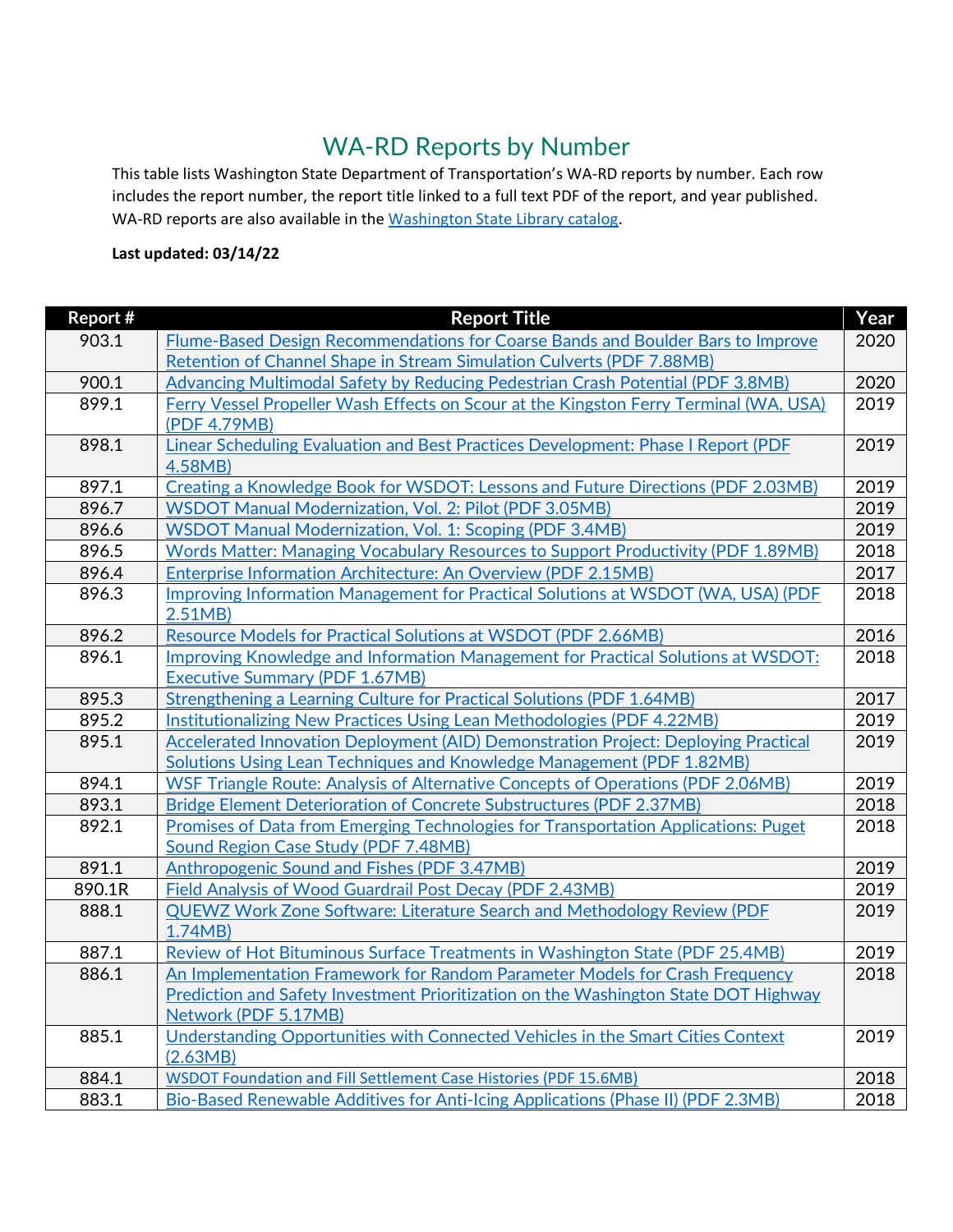| <b>Report #</b> | <b>Report Title</b>                                                                       | Year |
|-----------------|-------------------------------------------------------------------------------------------|------|
| 882.1           | Safe from Crime at Location-Specific Transit Facilities: Final Project Report (PDF        | 2018 |
|                 | 1.52MB                                                                                    |      |
| 881.1           | Evaluation of New Rumble Strip Designs to Reduce Roadside Noise and Promote Safety        | 2018 |
|                 | (PDF 3.94)                                                                                |      |
| 880.1           | Evaluate Risk-Based Asset Management Systems (AMS): BrM Implementation Strategy           | 2018 |
|                 | (PDF 5.56KB)                                                                              |      |
| 879.1           | Research Management Database Business Analysis, TPF-5(181) (PDF 1.52MB)                   | 2018 |
| 878.1           | Coordinated Traffic Incident and Congestion Management (TIM-CM): Mitigating               | 2018 |
|                 | Regional Impacts of Major Traffic Incidents in the Seattle I-5 Corridor (PDF 840.7KB)     |      |
| 877.1           | Improved Methodology for Benefit Estimation of Preservation Projects (PDF 4.11MB)         | 2018 |
| 876.1           | Low Vertical Clearance Truss Bridges: Risk Assessment and Retrofit Mitigation Study       | 2017 |
|                 | (PDF 78.6MB)                                                                              |      |
| 875.3           | Spatial Analysis of Bicycle Count Data: Final Project Report (PDF 1.81MB)                 | 2017 |
| 875.2           | Optimizing Short Duration Bicycle and Pedestrian Counting in Washington State (PDF        | 2017 |
|                 | 4.37MB)                                                                                   |      |
| 875.1           | Collecting Network-wide Bicycle and Pedestrian Data: A Guidebook for When and             | 2017 |
|                 | Where to Count (PDF 10.8MB)                                                               |      |
| 874.2           | Design Procedure for Bridge Foundations Subject to Liquefaction-Induced Lateral           | 2017 |
|                 | Spreading (PDF 1.66MB)                                                                    |      |
| 874.1           | Numerical Evaluation of Forces on Piled Bridge Foundations in Laterally Spreading Soil    | 2017 |
|                 | (PDF 19.5MB)                                                                              |      |
| 873.2           | Implementing the Routine Computation and Use of Roadway Performance Measures              | 2017 |
|                 | within WSDOT - Appendix A: TRACFLOW Migration: Architecture and Implementation            |      |
|                 | (PDF 1.58MB)                                                                              |      |
| 873.1           | Implementing the Routine Computation and Use of Roadway Performance Measures              | 2017 |
|                 | within WSDOT (PDF 1.12MB)                                                                 |      |
| 872.2           | Stormwater Infiltration in Highway Embankments -- Saturated Hydraulic Conductivity        | 2018 |
|                 | <b>Estimation for Natural Low Plasticity Silts (PDF 5.18MB)</b>                           |      |
| 872.1           | Stormwater Infiltration in Highway Embankments -- Saturated Hydraulic Conductivity        | 2017 |
|                 | <b>Estimation for Uncompacted and Compacted Soils (PDF 17.3MB)</b>                        |      |
| 871.2           | Preventive Maintenance Study - Final Report (PDF 28.26MB)                                 | 2018 |
| 871.1           | Preventive Maintenance Study -- Interim Report (PDF 22.5MB)                               | 2017 |
| 870.1           | Best Practices of Using Shotcrete for Wall Fascia and Slope Stabilization (Phase I Study) | 2017 |
|                 | (PDF 5.58MB)                                                                              |      |
| 869.2           | Investigation of Ultra-High Performance Concrete for Longitudinal Joints in Deck Bulb     | 2017 |
|                 | Tee Bridge Girders (PDF 22.8MB)                                                           |      |
| 869.1           | Developing Connections for Longitudinal Joints between Deck Bulb Tees --                  | 2016 |
|                 | Development of UHPC Mixes with Local Materials (PDF 4.82MB)                               |      |
| 868.2           | <b>Preliminary Procedure for Structural Design of Pervious Concrete Pavements (PDF</b>    | 2017 |
|                 | 2.8MB                                                                                     |      |
| 868.1           | Preliminary Study to Develop Standard Acceptance Tests for Pervious Concrete (PDF         | 2017 |
|                 | 1.87MB                                                                                    |      |
| 867.1           | Developing Extended Strands in Girder-Cap Beam Connections for Positive Moment            | 2017 |
|                 | Resistance (PDF 8.07MB)                                                                   |      |
| 866.1           | <b>Cationic Very Rapid Setting Polymer Modified Chip Seal Emulsion (PDF 9.0MB)</b>        | 2017 |
| 865.1           | Liquefaction-Induced Downdrag on Drilled Shafts (PDF 6.11MB)                              | 2017 |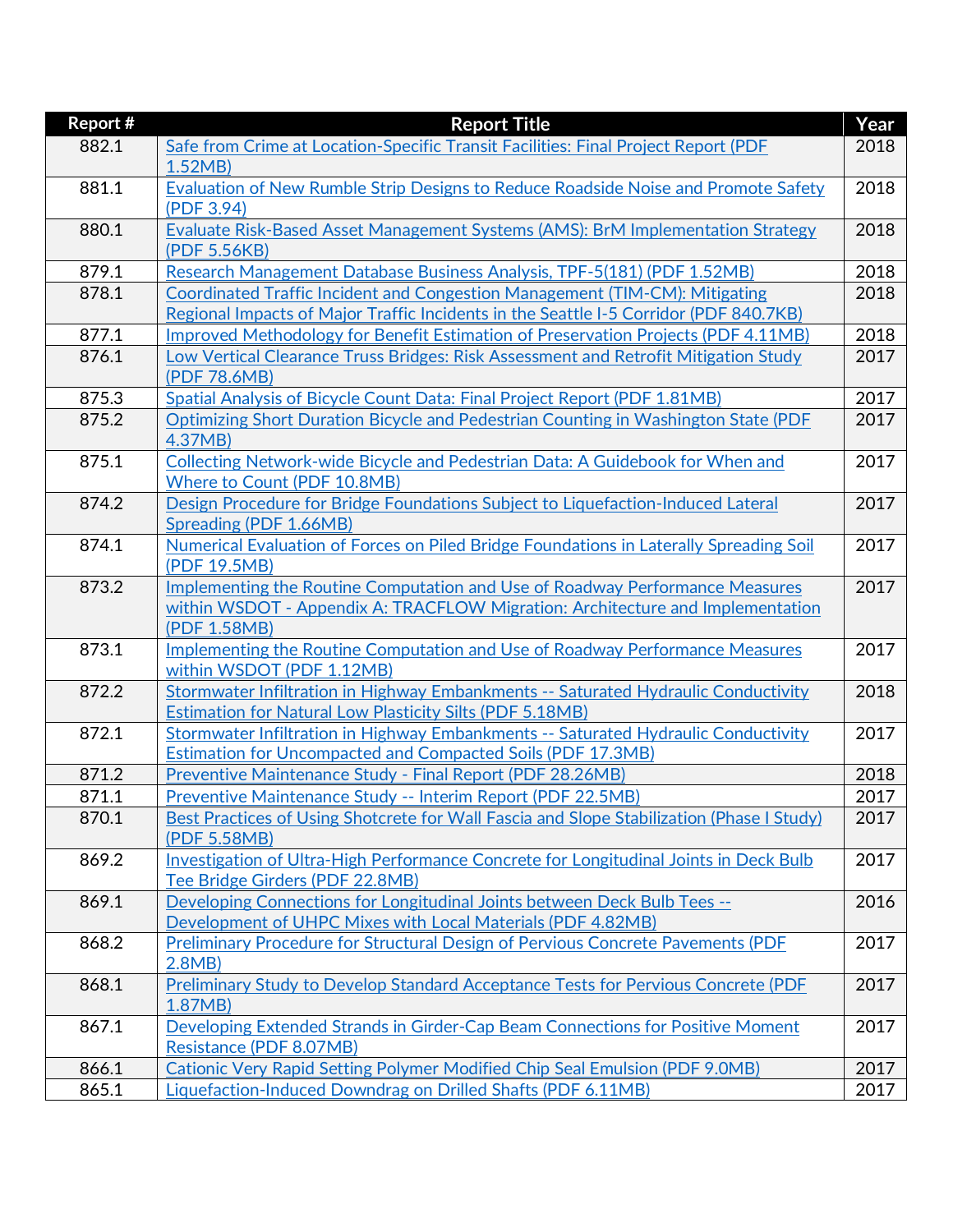| <b>Report #</b> | <b>Report Title</b>                                                                                           | Year |
|-----------------|---------------------------------------------------------------------------------------------------------------|------|
| 863.1           | Use of Electronic Fare Transaction Data for Corridor Planning (PDF 1.53MB)                                    | 2017 |
| 862.2           | Safe Main Street Highways Part II: Analyses of Collisions Involving Pedestrians and                           | 2017 |
|                 | Bicyclists in Washington State (PDF 2.88MB)                                                                   |      |
| 862.1           | Safe Main Street Highways Part I: Washington State Collision Data and Geocoding (PDF                          | 2017 |
|                 | 2.43MB                                                                                                        |      |
| 861.2           | Measurements of Pile Driving Noise from Control Piles and Noise-Reduced Piles at the                          | 2017 |
|                 | Vashon Island Ferry Dock (PDF 2.53MB)                                                                         |      |
| 861.1           | Underwater Noise Reduction of Marine Pile Driving Using a Double Pile: Vashon Ferry                           | 2016 |
|                 | <b>Terminal Test (PDF 1.59MB)</b>                                                                             |      |
| 860.1           | Recommendations for Extending Asphalt Pavement Life within Washington State (PDF                              | 2016 |
|                 | 5.22MB)                                                                                                       |      |
| 859.1           | Assessment of Lube Oil Management and Self-Cleaning Oil Filter Feasibility in WSF                             | 2016 |
|                 | <b>Vessels - Final Report (PDF 1.01MB)</b>                                                                    |      |
| 858.1           | Investigation of Premature Strip Seal Joint Failures and Recommendations for Assuring                         | 2015 |
|                 | Proper Strip Seal Joint Installation: Bridge 5/104W (PDF 5.33MB)                                              |      |
| 857.1           | Urban and Suburban Arterial Safety Performance Functions: Final Report (PDF 5.19MB)                           | 2016 |
| 856.1           | Two-Lane Rural Highways Safety Performance Functions (PDF 4.62MB)                                             | 2016 |
| 855.1           | <b>Evaluation of the Safety Performance of Continuous Mainline Roadway Lighting on</b>                        | 2016 |
|                 | Freeway Segments in Washington State (PDF 1.04MB)                                                             |      |
| 854.1           | Digital Roadway Interactive Visualization and Evaluation Network Applications to                              | 2016 |
|                 | <b>WSDOT Operational Data Usage (PDF 4.83MB)</b>                                                              |      |
| 853.1           | <b>Wheat Supply Chain Data Collection (PDF 2.18MB)</b>                                                        | 2016 |
| 852.2           | Pervious Concrete Parking Strips - Final Report (PDF 4.07MB)                                                  | 2019 |
| 852.1           | Pervious Concrete Parking Strips (PDF 3.73MB)                                                                 | 2016 |
| 851.1           | Kwik Bond Polymers® High Friction Surface Treatment (PDF 3.04MB)                                              | 2015 |
| 850.1           | Food Distribution Supply Chain Data Collection: Supply Chain Firm Interviews and Truck<br>Counts (PDF 1.03MB) | 2016 |
| 849.1           | Underwater Noise Reduction of Marine Pile Driving Using a Double Pile (PDF 5.33MB)                            | 2015 |
| 848.1           | <b>Experimental Evaluation of Compost Leachates (PDF 3.08MB)</b>                                              | 2015 |
| 847.1           | Study on Illumination for State Highways (PDF 2.90MB)                                                         | 2016 |
| 846.1           | Evaluation of the Effects of Changing to Continuous Access HOT Lanes on SR 167 (PDF                           | 2016 |
|                 | 5.74MB)                                                                                                       |      |
| 845.1           | Evaluation of Performance Based Concrete for Bridge Decks (PDF 22MB)                                          | 2015 |
| 844.1           | Developing a System for Computing and Reporting MAP-21 and Other Freight                                      | 2015 |
|                 | Performance Measures (PDF 2.03MB)                                                                             |      |
| 843.1           | Identification of Test Methods for Determining Wood Guardrail Post Integrity (PDF                             | 2015 |
|                 | 1.86MB)                                                                                                       |      |
| 842.1           | Washington State Short Line Rail Inventory and Needs Assessment (PDF 11.48MB)                                 | 2015 |
| 841.1           | <b>Chip Seal Performance Measures--Best Practices (PDF 2.54MB)</b>                                            | 2015 |
| 840.3           | Project Inspection Using Mobile Technology--Phase III: Workflow Identification Research                       | 2016 |
|                 | (PDF 4.23MB)                                                                                                  |      |
| 840.2           | Project Inspection Using Mobile Technology--Phase II: Assessing the impacts of mobile                         | 2015 |
|                 | technology on project inspection (PDF 3.29MB)                                                                 |      |
| 840.1           | Project Inspection Using Mobile Technology--Phase I: An investigation into existing                           | 2013 |
|                 | business processes and areas for improvement using mobile technology (PDF 726.69KB)                           |      |
| 839.1           | <b>Ground Penetrating Radar Evaluation of New Pavement Density (PDF 2.22MB)v</b>                              | 2015 |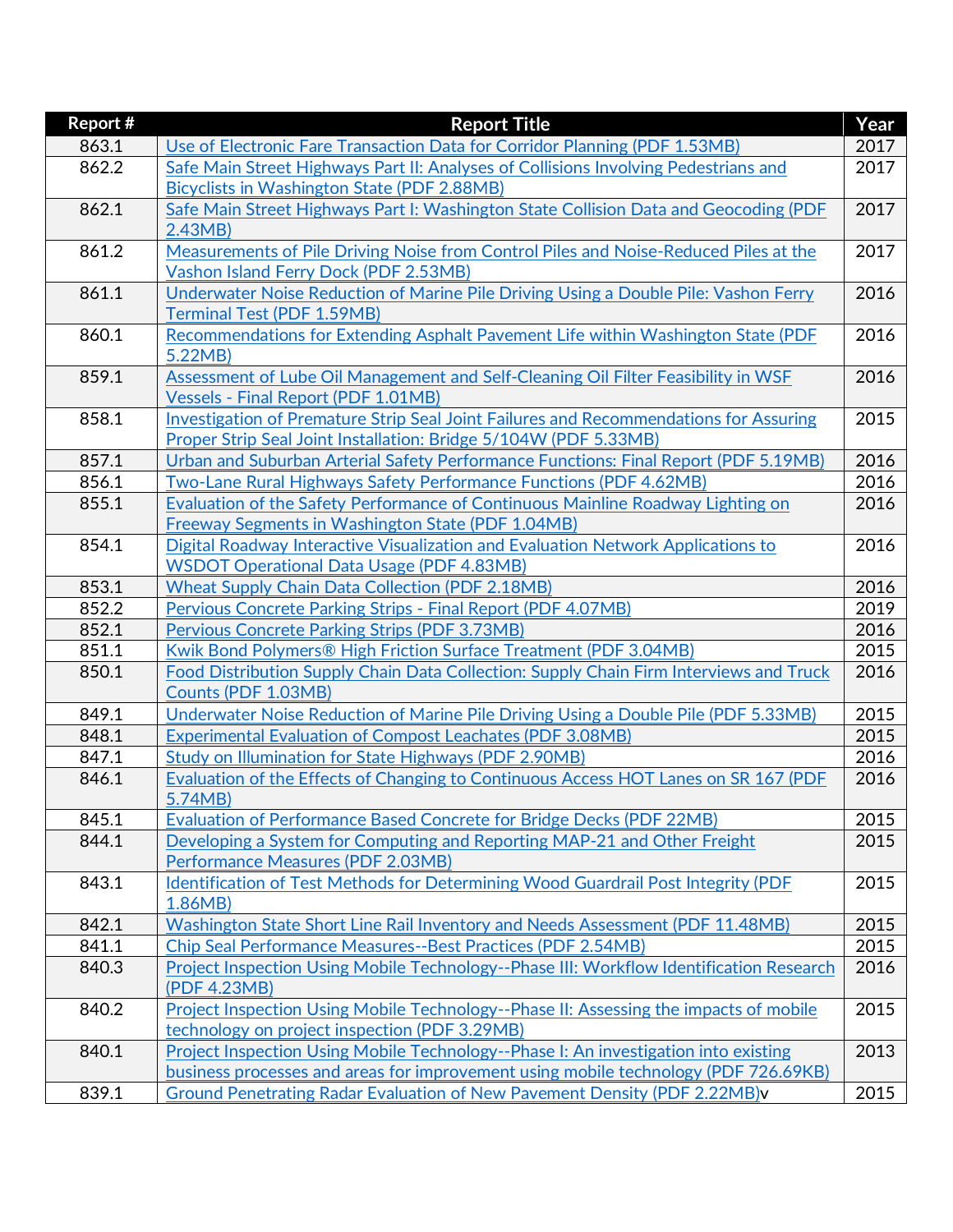| Report # | <b>Report Title</b>                                                                                          | Year |
|----------|--------------------------------------------------------------------------------------------------------------|------|
| 838.1    | Determining Changes in Greenhouse Gas Emissions (1990-2010) due to Pavement                                  | 2015 |
|          | Technology (PDF 1.18MB)                                                                                      |      |
| 837.1    | WSDOT Chip Seals - Optimal Timing, Design, and Construction Considerations (PDF                              | 2014 |
|          | 1.07MB)                                                                                                      |      |
| 836.1    | Truck Freight Commodity Flows: US 395 North of Spokane Washington (PDF 2.51MB)                               | 2014 |
| 832.1    | <b>Travel Costs Associated with Flood Closures of State Highways near Centralia/Chehalis,</b>                | 2014 |
|          | <b>Washington (PDF 773MB)</b>                                                                                |      |
| 831.1    | <b>Effects of Extended Discharge Time and Revolution Counts for Ready-mixed Concrete</b>                     | 2014 |
|          | (PDF 3.09MB)                                                                                                 |      |
| 830.1    | How Can We Maximize Efficiency and Increase Person Occupancy at Overcrowded Park                             | 2014 |
|          | and Rides? (PDF 2.9MB)                                                                                       |      |
| 829.1    | <b>Effects of Natural Gas Vehicles and Fuel Prices on Key Transportation Economic Metrics</b>                | 2014 |
|          | (PDF 4MB)                                                                                                    |      |
| 828.1    | Methods for Estimating Bicycling and Walking in Washington State (PDF 1.73MB)                                | 2014 |
| 827.1    | Performance-Based Design Factors for Pile Foundations (PDF 4.9MB)                                            | 2014 |
| 826.1    | Evaluation of Recycled Concrete as Aggregate in New Concrete Pavements (PDF                                  | 2014 |
|          | 1.07MB)                                                                                                      |      |
| 825.1    | Freight Commodity Flows: Selected Washington State Highways (PDF 1.25MB)                                     | 2014 |
| 824.1    | WSDOT Building Asset Management -- An Exploratory Case Study: Impact of Failures at                          | 2013 |
|          | the Corson Avenue TEF Shop on WSDOT Services (PDF 1.38MB)                                                    |      |
| 823.1    | 1-90 Demonstration Project: Long-Term Performance of Tiebacks Installed in Glacially                         | 2020 |
|          | Overridden Clays (PDF 12.5MB)                                                                                |      |
| 822.1    | Media Filter Drain: Modified Design Evaluation and Existing Design Longevity Evaluation                      | 2014 |
|          | (PDF 1.05MB)                                                                                                 |      |
| 821.2    | Investigation of Flow and Local Scour Characteristics around Permeable WSDOT                                 | 2018 |
|          | Dolotimber Engineered Logjams (ELJ) (PDF 14MB)                                                               |      |
| 821.1    | Prediction of Scour Depth in Gravel Bed Rivers Using Radio Frequency IDs: Application                        | 2013 |
|          | to the Skagit River (PDF 2.49MB)                                                                             |      |
| 820.1    | Endangered Species Act Analysis Model Comparison Study: Comparing Hi-Run and                                 | 2013 |
|          | SELDM for use in Washington State Department of Transportation Biological<br><b>Assessments (PDF 2.13MB)</b> |      |
| 819.1    | Chemical and Physical Characteristics of Compost Leachates - A Review (PDF 3.24MB)                           | 2013 |
| 817.1    | Summary Report on the Performance of Open-Graded Friction Course Quieter                                     | 2013 |
|          | Pavements: I-5 Lynnwood, SR-520 Medina, I-405 Bellevue (PDF 0.97MB)                                          |      |
| 816.4    | Mechanisms Involved in the Removal of Heavy Metals from Stormwater via                                       | 2018 |
|          | Lignocellulosic Filtration Media (PDF 1.92MB)                                                                |      |
| 816.3    | Sustainable Design Guidelines to Support the WSF Terminal Design Manual: Assessment                          | 2016 |
|          | of Copper and Zinc Adsorption to Lignocellulosic Filtration Media Using Laboratory and                       |      |
|          | Field Scale Column Tests for the Purpose of Urban Stormwater Remediation (PDF                                |      |
|          | 3.84MB                                                                                                       |      |
| 816.2    | Sustainable Design Guidelines to Support the Washington State Ferries Terminal Design                        | 2013 |
|          | Manual: Design Guideline Application and Refinement (PDF 113.91MB)                                           |      |
| 816.1    | Sustainable Design Guidelines to Support the Washington State Ferries Terminal Design                        | 2011 |
|          | Manual: Stormwater and Material Issues (PDF 1.43MB)                                                          |      |
| 815.1    | Development of a Freight Benefit/Cost Methodology for Project Planning (PDF 1.26MB)                          | 2013 |
| 814.1    | <b>Concrete Pavement Noise (PDF 1.32MB)</b>                                                                  | 2013 |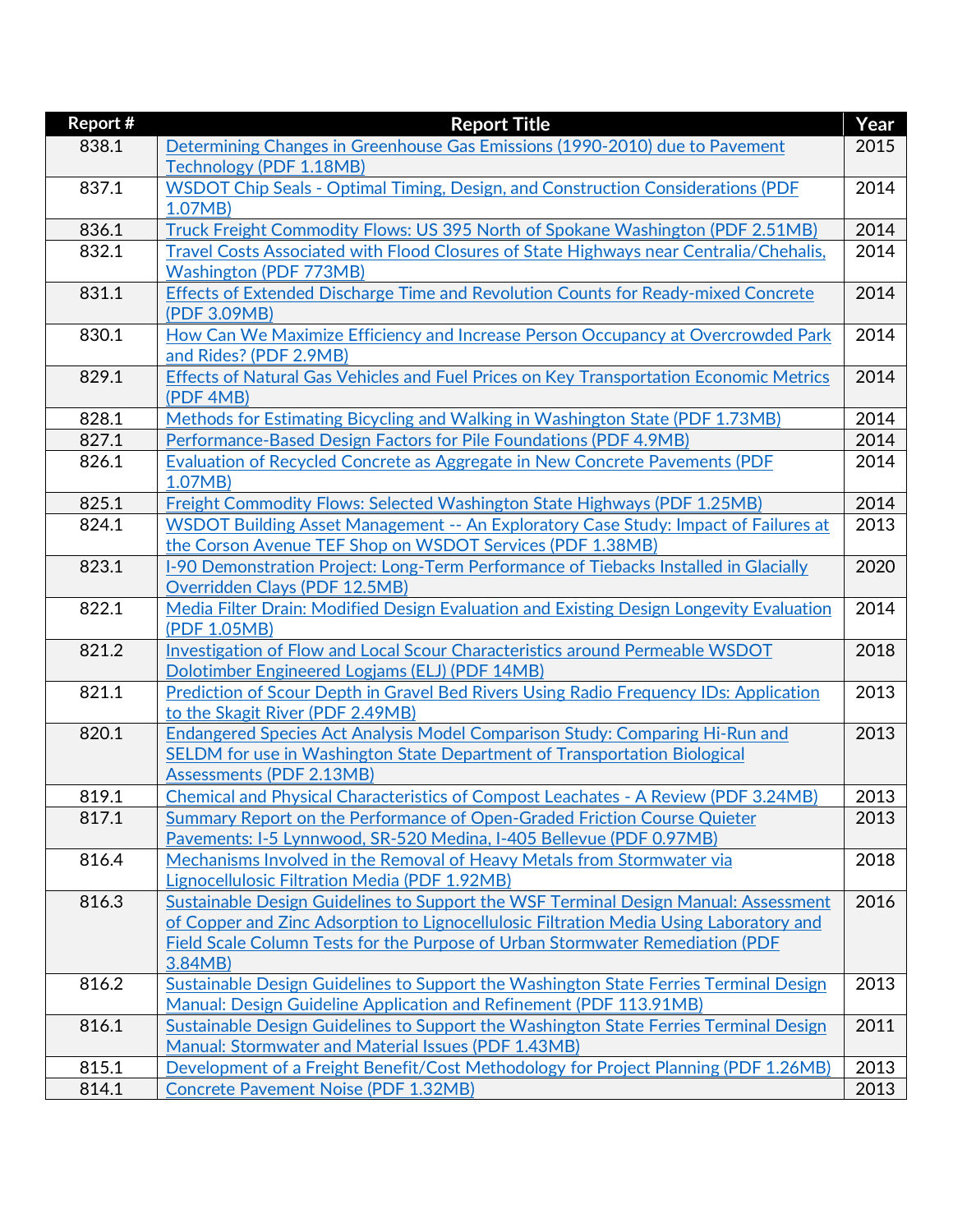| Report# | <b>Report Title</b>                                                                        | Year |
|---------|--------------------------------------------------------------------------------------------|------|
| 813.1   | Fatigue and Strength Tests of Heat-Straightened Ferry Loading Bridge Hanger Bars (PDF      | 2013 |
|         | 2.68MB                                                                                     |      |
| 812.1   | Cable Median Barrier Program in Washington State (PDF 7.8)                                 | 2013 |
| 811.2   | Standard Practice for Washing and Cleaning Concrete Bridge Decks and Substructure          | 2013 |
|         | Bridge Seats including Bridge Bearings and Expansion Joints to Prevent Structural          |      |
|         | Deterioration (PDF 2.31MB)                                                                 |      |
| 811.1   | Determining the Cost/Benefit of Routine Maintenance Cleaning of Steel Bridges to           | 2013 |
|         | <b>Prevent Structural Deterioration (PDF 1.23MB)</b>                                       |      |
| 810.1   | <b>Error Assessment for Emerging Traffic Data Collection Devices (PDF 4.97MB)</b>          | 2014 |
| 809.1   | Safety and Operations Assessment of Various Left-turn Phasing Strategies (PDF 2MB)         | 2018 |
| 808.1   | Guidelines for Prioritization of Future Active Traffic Management Deployment (PDF          | 2014 |
|         | 668.50KB)                                                                                  |      |
| 807.1   | Road Usage Charge Pilot Project Final Evaluation Report for Washington State               | 2013 |
|         | Participants (PDF 0.78MB)                                                                  |      |
| 806.3   | Tools for Estimating VMT Reductions from Built Environment Changes (PDF 555KB)             | 2013 |
| 806.2   | Sidewalk Data in King County's Urban Growth Boundary (PDF 2.31MB)                          | 2013 |
| 806.1   | A Framework for Monitoring the Performance of Travel Demand Management and                 | 2013 |
|         | <b>Vehicle Miles Traveled (VMT) Reduction Activities (PDF 1.67MB)</b>                      |      |
| 805.1   | Land Development Risks Along State Transportation Corridors (PDF 2.61MB)                   | 2013 |
| 804.1   | Characterizing the Load Environment of Washington State Ferry and Alaska Marine            | 2013 |
|         | Highway Ferry Landings (PDF 6.88MB)                                                        |      |
| 803.1   | Baseline Wildlife Monitoring at I-90 Snoqualmie Pass East, Prior to the Installation of    | 2012 |
|         | <b>Wildlife Crossing Structures (PDF 10.93MB)</b>                                          |      |
| 802.1   | <b>Structural Design Parameters of Current WSDOT Mixtures (PDF 2.37MB)</b>                 | 2013 |
| 801.1   | Plug-In Electric Vehicle Action Tool (PDF 0.96MB)                                          | 2013 |
| 800.1   | <b>WSDOT Pavement Preservation Guide for Local Agencies (PDF 1.68MB)</b>                   | 2012 |
| 799.1   | Performance Analysis of Centerline and Shoulder Rumble Strips Installed in Combination     | 2013 |
|         | in Washington State (PDF 2.3MB)                                                            |      |
| 798.2   | Pavement Edge Treatment - Final Report (PDF 4.58MB)                                        | 2018 |
| 798.1   | <b>Pavement Edge Treatment (PDF 2.22MB)</b>                                                | 2013 |
| 797.2   | Polyester Polymer Concrete Overlay Final Report (PDF 7.51MB)                               | 2019 |
| 797.1   | Polyester Polymer Concrete Overlay (PDF 3.23MB)                                            | 2013 |
| 796.1   | <b>Identification and Laboratory Assessment of Best Practices to Protect DOT Equipment</b> | 2013 |
|         | from the Corrosive Effect of Chemical Deicers (PDF 5MB)                                    |      |
| 795.1   | <b>Glass Fiber Reinforced Polymer Dowel Bar Evaluation (PDF 2.56MB)</b>                    | 2012 |
| 794.1   | <b>Congestion Survey (PDF 0.28MB)</b>                                                      | 2013 |
| 793.1   | <b>Compost-Amended Biofiltration Swale Evaluation (PDF 1.95MB)</b>                         | 2011 |
| 792.1   | <b>Improving Statewide Freight Routing Capabilities for Sub-National Commodity Flows</b>   | 2012 |
|         | (PDF 3.59MB)                                                                               |      |
| 791.1   | Earthquake Ground Motion Selection (PDF 2.26MB)                                            | 2012 |
| 790.1   | Concrete Performance Using Low-Degradation Aggregates (PDF 1.57MB)                         | 2012 |
| 789.1   | Evaluation of the Performance of Warm Mix Asphalt in Washington State (PDF 2.65MB)         | 2012 |
| 788.2   | <b>Evaluation of Tyregrip High-Friction Surfacing - Final Report (PDF 1.66MB)</b>          | 2017 |
| 788.1   | Evaluation of Tyregrip® High-Friction Surfacing (PDF 0.42MB)                               | 2012 |
| 787.1   | Design Guidelines for Horizontal Drains used for Slope Stabilization (PDF 17.8MB)          | 2013 |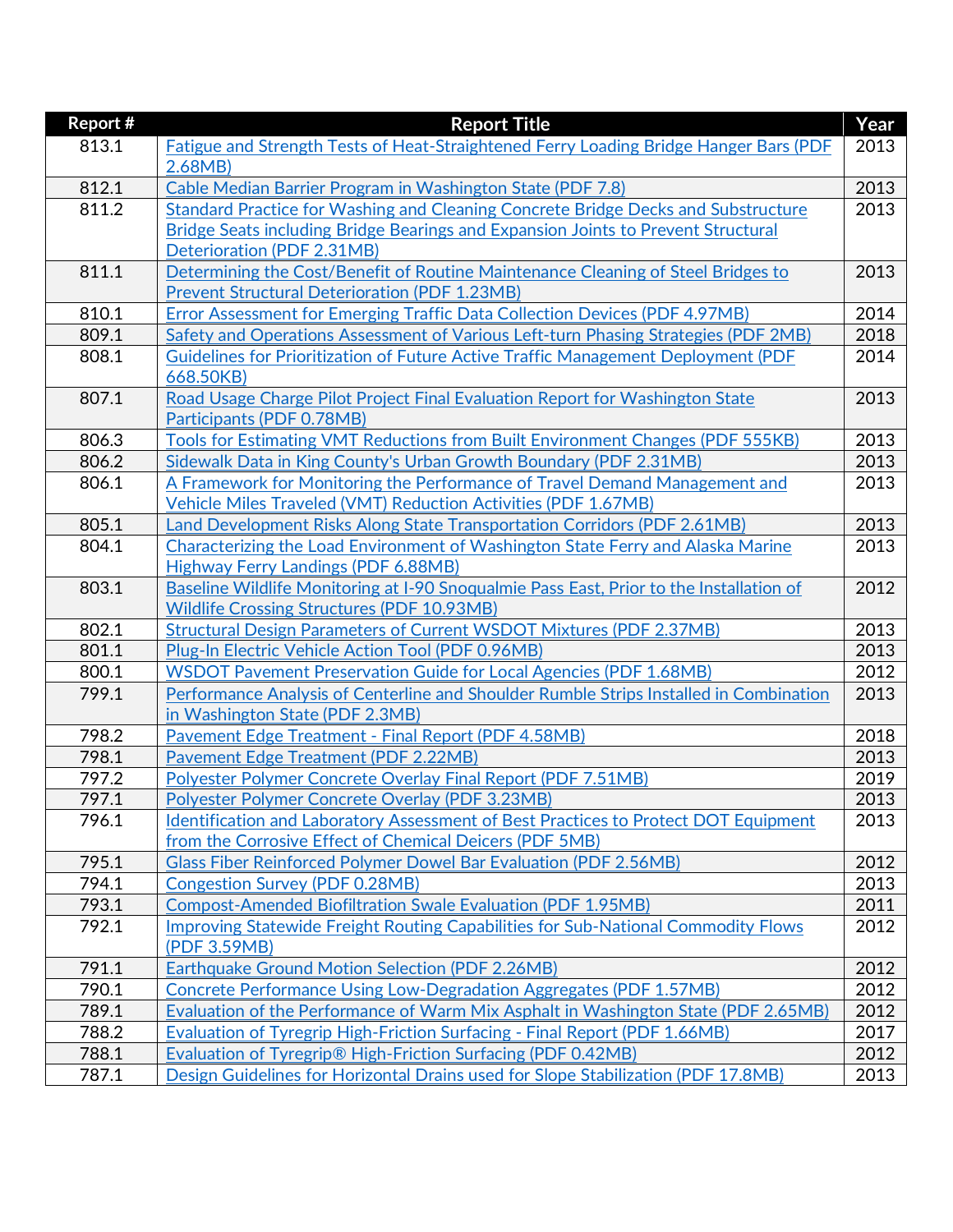| <b>Report #</b> | <b>Report Title</b>                                                                     | Year |
|-----------------|-----------------------------------------------------------------------------------------|------|
| 786.1           | Fish Abundance, Habitat, and Habitat Use at Two Stabilized Banks in the Hoh River,      | 2012 |
|                 | Washington: Preliminary Data to Evaluate the Influence of Engineered Logjams (PDF       |      |
|                 | 4.52MB)                                                                                 |      |
| 785.1           | Expansion Joint Noise Reduction Project on the New Tacoma Narrows Bridge (PDF           | 2011 |
|                 | 1.25MB                                                                                  |      |
| 783.1           | Defining the Washington State Truck Intermodal Network (PDF 1.6MB)                      | 2011 |
| 782.1           | Error Modeling and Analysis for Travel Time Data Obtained from Bluetooth MAC            | 2011 |
|                 | <b>Address Matching (PDF 3.19MB)</b>                                                    |      |
| 781.1           | An Investigation of Underwater Sound Propagation from Pile Driving (PDF 1.09MB)         | 2011 |
| 780.1           | Washington's Complete Streets & Main Street Highways Program: Case Studies and          | 2011 |
|                 | Practice Resource (PDF 3.61MB)                                                          |      |
| 779.1           | Use of the 1993 AASHTO Guide, MEPDG and Historical Performance to Update the            | 2011 |
|                 | <b>WSDOT Pavement Design Catalog (PDF 1.55KB)</b>                                       |      |
| 778.1           | LIDAR for Data Efficiency (PDF 4.11MB)                                                  | 2011 |
| 777.1           | Permeability of Existing Structures for Terrestrial Wildlife: Developing a Passage      | 2011 |
|                 | <b>Assessment System (PDF 8.7MB)</b>                                                    |      |
| 776.2           | Shear Design Expressions for Concrete Filled Steel Tube and Reinforced Concrete Filled  | 2016 |
|                 | <b>Tube Components (PDF 5.98MB)</b>                                                     |      |
| 776.1           | Initial Investigation of Reinforced Concrete Filled Tubes for Use in Bridge Foundations | 2012 |
|                 | (PDF 2.74MB)                                                                            |      |
| 774.1           | Sustainable Roadside Design and Management for Urban Freeways in Western                | 2011 |
|                 | <b>Washington (PDF 6.16MB)</b>                                                          |      |
| 773.1           | Impact of Drilled Shaft Synthetic Slurries on Groundwater Quality (PDF 10.03MB)         | 2011 |
| 772.1           | Climate Change Impact Assessment for Surface Transportation in the Pacific Northwest    | 2012 |
|                 | and Alaska (PDF 8.49MB)                                                                 |      |
| 771.1           | Eastern Washington Steep Slope Research for Management of Highway Stormwater            | 2011 |
|                 | (PDF 7.98MB)                                                                            |      |
| 770.1           | Infrared Thermal Integrity Testing: Quality Assurance Test Method to Detect Drilled     | 2011 |
|                 | Shaft Defects (PDF 13.17MB)                                                             |      |
| 768.1           | Performance Analysis of Centerline Rumble Strips in Washington State (PDF 2.57MB)       | 2011 |
| 767.2           | Evaluation of Long-Term Pavement Performance and Noise Characteristics of the Next      | 2014 |
|                 | <b>Generation Concrete Surface (PDF 1.04MB)</b>                                         |      |
| 767.1           | Evaluation of Long-Term Pavement Performance and Noise Characteristics of the Next      | 2011 |
|                 | <b>Generation Concrete Surface (1.14MB)</b>                                             |      |
| 765.1           | An Assessment of Urban Form And Pedestrian and Transit Improvements As An               | 2011 |
|                 | Integrated GHG Reduction Strategy (PDF 5.92MB)                                          |      |
| 764.1           | Summary of SPTC Pooled-Fund Study for Sharing and Evaluation of CalME Flexible          | 2010 |
|                 | Pavement Design Software (PDF 402.17KB)                                                 |      |
| 763.1           | Review of the Growth and Transportation Efficiency Center Program, with                 | 2011 |
|                 | Recommendations for Increasing Benefits to Suburban Cities (PDF 1.17MB)                 |      |
| 762.1           | Experimental Evaluation of P-Y Curves Considering Liquefaction Development (PDF         | 2010 |
|                 | 10.11MB)                                                                                |      |
| 761.1           | Incident Response Evaluation Phase 3 (PDF 2.45MB)                                       | 2011 |
| 760.2           | Use of a Double Chip Seal to Correct a Flushing Hot Mix Asphalt Pavement in             | 2016 |
|                 | <b>Washington State - Final Report (PDF 1.58MB)</b>                                     |      |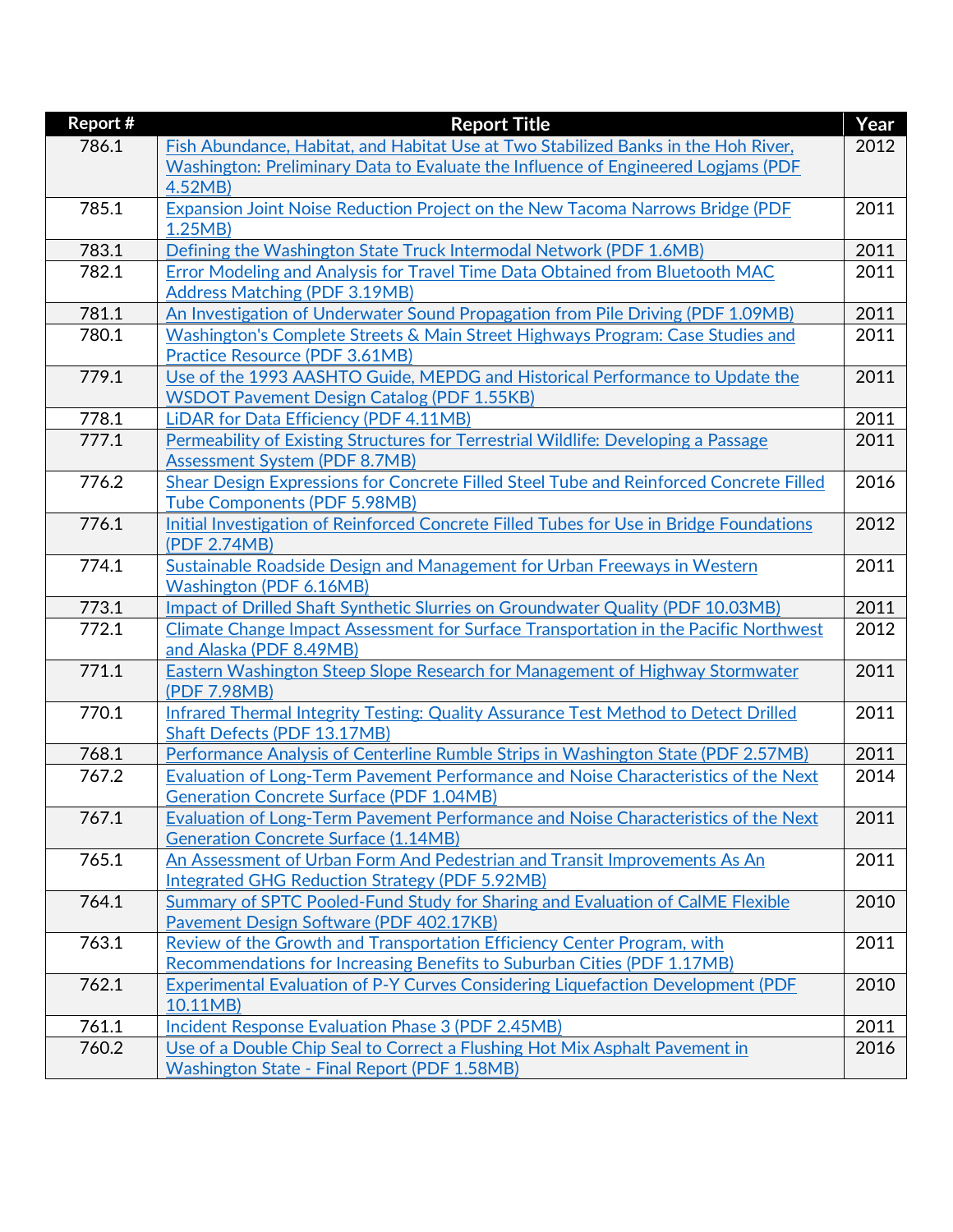| Report # | <b>Report Title</b>                                                                           | Year |
|----------|-----------------------------------------------------------------------------------------------|------|
| 760.1    | Use of a Double Chip Seal to Correct a Flushing Hot Mix Asphalt Pavement in                   | 2011 |
|          | <b>Washington State (PDF 1.65MB)</b>                                                          |      |
| 759.1    | Investigating Longevity of Corrosion Inhibitors and Performance of Deicer Products            | 2011 |
|          | Under Storage or After Pavement Application (PDF 9.76MB)                                      |      |
| 758.1    | Quantifying Incident-Induced Travel Delays on Freeways Using Traffic Sensor Data:             | 2011 |
|          | Phase II (PDF 1.69MB)                                                                         |      |
| 757.1    | Triage Evaluation of Gusset Plates in Steel Truss Bridges (PDF 3.17MB)                        | 2010 |
| 756.1    | Barriers to Implementing Low Impact Development Approaches in Washington State                | 2010 |
|          | Roadways and Highways (PDF 1.73MB)                                                            |      |
| 755.1    | Assessing and Mitigating Dock Shading Impacts on the Behavior of Juvenile Pacific             | 2010 |
|          | Salmon (Oncorhynchus spp.): Can Artificial Light Mitigate the Effects? (PDF 930.15KB)         |      |
| 754.1    | Organizational Network Analysis for Two Networks in the Washington State                      | 2010 |
|          | <b>Department of Transportation (PDF 5.03MB)</b>                                              |      |
| 753.1    | Seismic Retrofit of Cruciform-Shaped Columns in the Aurora Avenue Bridge Using FRP            | 2010 |
|          | Wrapping (PDF 16.98MB)                                                                        |      |
| 752.1    | <b>Identifying High Risk Locations of Animal-Vehicle Collisions on Washington State</b>       | 2010 |
|          | Highways (PDF 2.15MB)                                                                         |      |
| 751.1    | Impacts of VMT Reduction Strategies on Selected Areas and Groups (PDF 2.58MB)                 | 2010 |
| 750.2    | 2015 Comparison of Operational Performance: Washington State Ferries to Ferry                 | 2015 |
|          | <b>Operators Worldwide (PDF 2.05MB)</b>                                                       |      |
| 750.1    | A Comparison of Operational Performance: Washington State Ferries to Ferry Operators          | 2010 |
|          | Worldwide (PDF 2.43MB)                                                                        |      |
| 749.2    | Evaluation of Long-Term Pavement Performance and Noise Characteristics of Open-               | 2013 |
|          | <b>Graded Friction Courses Project 3 - Final Report (PDF 2.03MB)</b>                          |      |
| 749.1    | Evaluation of Long-Term Pavement Performance and Noise Characteristics of Open-               | 2010 |
|          | Graded Friction Courses - Project 3: Post-Construction and Performance Report (PDF<br>4.46MB) |      |
| 748.1    | Developing a GPS-Based Truck Freight Performance Measure Platform (PDF 4.62MB)                | 2010 |
| 747.1    | Mitigation Strategies for Early-Age Shrinkage Cracking in Bridge Decks (PDF 1.47MB)           | 2010 |
| 746.1    | Incorporating Assumptions for TDM Impacts in a Regional Travel Demand Model (PDF              | 2010 |
|          | $2MB$ )                                                                                       |      |
| 745.1    | <b>Materials Risk Analysis (PDF 760KB)</b>                                                    | 2010 |
| 744.5    | Effects of Loop Detector Installation on the Portland Cement Concrete Pavement                | 2010 |
|          | Lifespan: Case Study on I-5 (PDF 1.95MB)                                                      |      |
| 744.4    | Life Cycle Assessment of Portland Cement Concrete Interstate Highway Rehabilitation           | 2010 |
|          | and Replacement (PDF 1.21MB)                                                                  |      |
| 744.3    | Studded Tire Wear on Portland Cement Concrete Pavement in the Washington State                | 2010 |
|          | Department of Transportation Route Network (PDF 3.07MB)                                       |      |
| 744.2    | A Brief History of Long-Life WSDOT Concrete Pavements (PDF 487KB)                             | 2010 |
| 744.1    | Portland Cement Concrete Pavement Best Practices Summary Report (PDF 196KB)                   | 2010 |
| 743.3    | Moving Forward: Safe Routes to School Progress in Five States (PDF 0.42MB)                    | 2012 |
| 743.2    | So Many Choices, So Many Ways to Choose: How Five State Departments of                        | 2011 |
|          | <b>Transportation Select Safe Routes to School for Funding (PDF 2.41MB)</b>                   |      |
| 743.1    | Safe Routes to School (SRTS) Statewide Mobility Assessment Study - Phase 1 Report             | 2010 |
|          | (PDF 2.87MB)                                                                                  |      |
| 742.1    | Through, Over, or Under Guardrail Penetration by Guardrail Height (PDF 928KB)                 | 2009 |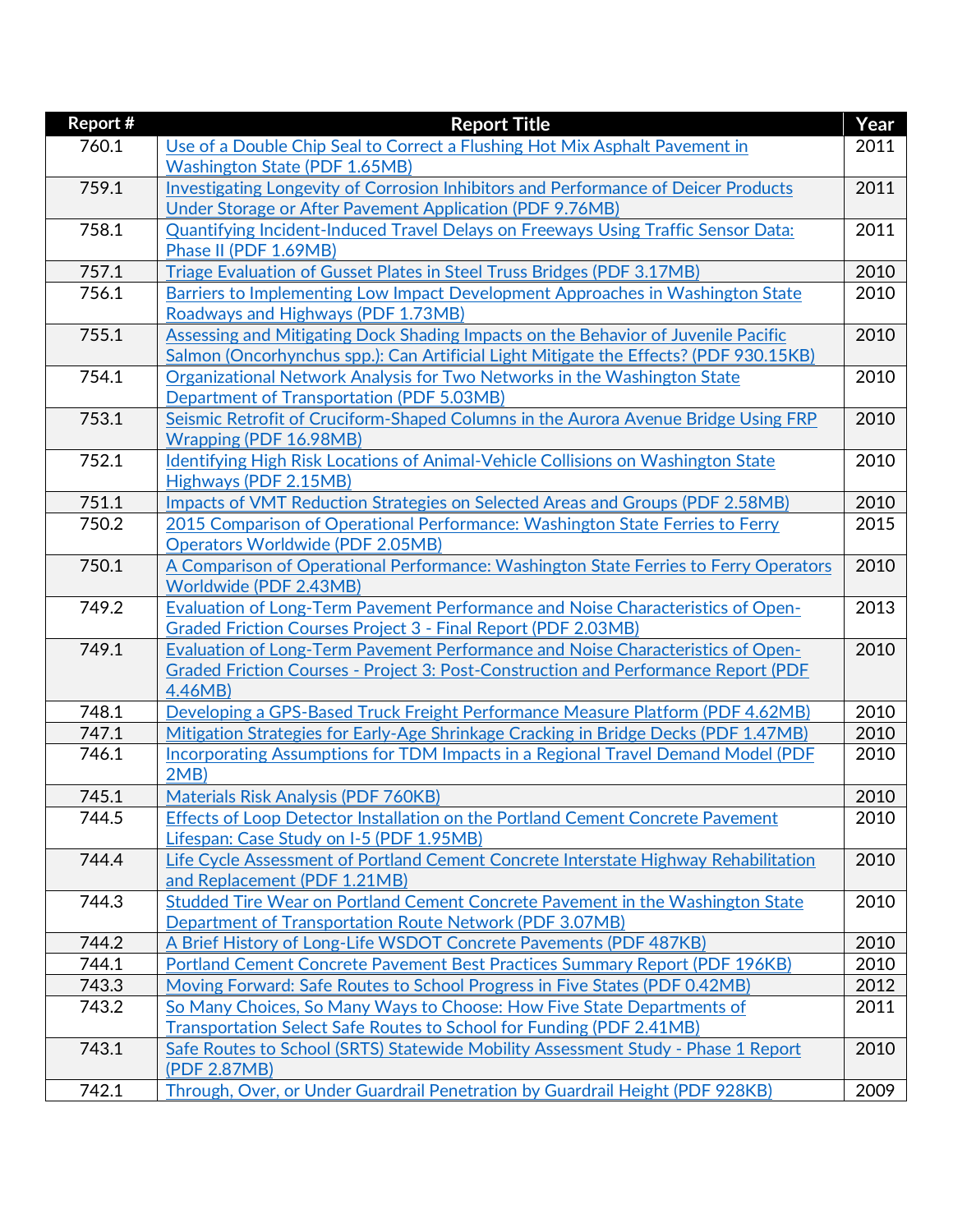| Report# | <b>Report Title</b>                                                                           | Year |
|---------|-----------------------------------------------------------------------------------------------|------|
| 741.1   | Effect of Chloride-based Deicers on Reinforced Concrete Structures (PDF 4.48MB)               | 2010 |
| 740.1   | Development of a Resource Planning Index for Washington's Scenic and Recreational             | 2010 |
|         | Highways (PDF 0.4MB)                                                                          |      |
| 738.2   | Long-Term Performance of a Hot In-Place Recycling Project -- Final Report (PDF                | 2016 |
|         | 2.66MB                                                                                        |      |
| 738.1   | <b>Evaluation of Hot In-Place Recycle (PDF 8.25MB)</b>                                        | 2010 |
| 737.1   | An Analysis of the Puget Sound In-Vehicle Traffic Map Demonstration (PDF 1.63MB)              | 2010 |
| 736.1   | Assessment of Alternatives in Vegetation Management at the Edge of Pavement (PDF              | 2010 |
|         | 4.66MB                                                                                        |      |
| 734.1   | Geologic Assessment of Potential Aggregate Source Areas in Pend Oreille County,               | 2009 |
|         | <b>Washington (PDF 10.2MB)</b>                                                                |      |
| 733.1   | <b>State Highways as Main Streets: A Study of Community Design and Visioning (PDF 9MB)</b>    | 2009 |
| 732.2   | Seismic Assessment of WSDOT Bridges With Prestressed Hollow Core Piles-Part II (PDF           | 2009 |
|         | 6.4MB                                                                                         |      |
| 732.1   | Seismic Assessment of WSDOT Bridges with Prestressed Hollow Core Piles - Part 1               | 2009 |
|         | (PDF 5.41MB)                                                                                  |      |
| 731.1   | Identification Needs in Developing, Documenting, and Indexing WSDOT Photographs               | 2010 |
|         | (PDF 0.16MB)                                                                                  |      |
| 730.1   | Development and Analysis of a GIS-Based Statewide Freight Data Flow Network (PDF              | 2009 |
|         | 4.88MB)                                                                                       |      |
| 729.1   | Use of Ring Nets for Slope Protection for Rockfall: End-of-Construction Report (PDF           | 2009 |
|         | 9.56MB)                                                                                       |      |
| 728.2   | <b>Evaluation of Portland Cement Concrete Pavement with High Slag Content Cement (PDF</b>     | 2013 |
| 728.1   | 1.07MB)<br>Evaluation of Portland Cement Concrete Pavement with High Slag Content Cement (PDF | 2009 |
|         | 1.34MB                                                                                        |      |
| 727.1   | Evaluation of Dowel Bar Retrofit for Long-Term Pavement Life in Washington State              | 2009 |
|         | (PDF 25.68MB)                                                                                 |      |
| 726.1   | Use of Recycled Concrete Aggregate in PCCP: Literature Search (PDF 1.22MB)                    | 2009 |
| 725.1   | Greenroads: A sustainability performance metric for roadway design and construction           | 2009 |
|         | (PDF 0.66MB)                                                                                  |      |
| 724.1   | Design and Construction of a Field Test Site to Evaluate the Effectiveness of a Compost       | 2009 |
|         | Amended Bioswale for Removing Metals from Highway Stormwater Runoff (PDF)                     |      |
|         | 10.11MB)                                                                                      |      |
| 723.2   | Warm Mix Asphalt Final Report (PDF 4.84MB)                                                    | 2014 |
| 723.1   | Evaluation of Warm Mix Asphalt (PDF 20.86MB)                                                  | 2009 |
| 722.1   | 2007 WSDOT Greenhouse Gas Emissions Inventory (PDF 697KB)                                     | 2009 |
| 721.1   | The Impacts of Tolling on Low-Income Persons in the Puget Sound Region (PDF 1.64MB)           | 2009 |
| 719.1   | Transportation Demand Strategies for Schools Phase II Report: Reducing Auto                   | 2009 |
|         | <b>Congestion Around Schools (PDF 5.65MB)</b>                                                 |      |
| 717.1   | Detection of Voids in Prestressed Concrete Bridges Using Thermal Imaging and Ground-          | 2008 |
|         | <b>Penetrating Radar (PDF 2.36MB)</b>                                                         |      |
| 716.1   | Retrofit of Rectangular Bridge Columns Using CFRP Wrapping (PDF 2.61MB)                       | 2008 |
| 715.1   | Interpretation of Geotechnical Properties of Cement Treated Soils (PDF 1.85MB)                | 2008 |
| 713.1   | Evaluation of Current Practices of Reclaimed Asphalt Pavement/Virgin Aggregate as             | 2007 |
|         | <b>Base Course Material (PDF 0.96MB)</b>                                                      |      |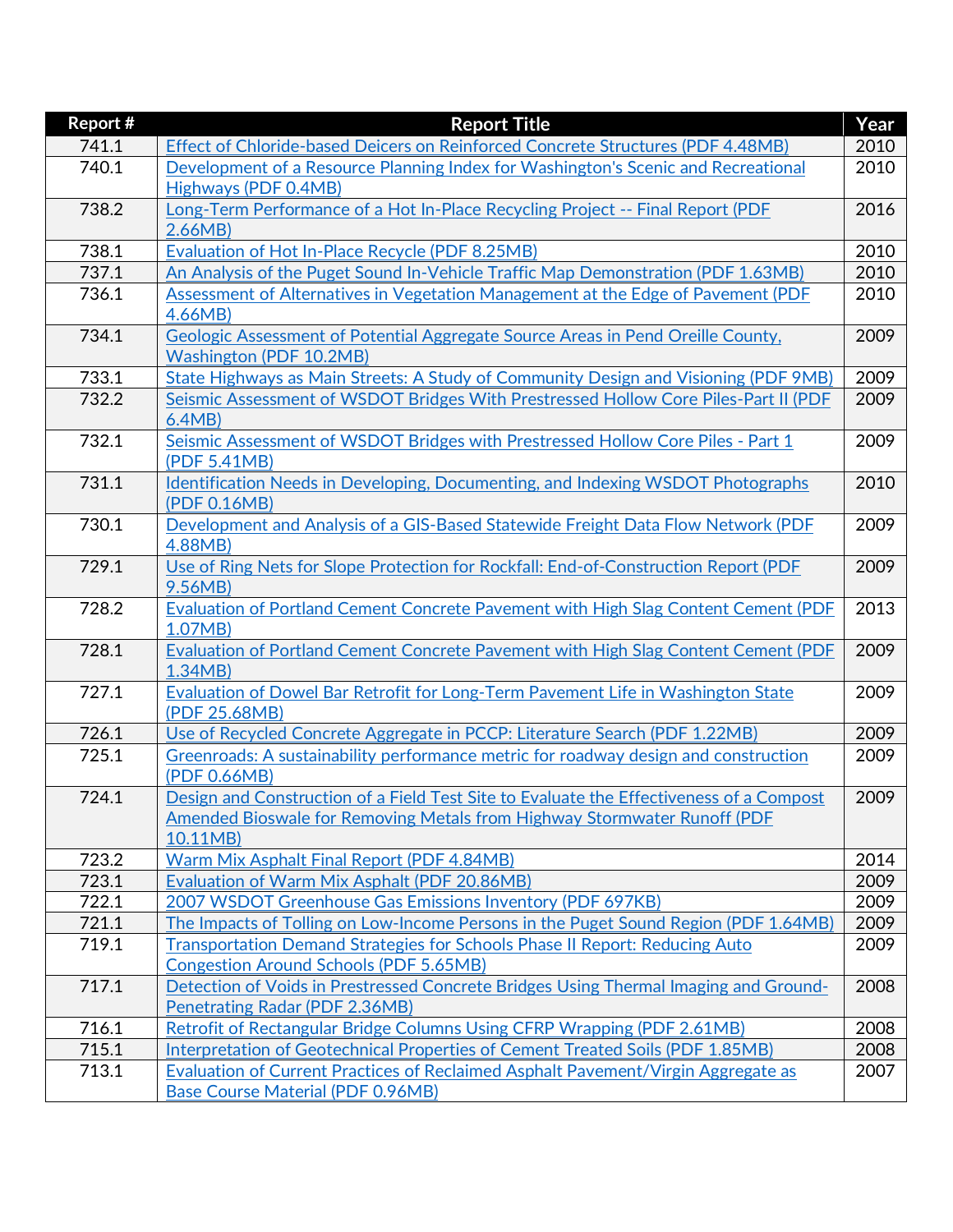| <b>Report #</b> | <b>Report Title</b>                                                                          | Year |
|-----------------|----------------------------------------------------------------------------------------------|------|
| 712.1           | De-Bonding of Hot Mix Asphalt Pavements in Washington State: An Initial Investigation        | 2008 |
|                 | (PDF 6.05MB)                                                                                 |      |
| 711.1           | Performance of Modified Class D HMA Pavements in Washington State (PDF 18.64MB)              | 2008 |
| 710.2           | Trinidad Lake Asphalt Overlay Performance Final Report (PDF 2.38MB)                          | 2014 |
| 710.1           | Evaluation of Trinidad Lake Asphalt Overlay Performance (PDF 1.36MB)                         | 2008 |
| 708.4           | 2008 Economic Impact of I-5 & I-90 Highway Closures on Shipping, Freight, and                | 2008 |
|                 | Trucking Businesses: A Telephone and Web Survey--Graphical Summary (PDF 2.27MB)              |      |
| 708.3           | 2008 Economic Impact of I-5 & I-90 Highway Closures on Shipping, Freight, and                | 2008 |
|                 | Trucking Businesses: A Telephone and Web Survey--Data Report (PDF 6.25MB)                    |      |
| 708.2           | Storm-Related Closures of I-5 and I-90: Freight Transportation Economic Impact               | 2008 |
|                 | Assessment Report Winter 2007-2008, Methodology Appendix (PDF 486.69KB)                      |      |
| 708.1           | Storm Related Closures of I-5 and I-90: Freight Transportation Economic Impact               | 2008 |
|                 | Assessment Report, Winter 2007-2008 (PDF 1.23MB)                                             |      |
| 707.1           | Evaluation of Engineering Treatments and Pedestrian and Motorist Behavior on Major           | 2008 |
|                 | Arterials in Washington State (PDF 7.46MB)                                                   |      |
| 706.1           | Eelgrass (Zostera marina L.) Restoration in the Pacific Northwest: Recommendations to        | 2008 |
|                 | <b>Improve Project Success (PDF 2.5MB)</b>                                                   |      |
| 704.1           | Dynamic Modulus Test -- Laboratory Investigation and Future Implementation in the            | 2007 |
|                 | State of Washington (PDF 805KB)                                                              |      |
| 703.1           | Use of Small Unmanned Aircraft by the Washington State Department of Transportation          | 2008 |
|                 | (PDF 401KB)                                                                                  |      |
| 701.1           | Analysis of Deer and Elk-Vehicle Collision Sites along State Highways in Washington          | 2008 |
|                 | State (PDF 627KB)                                                                            |      |
| 700.1           | <b>Quantifying Incident-Induced Travel Delays on Freeways Using Traffic Sensor Data (PDF</b> | 2008 |
|                 | 897KB)                                                                                       |      |
| 699.1           | Comprehensive Evaluation of Transit Signal Priority System Impacts Using Field               | 2008 |
|                 | <b>Observed Traffic Data (PDF 2.02MB)</b>                                                    |      |
| 698.1           | Use of the Maturity Method in Accelerated PCCP Construction (PDF 1.22MB)                     | 2009 |
| 697.1           | NovaChip: SR-17, City of Soap Lake, MP 75.44 to MP 76.15 (PDF 3.96MB)                        | 2008 |
| 696.1           | Effect of Intermediate Diaphragms to Prestressed Concrete Bridge Girders in Over-            | 2008 |
|                 | <b>Height Truck Impacts (PDF 5.12MB)</b>                                                     |      |
| 695.1           | Cost Effective Safety Improvements on Two-Lane Rural State Roads in Washington State         | 2008 |
|                 | (PDF 1.86MB)                                                                                 |      |
| 694.1           | Movement and Habitat Use of Chinook Salmon Smolts, Northern Pikeminnow, and                  | 2008 |
|                 | Smallmouth Bass Near the SR 520 Bridge - 2007 Acoustic Tracking Study (PDF                   |      |
|                 | 20.66MB)                                                                                     |      |
| 693.1           | Brief History of the Performance of Rubberized Pavements in Washington State (PDF            | 2008 |
|                 | 2.39MB                                                                                       |      |
| 692.1           | Performance of Class 3/4 Inch Dense Graded HMA Pavements in Washington State                 | 2008 |
|                 | (PDF 2.03MB)                                                                                 |      |
| 691.2           | Evaluation of Long-Term Pavement Performance and Noise Characteristics of Open-              | 2012 |
|                 | Graded Friction Courses - Project 2: Final Report (PDF 1.76MB)                               |      |
| 691.1           | Evaluation of Long-Term Pavement Performance and Noise Characteristics of Open-              | 2008 |
|                 | Graded Friction Courses--Project 2: Post-Construction and Performance Report (PDF            |      |
|                 | 3.82MB)                                                                                      |      |
| 690.1           | Development of a Washington State Freight Data System (PDF 602KB)                            | 2007 |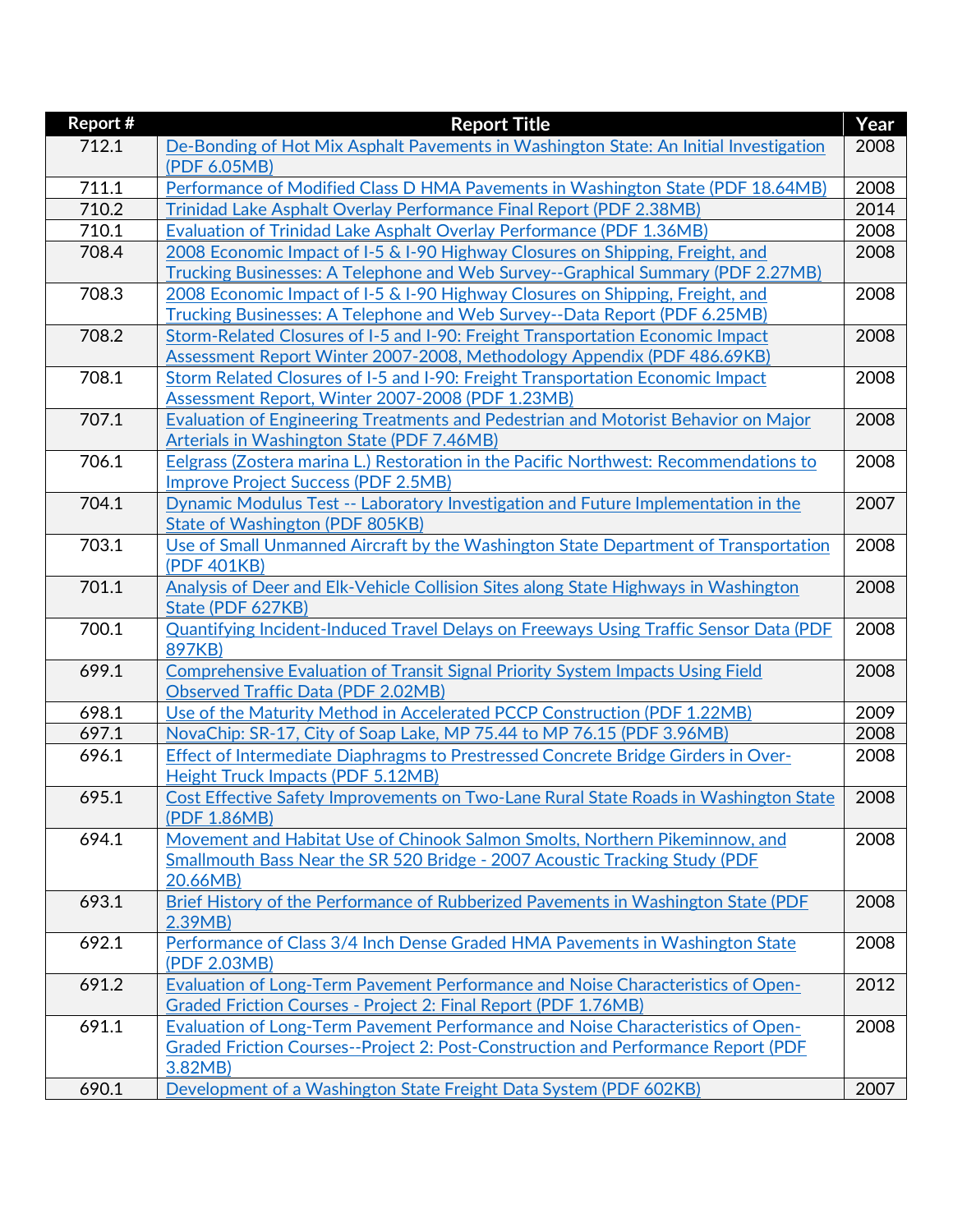| Year |
|------|
| 2007 |
|      |
| 2008 |
| 2007 |
|      |
| 2009 |
|      |
| 2008 |
|      |
| 2008 |
| 2008 |
| 2012 |
|      |
| 2008 |
|      |
|      |
| 2008 |
|      |
| 2007 |
|      |
| 2007 |
|      |
| 2007 |
| 2007 |
|      |
| 2007 |
| 2007 |
| 2007 |
| 2007 |
| 2007 |
| 2007 |
| 2010 |
| 2009 |
| 2007 |
| 2007 |
| 2007 |
| 2007 |
|      |
| 2008 |
| 2007 |
| 2007 |
|      |
| 2006 |
| 2007 |
|      |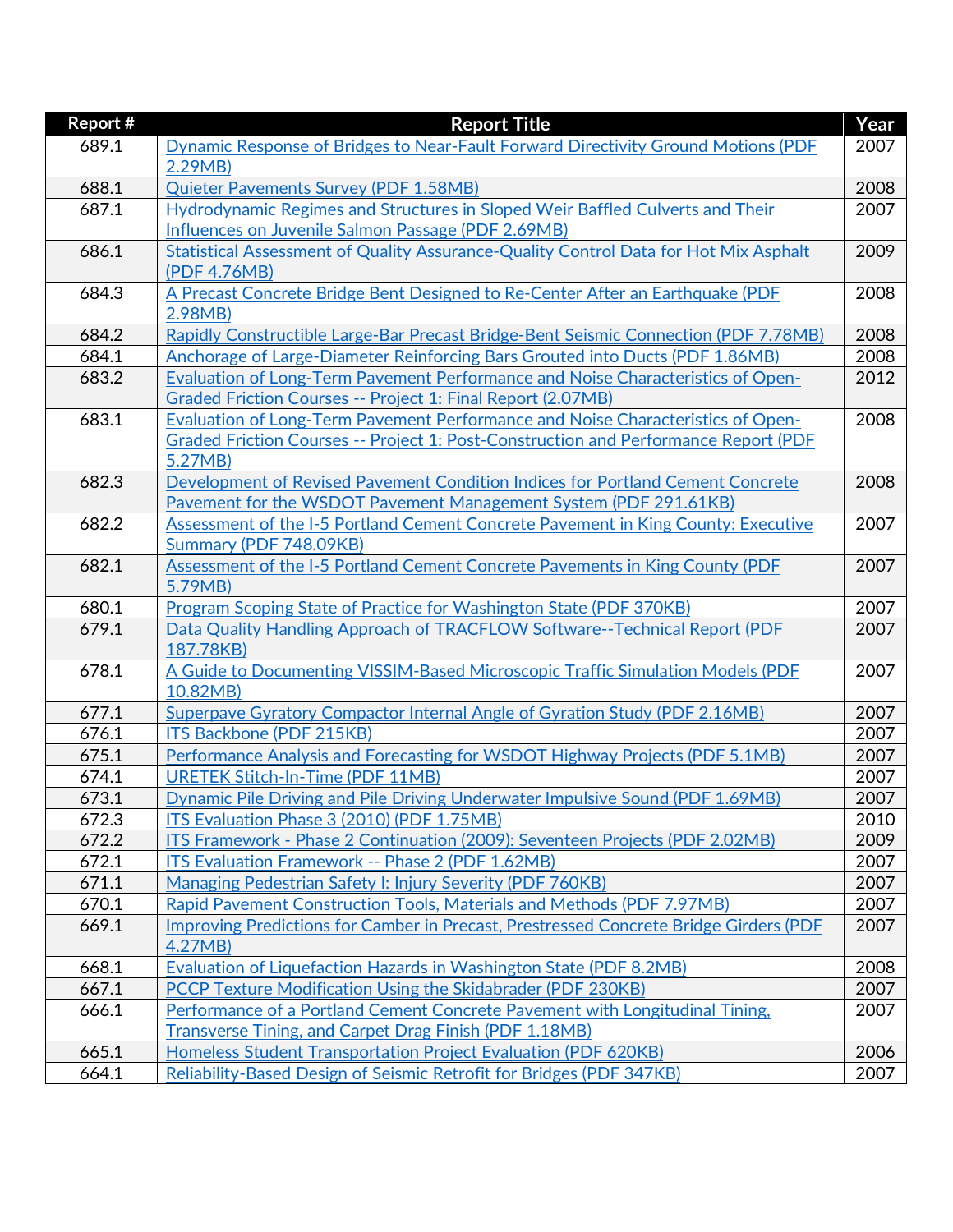| <b>Report #</b> | <b>Report Title</b>                                                                                 | Year |
|-----------------|-----------------------------------------------------------------------------------------------------|------|
| 663.2           | Combined Aggregate Gradation as a Method for Mitigating Studded Tire Wear on PCCP                   | 2009 |
|                 | (PDF 0.63MB)                                                                                        |      |
| 663.1           | Combined Aggregate Gradation as a Method for Mitigating Studded Tire Wear on PCCP                   | 2007 |
|                 | (PDF 158KB)                                                                                         |      |
| 662.1           | NCHRP Report 350 Test 3-11 of the Long-Span Guardrail with 5.7 M Clear Span and                     | 2006 |
|                 | Nested W-Beams Over 11.4 M (PDF 5.3MB)                                                              |      |
| 661.1           | Phase 1: Preliminary Environmental Investigation of Heavy Metals in Highway Runoff                  | 2006 |
|                 | (PDF 609.5KB)                                                                                       |      |
| 660.1           | Deployment of a Virtual Sensor System Based on Transit Probes, in an Operational                    | 2006 |
|                 | <b>Traffic Management System (PDF 1.42MB)</b>                                                       |      |
| 659.1           | TrafficTV (PDF 368KB)                                                                               | 2006 |
| 658.2           | Studded Tire Wear Resistance of PCC Pavements with Special Mix Designs (PDF                         | 2011 |
|                 | 2.09MB                                                                                              |      |
| 658.1           | <b>Studded Tire Wear Resistance of PCC Pavements (PDF 2.39MB)</b>                                   | 2007 |
| 657.2           | <b>Wear Resistant Pavement Study (PDF 1.11MB)</b>                                                   | 2009 |
| 657.1           | <b>Wear Resistant Pavement Study (PDF 6.77MB)</b>                                                   | 2006 |
| 656.1           | Improving Truck and Speed Data Using Paired Video and Single-Loop Sensors (PDF                      | 2006 |
|                 | 2.13MB                                                                                              |      |
| 655.1           | The Use of Weather Data to Predict Non-Recurring Traffic Congestion (PDF 517KB)                     | 2006 |
| 654.1           | Safety Evaluation Testbeds - An Assessment of Safety Project Prioritization in the                  | 2006 |
|                 | <b>WSDOT I2 Program (PDF 700KB)</b>                                                                 |      |
| 653.1           | Operational Remote Sensing Solutions for Estimating Total Impervious Surface Areas                  | 2006 |
|                 | (PDF 2.9MB)                                                                                         |      |
| 652.1           | <b>Bituminous Surface Treatment Protocol (PDF 299KB)</b>                                            | 2007 |
| 651.1           | HOT Lane Buffer and Mid-Point Access Design Review Report (PDF 2.21MB)                              | 2006 |
| 650.1           | Warm Mix Asphalt for Cold Weather Paving (PDF 1.02MB)                                               | 2006 |
| 649.1           | Development of High Performance Concrete and Evaluation of Construction Joints in                   | 2003 |
|                 | <b>Concrete Floating Bridges (PDF 3.25MB)</b>                                                       |      |
| 648.1           | Impacts of Ferry Terminals on Juvenile Salmon Movement along Puget Sound Shorelines<br>(PDF 2.72MB) | 2006 |
| 647.1           | Improving Dual-Loop Truck (and Speed) Data: Quick Detection of Malfunctioning Loops                 | 2006 |
|                 | and Calculation of Required Adjustments (PDF 749.1KB)                                               |      |
| 646.1           | Freight Efficiency and Competitiveness Phase I (PDF 57.41MB)                                        | 2006 |
| 645.1           | Evaluation of the Influence of Tack Coat Construction Factors on the Bond Strength                  | 2006 |
|                 | Between Pavement Layers (PDF 2.58MB)                                                                |      |
| 644.1           | Research on the Upstream Passage of Juvenile Salmon through Culverts: Retrofit Baffles              | 2006 |
|                 | (PDF 1.78MB)                                                                                        |      |
| 643.1           | Evaluation of Puget Sound HOV Lane Hours of Operation Pilot Project: Final Report                   | 2006 |
|                 | (PDF 1.32MB)                                                                                        |      |
| 642.1           | Deception Pass Log Rail (PDF 2.2MB)                                                                 | 2004 |
| 641.1           | Rich Passage Passenger Only Ferry Study -- Phase I (PDF 21.96MB)                                    | 2005 |
| 640.1           | Regional Precipitation-Frequency Analysis and Spatial Mapping of Precipitation for 24-              | 2006 |
|                 | Hour and 2-Hour Durations in Eastern Washington (PDF 4.21MB)                                        |      |
| 639.1           | Seismic Assessment and Retrofit of Existing Multi-Column Bent Bridges (PDF 2.19MB)                  | 2006 |
| 638.1           | Understanding Flexibility in Transportation Design - Washington (PDF 9.95MB)                        | 2005 |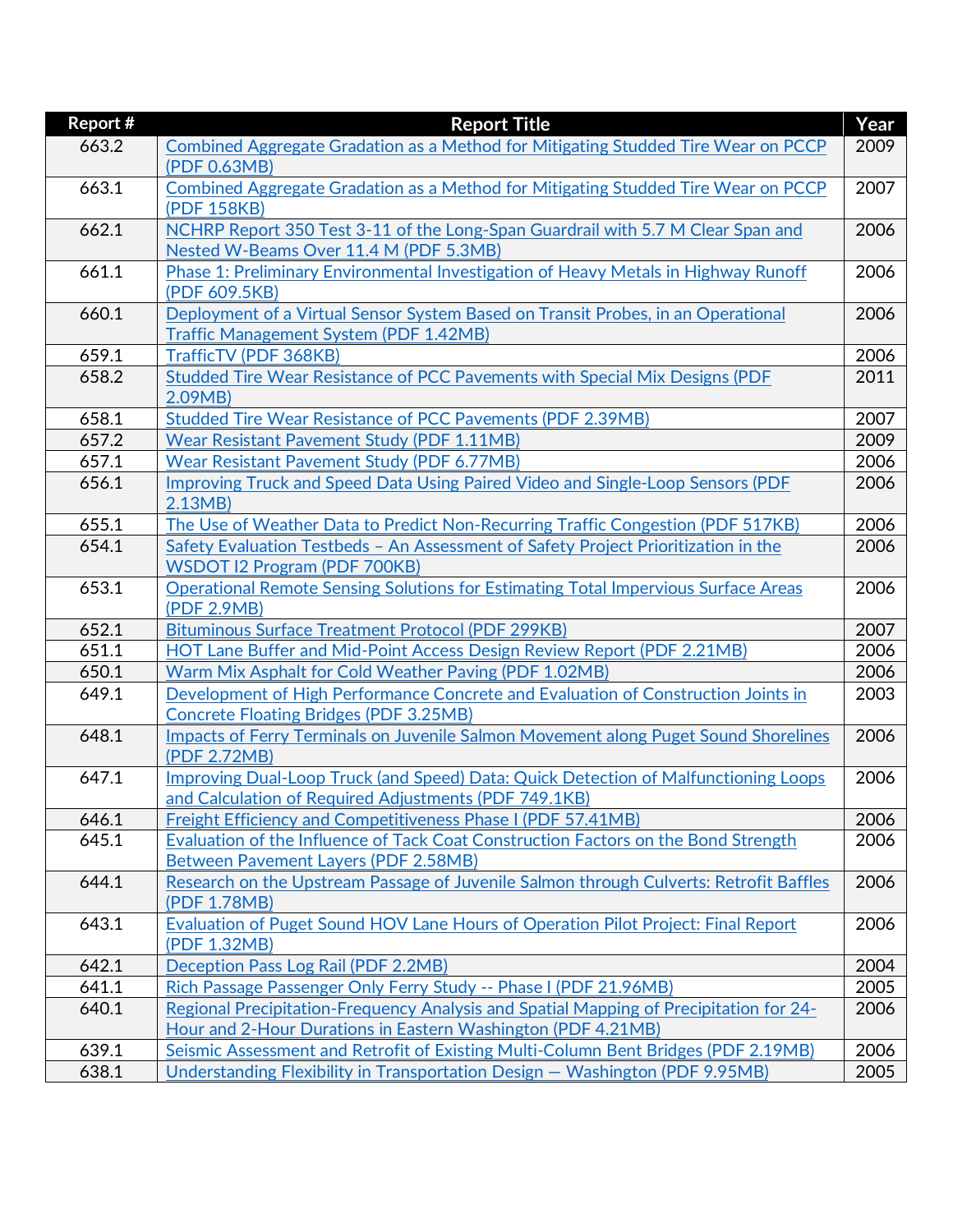| Report # | <b>Report Title</b>                                                                    | Year |
|----------|----------------------------------------------------------------------------------------|------|
| 637.2    | Performance of Concrete Pavements with Longitudinal Tining, Transverse Tining, and     | 2012 |
|          | Carpet Drag Finish (PDF 2.2MB)                                                         |      |
| 637.1    | Performance of a Portland Cement Concrete Pavement with Carpet Drag Finish (PDF        | 2006 |
|          | 4.54MB)                                                                                |      |
| 636.3    | In-Service Evaluation of Major Urban Arterials with Landscaped Medians-Phase III (PDF  | 2013 |
|          | 1.18MB                                                                                 |      |
| 636.2    | In-Service Evaluation of Major Urban Arterials with Landscaped Medians-Phase II (PDF   | 2009 |
|          | 607.9KB)                                                                               |      |
| 636.1    | In-Service Evaluation of Major Urban Arterials with Landscaped Medians - Conditions as | 2007 |
|          | of 2004 (PDF 3.29MB)                                                                   |      |
| 635.2    | The Automated Use of Un-Calibrated CCTV Cameras as Quantitative Speed Sensors-         | 2006 |
|          | Phase 3 (PDF 1.7MB)                                                                    |      |
| 635.1    | The Automated Use of Un-Calibrated CCTV Cameras as Quantitative Speed Sensors-         | 2006 |
|          | Phase 3 (PDF 2.25MB)                                                                   |      |
| 634.1    | Institutionalizing Flexibility in Transportation Design - Washington (PDF 228.7KB)     | 2005 |
| 633.1    | A General Simulation Model for Use with Real Freeway Data to Perform Congestion        | 2006 |
|          | Prediction--Phase 3 (PDF 920KB)                                                        |      |
| 632.1    | Highway Project Delivery Requirements (PDF 9.48MB)                                     | 2006 |
| 631.1    | A Motorist and Pedestrian Behavioral Analysis on SR 7 (PDF 674KB)                      | 2005 |
| 630.1    | Radar for Traffic Monitoring (PDF 965.5KB)                                             | 2005 |
| 629.1    | Design of Precast Concrete Piers for Rapid Bridge Construction in Seismic Regions (PDF | 2005 |
|          | 4.66MB                                                                                 |      |
| 628.1    | Assessment and Mitigation of Potential Environmental Impacts of Portland Cement        | 2005 |
|          | <b>Concrete Highway Grindings (PDF 457KB)</b>                                          |      |
| 627.1    | <b>Statewide Archive (PDF 368KB)</b>                                                   | 2005 |
| 626.1    | State Route 105: Benefit - Cost Analysis (PDF 2.28MB)                                  | 2005 |
| 625.1    | Travel Behavior, Emissions & Land Use Correlation Analysis in the Central Puget Sound  | 2005 |
|          | (PDF 3.51MB)                                                                           |      |
| 624.1    | Summary Report: Washington State Road Weather Information Systems (PDF 237KB)          | 2005 |
| 623.1    | Central Puget Sound Freeway Network Usage and Performance, 2003 Update (PDF            | 2005 |
|          | 5.87MB)                                                                                |      |
| 622.1    | Identifying I-90 Wildlife Corridors Using GIS & GPS: Spatial-Temporal Model of         | 2005 |
|          | Landscape Use by GPS Marked Cougars (PDF 39.22MB)                                      |      |
| 621.1    | Assessment of Alternatives in Roadside Vegetation Management (PDF 1.07MB)              | 2005 |
| 620.1    | Transportation-Efficient Land Use Mapping (TELUMI): Phase 3 of Integrating Land Use    | 2005 |
|          | and Transportation Investment Decision-Making (PDF 3.65MB)                             |      |
| 619.1    | Measurement of Recurring and Non-Recurring Congestion: Phase 2 (PDF 199KB)             | 2005 |
| 618.1    | Application of a Simplified Analysis Method for Natural Dispersion of Highway          | 2005 |
|          | <b>Stormwater Runoff (PDF 14.3MB)</b>                                                  |      |
| 617.1    | <b>AVL-Equipped Vehicles as Speed Probes (Final Phase) (PDF 1.03MB)</b>                | 2005 |
| 616.1    | WSDOT'S Role in TDM: Strategic Interest, Structure, and Responsibilities (PDF 1.7MB)   | 2005 |
| 615.2    | <b>Travel Indicators and Trends in Washington State Summary (PDF 169KB)</b>            | 2005 |
| 615.1    | Travel Indicators and Trends in Washington State (PDF 1.95MB)                          | 2005 |
| 614.1    | Protocols for Evaluation of Upstream Passage of Juvenile Salmonids in an Experimental  | 2005 |
|          | Culvert Test Bed (PDF 1.67MB)                                                          |      |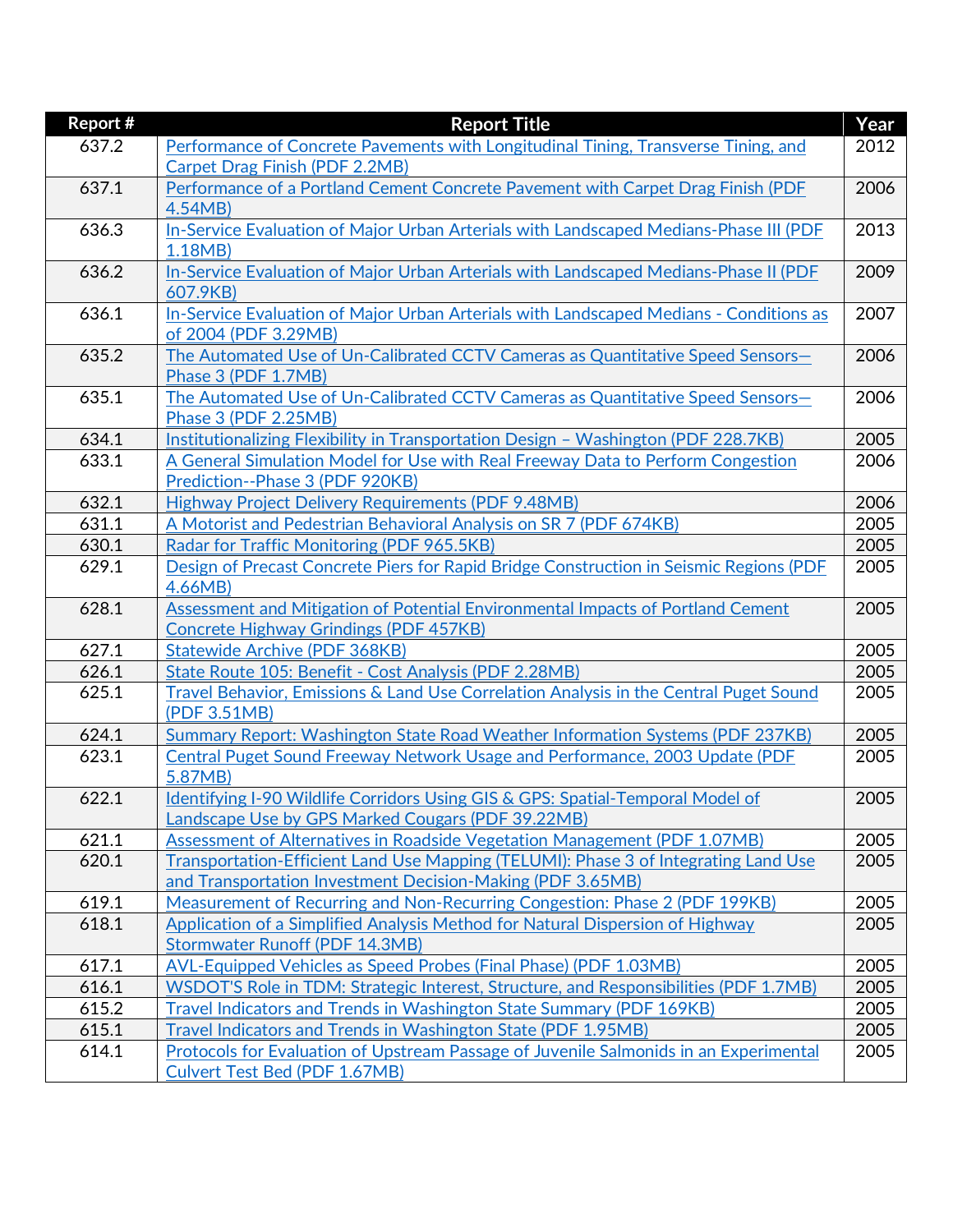| <b>Report #</b> | <b>Report Title</b>                                                                                                        | Year |
|-----------------|----------------------------------------------------------------------------------------------------------------------------|------|
| 613.1           | Evaluation of Juvenile Salmon Leaping Ability and Behavior at the Experimental Culvert                                     | 2005 |
|                 | Test Bed (PDF 1.63MB)                                                                                                      |      |
| 612.2           | Design Guidelines for Wire Mesh/Cable Net Slope Protection (PDF 1.9MB)                                                     | 2005 |
| 612.1           | Analysis and Design of Wire Mesh/Cable Net Slope Protection (PDF 7.37MB)                                                   | 2005 |
| 611.1           | Precast Concrete Pier Systems for Rapid Construction of Bridges in Seismic Regions                                         | 2005 |
|                 | (PDF 4.57MB)                                                                                                               |      |
| 610.1           | Development of the WSDOT Pile Driving Formula and Its Calibration for Load and                                             | 2005 |
|                 | Resistance Factor Design (LRFD) (PDF 416KB)                                                                                |      |
| 609.1           | The CTR Performance Grant Program: Strengthening the Program's Structure and                                               | 2005 |
|                 | Market (PDF 532KB)                                                                                                         |      |
| 608.1           | <b>ARROWS Evaluation (PDF 1.13MB)</b>                                                                                      | 2005 |
| 607.1           | Options for Benchmarking Performance Improvements Achieved from Construction of                                            | 2005 |
|                 | <b>Freight Mobility Projects (PDF 2.05MB)</b>                                                                              |      |
| 606.1           | <b>ATIS Evaluation Framework (PDF 1.55MB)</b>                                                                              | 2005 |
| 605.1           | Determining the Potential Economic Viability of Inter-Modal Truck-Rail Facilities in                                       | 2004 |
|                 | <b>Washington State (PDF 364.9KB)</b>                                                                                      |      |
| 604.1           | FHWA Supported Structures Research: Seismic Behavior of Micropiles (PDF 335KB)                                             | 2005 |
| 603.1           | TrafficTV (PDF 1.1MB)                                                                                                      | 2005 |
| 602.1           | Information Tools to Improve Post-Earthquake Prioritization of WSDOT Bridge                                                | 2005 |
|                 | Inspections (PDF 1.14MB)                                                                                                   |      |
| 601.1           | Seismic Behavior and Retrofit of Bridge Knee Joint Systems (PDF 2.22MB)                                                    | 2005 |
| 600.1           | Improving Traffic Characterization to Enhance Pavement Design and Performance: Load                                        | 2005 |
|                 | Spectra Development (PDF 8.19MB)                                                                                           |      |
| 599.1           | Evaluation of Puget Sound HOV Lane Hours of Operation: One-Year Results (PDF                                               | 2004 |
|                 | 1.05MB                                                                                                                     |      |
| 597.1           | Assessing the Benefits of Traveler and Transportation Information Systems (PDF 588KB)                                      | 2005 |
| 596.1           | Seismic Analysis and Retrofit Study of the SR 99-Spokane Street Over-Crossing (PDF                                         | 2005 |
|                 | 3.97MB)                                                                                                                    |      |
| 595.1           | Long-Term Performance of Geotextile Separators, Bucoda Test Site-Phase III (PDF                                            | 2005 |
|                 | 12.63MB)                                                                                                                   |      |
| 594.1           | State-of-the-Art Report on Precast Concrete Systems for Rapid Construction of Bridges                                      | 2005 |
|                 | (PDF 7.47MB)                                                                                                               |      |
| 593.2           | Guidance on Using Remote Sensing Applications for Environmental Analysis in<br><b>Transportation Planning (PDF 1.33MB)</b> | 2004 |
| 593.1           | Remote Sensing Applications for Environmental Analysis in Transportation Planning:                                         | 2004 |
|                 | Application to the Washington State I-405 Corridor (PDF 4.96MB)                                                            |      |
| 592.1           | Reflectivity of Pavement Markings: Analysis of Retroreflectivity Degradation Curves                                        | 2004 |
|                 | (PDF 541KB)                                                                                                                |      |
| 591.1           | Median Crossover Accident Analyses and the Effectiveness of Median Barriers (PDF                                           | 2004 |
|                 | 666KB)                                                                                                                     |      |
| 590.1           | Plan for Pile-Driving Research (PDF 3.11MB)                                                                                | 2004 |
| 589.1           | An Approach for Estimating Infiltration Rates for Stormwater Infiltration Dry Wells (PDF                                   | 2004 |
|                 | 1.2MB                                                                                                                      |      |
| 588.2           | PCCP Models for Rehabilitation and Reconstruction Decision-Making (PDF 732KB)                                              | 2006 |
| 588.1           | Application of HDM-4 in the WSDOT Highway System (PDF 3.75MB)                                                              | 2004 |
|                 |                                                                                                                            |      |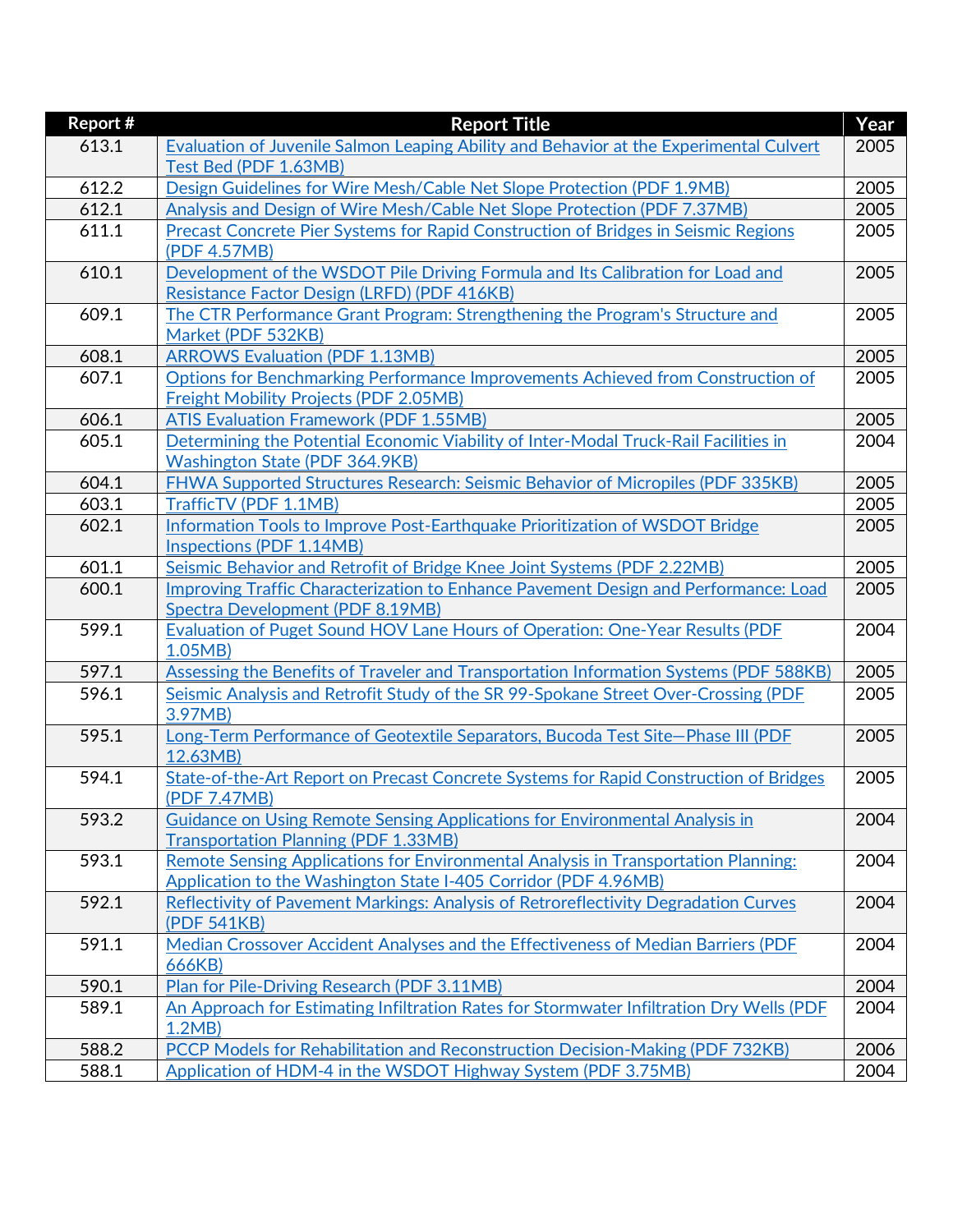| 587.1<br>Shoreline Armoring Research Program: Phase II-Conceptual Model Development for<br>2004<br>Bank Stabilization in Freshwater Systems (PDF 1.2MB)<br>586.1<br>Feasibility of Backcalculation Procedures Based on Dynamic FWD Response Data (PDF<br>2005<br>544KB)<br>585.1<br>Screening Model for Determining Likelihood of Site Occupancy by Oregon Spotted Frogs<br>2004<br>(Rana pretiosa) in Washington State (PDF 1.68MB)<br>584.2<br>2004<br>HOV Lane Performance Monitoring: 2002 Report, Volume 1 (PDF 2MB)<br>584.1<br>2004<br>HOV Lane Performance Monitoring: 2002 Report, Volume 2-Trends (PDF 677KB)<br>583.1<br>2004<br>Evaluation of Oil Rebate Expenditures Undertaken in Association with the Freeway and<br>Arterial Management Effort (FAME) (PDF 176KB)<br>582.1<br>Determination of the Effects of Anti-Icer Compounds upon the Rare Plant Hackelia<br>2004<br>Venusta (PDF 4.09MB)<br>581.1<br>Investigation of Flow and Local Scour Characteristics around a Partially Submerged<br>2004<br>Permeable WSDOT Barb (PDF 2.92MB)<br>580.1<br>In-Service Performance of Guardrail Terminals in Washington State (PDF 2.08MB)<br>2004<br>579.1<br>2003<br>AVL-Equipped Vehicles as Speed Probes (Phase 2) (PDF 1.4MB)<br>578.2<br>2003<br>Design Manual for Sizing Infiltration Ponds (PDF 1.37MB)<br>578.1<br>2003<br>Implementation of Infiltration Ponds Research (PDF 6.12MB)<br>577.1<br>2003<br><b>Automata Model for Congestion Prediction (PDF 4.34MB)</b><br>576.2<br>2009<br>Dowel Bar Retrofit - Do's and Don'ts (PDF 6.13MB)<br>2003<br>576.1<br>Dowel Bar Retrofit - Do's and Don'ts (PDF 2.23MB)<br>575.1<br>Algorithms for Estimating Mean Vehicle Speed Using Uncalibrated Traffic Management<br>2003<br>Cameras (PDF 8.37MB)<br>574.1<br>Strategies and Tools to Implement Transportation-Efficient Development: A Reference<br>2003<br>Manual. Phase 2 of Integrating Land Use and Transportation Investment Decision<br>Making (PDF 4.23MB)<br>573.1<br>Assessing Overwater Structure-Related Predation Risk on Juvenile Salmon: Field<br>2003<br><b>Observations and Recommended Protocols (PDF 4.9MB)</b><br>571.1<br>2003<br>NovaChip: SR-17, City of Soap Lake Milepost 75.44 to Milepost 76.15 (PDF 1.99MB)<br>570.1<br>2003<br>Effects of Retrofitting Applications on Reinforced Concrete Bridges (PDF 4.88MB)<br>569.1<br>Cotton Duck Bearing Pads: Engineering Evaluation and Design Recommendations (PDF<br>2003<br>2.56MB<br>568.2<br>Measurement of Recurring Versus Non-Recurring Congestion (PDF 240KB)<br>2003<br>Measurement of Recurring Versus Non-Recurring Congestion: Technical Report (PDF<br>568.1<br>2003<br>349KB)<br>567.1<br>Breeding Phenology, Nesting Success, Habitat Selection, And Census Methods for the<br>2003<br>Streaked Horned Lark in the Puget Lowlands of Washington (PDF 11.26MB)<br>566.1<br>2003<br><b>Freight Data from Intelligent Transportation System Devices (PDF 860KB)</b> | <b>Report #</b> | <b>Report Title</b>                                                    | Year |
|----------------------------------------------------------------------------------------------------------------------------------------------------------------------------------------------------------------------------------------------------------------------------------------------------------------------------------------------------------------------------------------------------------------------------------------------------------------------------------------------------------------------------------------------------------------------------------------------------------------------------------------------------------------------------------------------------------------------------------------------------------------------------------------------------------------------------------------------------------------------------------------------------------------------------------------------------------------------------------------------------------------------------------------------------------------------------------------------------------------------------------------------------------------------------------------------------------------------------------------------------------------------------------------------------------------------------------------------------------------------------------------------------------------------------------------------------------------------------------------------------------------------------------------------------------------------------------------------------------------------------------------------------------------------------------------------------------------------------------------------------------------------------------------------------------------------------------------------------------------------------------------------------------------------------------------------------------------------------------------------------------------------------------------------------------------------------------------------------------------------------------------------------------------------------------------------------------------------------------------------------------------------------------------------------------------------------------------------------------------------------------------------------------------------------------------------------------------------------------------------------------------------------------------------------------------------------------------------------------------------------------------------------------------------------------------------------------------------------------------------------------------------------------------------------------------------------------------------------------------------------------------------------------------------------------------------------------------------------|-----------------|------------------------------------------------------------------------|------|
|                                                                                                                                                                                                                                                                                                                                                                                                                                                                                                                                                                                                                                                                                                                                                                                                                                                                                                                                                                                                                                                                                                                                                                                                                                                                                                                                                                                                                                                                                                                                                                                                                                                                                                                                                                                                                                                                                                                                                                                                                                                                                                                                                                                                                                                                                                                                                                                                                                                                                                                                                                                                                                                                                                                                                                                                                                                                                                                                                                            |                 |                                                                        |      |
|                                                                                                                                                                                                                                                                                                                                                                                                                                                                                                                                                                                                                                                                                                                                                                                                                                                                                                                                                                                                                                                                                                                                                                                                                                                                                                                                                                                                                                                                                                                                                                                                                                                                                                                                                                                                                                                                                                                                                                                                                                                                                                                                                                                                                                                                                                                                                                                                                                                                                                                                                                                                                                                                                                                                                                                                                                                                                                                                                                            |                 |                                                                        |      |
|                                                                                                                                                                                                                                                                                                                                                                                                                                                                                                                                                                                                                                                                                                                                                                                                                                                                                                                                                                                                                                                                                                                                                                                                                                                                                                                                                                                                                                                                                                                                                                                                                                                                                                                                                                                                                                                                                                                                                                                                                                                                                                                                                                                                                                                                                                                                                                                                                                                                                                                                                                                                                                                                                                                                                                                                                                                                                                                                                                            |                 |                                                                        |      |
|                                                                                                                                                                                                                                                                                                                                                                                                                                                                                                                                                                                                                                                                                                                                                                                                                                                                                                                                                                                                                                                                                                                                                                                                                                                                                                                                                                                                                                                                                                                                                                                                                                                                                                                                                                                                                                                                                                                                                                                                                                                                                                                                                                                                                                                                                                                                                                                                                                                                                                                                                                                                                                                                                                                                                                                                                                                                                                                                                                            |                 |                                                                        |      |
|                                                                                                                                                                                                                                                                                                                                                                                                                                                                                                                                                                                                                                                                                                                                                                                                                                                                                                                                                                                                                                                                                                                                                                                                                                                                                                                                                                                                                                                                                                                                                                                                                                                                                                                                                                                                                                                                                                                                                                                                                                                                                                                                                                                                                                                                                                                                                                                                                                                                                                                                                                                                                                                                                                                                                                                                                                                                                                                                                                            |                 |                                                                        |      |
|                                                                                                                                                                                                                                                                                                                                                                                                                                                                                                                                                                                                                                                                                                                                                                                                                                                                                                                                                                                                                                                                                                                                                                                                                                                                                                                                                                                                                                                                                                                                                                                                                                                                                                                                                                                                                                                                                                                                                                                                                                                                                                                                                                                                                                                                                                                                                                                                                                                                                                                                                                                                                                                                                                                                                                                                                                                                                                                                                                            |                 |                                                                        |      |
|                                                                                                                                                                                                                                                                                                                                                                                                                                                                                                                                                                                                                                                                                                                                                                                                                                                                                                                                                                                                                                                                                                                                                                                                                                                                                                                                                                                                                                                                                                                                                                                                                                                                                                                                                                                                                                                                                                                                                                                                                                                                                                                                                                                                                                                                                                                                                                                                                                                                                                                                                                                                                                                                                                                                                                                                                                                                                                                                                                            |                 |                                                                        |      |
|                                                                                                                                                                                                                                                                                                                                                                                                                                                                                                                                                                                                                                                                                                                                                                                                                                                                                                                                                                                                                                                                                                                                                                                                                                                                                                                                                                                                                                                                                                                                                                                                                                                                                                                                                                                                                                                                                                                                                                                                                                                                                                                                                                                                                                                                                                                                                                                                                                                                                                                                                                                                                                                                                                                                                                                                                                                                                                                                                                            |                 |                                                                        |      |
|                                                                                                                                                                                                                                                                                                                                                                                                                                                                                                                                                                                                                                                                                                                                                                                                                                                                                                                                                                                                                                                                                                                                                                                                                                                                                                                                                                                                                                                                                                                                                                                                                                                                                                                                                                                                                                                                                                                                                                                                                                                                                                                                                                                                                                                                                                                                                                                                                                                                                                                                                                                                                                                                                                                                                                                                                                                                                                                                                                            |                 |                                                                        |      |
|                                                                                                                                                                                                                                                                                                                                                                                                                                                                                                                                                                                                                                                                                                                                                                                                                                                                                                                                                                                                                                                                                                                                                                                                                                                                                                                                                                                                                                                                                                                                                                                                                                                                                                                                                                                                                                                                                                                                                                                                                                                                                                                                                                                                                                                                                                                                                                                                                                                                                                                                                                                                                                                                                                                                                                                                                                                                                                                                                                            |                 |                                                                        |      |
|                                                                                                                                                                                                                                                                                                                                                                                                                                                                                                                                                                                                                                                                                                                                                                                                                                                                                                                                                                                                                                                                                                                                                                                                                                                                                                                                                                                                                                                                                                                                                                                                                                                                                                                                                                                                                                                                                                                                                                                                                                                                                                                                                                                                                                                                                                                                                                                                                                                                                                                                                                                                                                                                                                                                                                                                                                                                                                                                                                            |                 |                                                                        |      |
|                                                                                                                                                                                                                                                                                                                                                                                                                                                                                                                                                                                                                                                                                                                                                                                                                                                                                                                                                                                                                                                                                                                                                                                                                                                                                                                                                                                                                                                                                                                                                                                                                                                                                                                                                                                                                                                                                                                                                                                                                                                                                                                                                                                                                                                                                                                                                                                                                                                                                                                                                                                                                                                                                                                                                                                                                                                                                                                                                                            |                 |                                                                        |      |
|                                                                                                                                                                                                                                                                                                                                                                                                                                                                                                                                                                                                                                                                                                                                                                                                                                                                                                                                                                                                                                                                                                                                                                                                                                                                                                                                                                                                                                                                                                                                                                                                                                                                                                                                                                                                                                                                                                                                                                                                                                                                                                                                                                                                                                                                                                                                                                                                                                                                                                                                                                                                                                                                                                                                                                                                                                                                                                                                                                            |                 |                                                                        |      |
|                                                                                                                                                                                                                                                                                                                                                                                                                                                                                                                                                                                                                                                                                                                                                                                                                                                                                                                                                                                                                                                                                                                                                                                                                                                                                                                                                                                                                                                                                                                                                                                                                                                                                                                                                                                                                                                                                                                                                                                                                                                                                                                                                                                                                                                                                                                                                                                                                                                                                                                                                                                                                                                                                                                                                                                                                                                                                                                                                                            |                 |                                                                        |      |
|                                                                                                                                                                                                                                                                                                                                                                                                                                                                                                                                                                                                                                                                                                                                                                                                                                                                                                                                                                                                                                                                                                                                                                                                                                                                                                                                                                                                                                                                                                                                                                                                                                                                                                                                                                                                                                                                                                                                                                                                                                                                                                                                                                                                                                                                                                                                                                                                                                                                                                                                                                                                                                                                                                                                                                                                                                                                                                                                                                            |                 |                                                                        |      |
|                                                                                                                                                                                                                                                                                                                                                                                                                                                                                                                                                                                                                                                                                                                                                                                                                                                                                                                                                                                                                                                                                                                                                                                                                                                                                                                                                                                                                                                                                                                                                                                                                                                                                                                                                                                                                                                                                                                                                                                                                                                                                                                                                                                                                                                                                                                                                                                                                                                                                                                                                                                                                                                                                                                                                                                                                                                                                                                                                                            |                 |                                                                        |      |
|                                                                                                                                                                                                                                                                                                                                                                                                                                                                                                                                                                                                                                                                                                                                                                                                                                                                                                                                                                                                                                                                                                                                                                                                                                                                                                                                                                                                                                                                                                                                                                                                                                                                                                                                                                                                                                                                                                                                                                                                                                                                                                                                                                                                                                                                                                                                                                                                                                                                                                                                                                                                                                                                                                                                                                                                                                                                                                                                                                            |                 |                                                                        |      |
|                                                                                                                                                                                                                                                                                                                                                                                                                                                                                                                                                                                                                                                                                                                                                                                                                                                                                                                                                                                                                                                                                                                                                                                                                                                                                                                                                                                                                                                                                                                                                                                                                                                                                                                                                                                                                                                                                                                                                                                                                                                                                                                                                                                                                                                                                                                                                                                                                                                                                                                                                                                                                                                                                                                                                                                                                                                                                                                                                                            |                 |                                                                        |      |
|                                                                                                                                                                                                                                                                                                                                                                                                                                                                                                                                                                                                                                                                                                                                                                                                                                                                                                                                                                                                                                                                                                                                                                                                                                                                                                                                                                                                                                                                                                                                                                                                                                                                                                                                                                                                                                                                                                                                                                                                                                                                                                                                                                                                                                                                                                                                                                                                                                                                                                                                                                                                                                                                                                                                                                                                                                                                                                                                                                            |                 |                                                                        |      |
|                                                                                                                                                                                                                                                                                                                                                                                                                                                                                                                                                                                                                                                                                                                                                                                                                                                                                                                                                                                                                                                                                                                                                                                                                                                                                                                                                                                                                                                                                                                                                                                                                                                                                                                                                                                                                                                                                                                                                                                                                                                                                                                                                                                                                                                                                                                                                                                                                                                                                                                                                                                                                                                                                                                                                                                                                                                                                                                                                                            |                 |                                                                        |      |
|                                                                                                                                                                                                                                                                                                                                                                                                                                                                                                                                                                                                                                                                                                                                                                                                                                                                                                                                                                                                                                                                                                                                                                                                                                                                                                                                                                                                                                                                                                                                                                                                                                                                                                                                                                                                                                                                                                                                                                                                                                                                                                                                                                                                                                                                                                                                                                                                                                                                                                                                                                                                                                                                                                                                                                                                                                                                                                                                                                            |                 |                                                                        |      |
|                                                                                                                                                                                                                                                                                                                                                                                                                                                                                                                                                                                                                                                                                                                                                                                                                                                                                                                                                                                                                                                                                                                                                                                                                                                                                                                                                                                                                                                                                                                                                                                                                                                                                                                                                                                                                                                                                                                                                                                                                                                                                                                                                                                                                                                                                                                                                                                                                                                                                                                                                                                                                                                                                                                                                                                                                                                                                                                                                                            |                 |                                                                        |      |
|                                                                                                                                                                                                                                                                                                                                                                                                                                                                                                                                                                                                                                                                                                                                                                                                                                                                                                                                                                                                                                                                                                                                                                                                                                                                                                                                                                                                                                                                                                                                                                                                                                                                                                                                                                                                                                                                                                                                                                                                                                                                                                                                                                                                                                                                                                                                                                                                                                                                                                                                                                                                                                                                                                                                                                                                                                                                                                                                                                            |                 |                                                                        |      |
|                                                                                                                                                                                                                                                                                                                                                                                                                                                                                                                                                                                                                                                                                                                                                                                                                                                                                                                                                                                                                                                                                                                                                                                                                                                                                                                                                                                                                                                                                                                                                                                                                                                                                                                                                                                                                                                                                                                                                                                                                                                                                                                                                                                                                                                                                                                                                                                                                                                                                                                                                                                                                                                                                                                                                                                                                                                                                                                                                                            |                 |                                                                        |      |
|                                                                                                                                                                                                                                                                                                                                                                                                                                                                                                                                                                                                                                                                                                                                                                                                                                                                                                                                                                                                                                                                                                                                                                                                                                                                                                                                                                                                                                                                                                                                                                                                                                                                                                                                                                                                                                                                                                                                                                                                                                                                                                                                                                                                                                                                                                                                                                                                                                                                                                                                                                                                                                                                                                                                                                                                                                                                                                                                                                            |                 |                                                                        |      |
|                                                                                                                                                                                                                                                                                                                                                                                                                                                                                                                                                                                                                                                                                                                                                                                                                                                                                                                                                                                                                                                                                                                                                                                                                                                                                                                                                                                                                                                                                                                                                                                                                                                                                                                                                                                                                                                                                                                                                                                                                                                                                                                                                                                                                                                                                                                                                                                                                                                                                                                                                                                                                                                                                                                                                                                                                                                                                                                                                                            |                 |                                                                        |      |
|                                                                                                                                                                                                                                                                                                                                                                                                                                                                                                                                                                                                                                                                                                                                                                                                                                                                                                                                                                                                                                                                                                                                                                                                                                                                                                                                                                                                                                                                                                                                                                                                                                                                                                                                                                                                                                                                                                                                                                                                                                                                                                                                                                                                                                                                                                                                                                                                                                                                                                                                                                                                                                                                                                                                                                                                                                                                                                                                                                            |                 |                                                                        |      |
|                                                                                                                                                                                                                                                                                                                                                                                                                                                                                                                                                                                                                                                                                                                                                                                                                                                                                                                                                                                                                                                                                                                                                                                                                                                                                                                                                                                                                                                                                                                                                                                                                                                                                                                                                                                                                                                                                                                                                                                                                                                                                                                                                                                                                                                                                                                                                                                                                                                                                                                                                                                                                                                                                                                                                                                                                                                                                                                                                                            |                 |                                                                        |      |
|                                                                                                                                                                                                                                                                                                                                                                                                                                                                                                                                                                                                                                                                                                                                                                                                                                                                                                                                                                                                                                                                                                                                                                                                                                                                                                                                                                                                                                                                                                                                                                                                                                                                                                                                                                                                                                                                                                                                                                                                                                                                                                                                                                                                                                                                                                                                                                                                                                                                                                                                                                                                                                                                                                                                                                                                                                                                                                                                                                            |                 |                                                                        |      |
|                                                                                                                                                                                                                                                                                                                                                                                                                                                                                                                                                                                                                                                                                                                                                                                                                                                                                                                                                                                                                                                                                                                                                                                                                                                                                                                                                                                                                                                                                                                                                                                                                                                                                                                                                                                                                                                                                                                                                                                                                                                                                                                                                                                                                                                                                                                                                                                                                                                                                                                                                                                                                                                                                                                                                                                                                                                                                                                                                                            |                 |                                                                        |      |
|                                                                                                                                                                                                                                                                                                                                                                                                                                                                                                                                                                                                                                                                                                                                                                                                                                                                                                                                                                                                                                                                                                                                                                                                                                                                                                                                                                                                                                                                                                                                                                                                                                                                                                                                                                                                                                                                                                                                                                                                                                                                                                                                                                                                                                                                                                                                                                                                                                                                                                                                                                                                                                                                                                                                                                                                                                                                                                                                                                            |                 |                                                                        |      |
|                                                                                                                                                                                                                                                                                                                                                                                                                                                                                                                                                                                                                                                                                                                                                                                                                                                                                                                                                                                                                                                                                                                                                                                                                                                                                                                                                                                                                                                                                                                                                                                                                                                                                                                                                                                                                                                                                                                                                                                                                                                                                                                                                                                                                                                                                                                                                                                                                                                                                                                                                                                                                                                                                                                                                                                                                                                                                                                                                                            |                 |                                                                        |      |
|                                                                                                                                                                                                                                                                                                                                                                                                                                                                                                                                                                                                                                                                                                                                                                                                                                                                                                                                                                                                                                                                                                                                                                                                                                                                                                                                                                                                                                                                                                                                                                                                                                                                                                                                                                                                                                                                                                                                                                                                                                                                                                                                                                                                                                                                                                                                                                                                                                                                                                                                                                                                                                                                                                                                                                                                                                                                                                                                                                            |                 |                                                                        |      |
|                                                                                                                                                                                                                                                                                                                                                                                                                                                                                                                                                                                                                                                                                                                                                                                                                                                                                                                                                                                                                                                                                                                                                                                                                                                                                                                                                                                                                                                                                                                                                                                                                                                                                                                                                                                                                                                                                                                                                                                                                                                                                                                                                                                                                                                                                                                                                                                                                                                                                                                                                                                                                                                                                                                                                                                                                                                                                                                                                                            |                 |                                                                        |      |
|                                                                                                                                                                                                                                                                                                                                                                                                                                                                                                                                                                                                                                                                                                                                                                                                                                                                                                                                                                                                                                                                                                                                                                                                                                                                                                                                                                                                                                                                                                                                                                                                                                                                                                                                                                                                                                                                                                                                                                                                                                                                                                                                                                                                                                                                                                                                                                                                                                                                                                                                                                                                                                                                                                                                                                                                                                                                                                                                                                            |                 |                                                                        |      |
|                                                                                                                                                                                                                                                                                                                                                                                                                                                                                                                                                                                                                                                                                                                                                                                                                                                                                                                                                                                                                                                                                                                                                                                                                                                                                                                                                                                                                                                                                                                                                                                                                                                                                                                                                                                                                                                                                                                                                                                                                                                                                                                                                                                                                                                                                                                                                                                                                                                                                                                                                                                                                                                                                                                                                                                                                                                                                                                                                                            |                 |                                                                        |      |
|                                                                                                                                                                                                                                                                                                                                                                                                                                                                                                                                                                                                                                                                                                                                                                                                                                                                                                                                                                                                                                                                                                                                                                                                                                                                                                                                                                                                                                                                                                                                                                                                                                                                                                                                                                                                                                                                                                                                                                                                                                                                                                                                                                                                                                                                                                                                                                                                                                                                                                                                                                                                                                                                                                                                                                                                                                                                                                                                                                            |                 |                                                                        |      |
|                                                                                                                                                                                                                                                                                                                                                                                                                                                                                                                                                                                                                                                                                                                                                                                                                                                                                                                                                                                                                                                                                                                                                                                                                                                                                                                                                                                                                                                                                                                                                                                                                                                                                                                                                                                                                                                                                                                                                                                                                                                                                                                                                                                                                                                                                                                                                                                                                                                                                                                                                                                                                                                                                                                                                                                                                                                                                                                                                                            | 565.1           | ITS Backbone Infrastructure (PDF 411KB)                                | 2003 |
|                                                                                                                                                                                                                                                                                                                                                                                                                                                                                                                                                                                                                                                                                                                                                                                                                                                                                                                                                                                                                                                                                                                                                                                                                                                                                                                                                                                                                                                                                                                                                                                                                                                                                                                                                                                                                                                                                                                                                                                                                                                                                                                                                                                                                                                                                                                                                                                                                                                                                                                                                                                                                                                                                                                                                                                                                                                                                                                                                                            |                 |                                                                        |      |
| 564.1<br>A Next-Generation Land Surface Model for the Prediction of Pavement Temperature<br>2003<br>(PDF 279KB)                                                                                                                                                                                                                                                                                                                                                                                                                                                                                                                                                                                                                                                                                                                                                                                                                                                                                                                                                                                                                                                                                                                                                                                                                                                                                                                                                                                                                                                                                                                                                                                                                                                                                                                                                                                                                                                                                                                                                                                                                                                                                                                                                                                                                                                                                                                                                                                                                                                                                                                                                                                                                                                                                                                                                                                                                                                            |                 |                                                                        |      |
| 563.1<br>Central Puget Sound Freeway Network Usage and Performance, 2001 Update (PDF<br>2003                                                                                                                                                                                                                                                                                                                                                                                                                                                                                                                                                                                                                                                                                                                                                                                                                                                                                                                                                                                                                                                                                                                                                                                                                                                                                                                                                                                                                                                                                                                                                                                                                                                                                                                                                                                                                                                                                                                                                                                                                                                                                                                                                                                                                                                                                                                                                                                                                                                                                                                                                                                                                                                                                                                                                                                                                                                                               |                 |                                                                        |      |
| 2.83MB                                                                                                                                                                                                                                                                                                                                                                                                                                                                                                                                                                                                                                                                                                                                                                                                                                                                                                                                                                                                                                                                                                                                                                                                                                                                                                                                                                                                                                                                                                                                                                                                                                                                                                                                                                                                                                                                                                                                                                                                                                                                                                                                                                                                                                                                                                                                                                                                                                                                                                                                                                                                                                                                                                                                                                                                                                                                                                                                                                     |                 |                                                                        |      |
| 562.1<br>Interaction Between the Roadway and Roadside-An Econometric Analysis of Design<br>2003                                                                                                                                                                                                                                                                                                                                                                                                                                                                                                                                                                                                                                                                                                                                                                                                                                                                                                                                                                                                                                                                                                                                                                                                                                                                                                                                                                                                                                                                                                                                                                                                                                                                                                                                                                                                                                                                                                                                                                                                                                                                                                                                                                                                                                                                                                                                                                                                                                                                                                                                                                                                                                                                                                                                                                                                                                                                            |                 |                                                                        |      |
|                                                                                                                                                                                                                                                                                                                                                                                                                                                                                                                                                                                                                                                                                                                                                                                                                                                                                                                                                                                                                                                                                                                                                                                                                                                                                                                                                                                                                                                                                                                                                                                                                                                                                                                                                                                                                                                                                                                                                                                                                                                                                                                                                                                                                                                                                                                                                                                                                                                                                                                                                                                                                                                                                                                                                                                                                                                                                                                                                                            |                 | and Environmental Factors Affecting Segment Accident Rates (PDF 390KB) |      |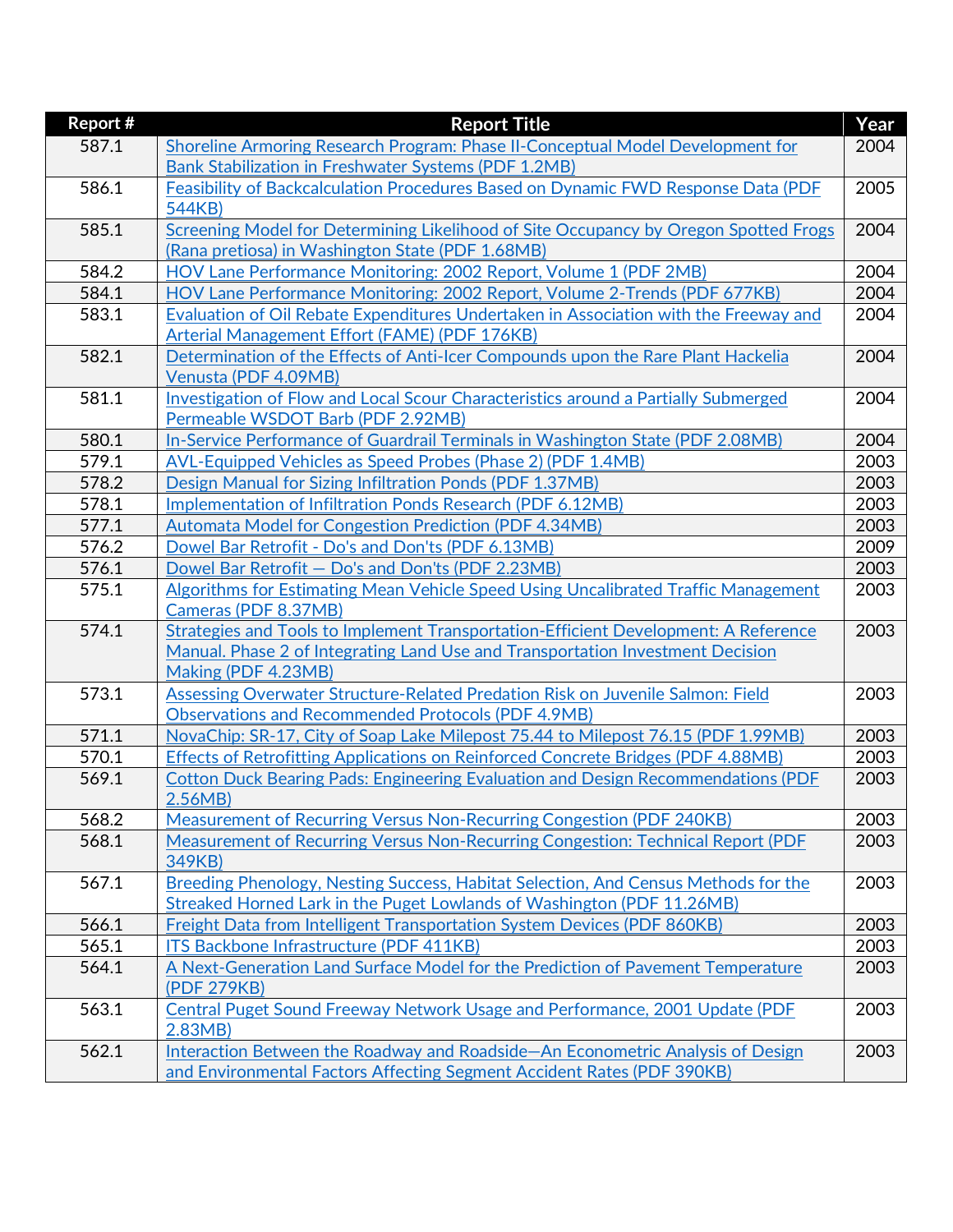| Report # | <b>Report Title</b>                                                                            | Year |
|----------|------------------------------------------------------------------------------------------------|------|
| 560.1    | A Motorist and Pedestrian Behavioral Analysis Relating to Pedestrian Safety                    | 2003 |
|          | Improvements (PDF 2.61MB)                                                                      |      |
| 559.1    | An Evaluation of Stormwater Permeable Rapid Infiltration Barriers for Use in Class V           | 2003 |
|          | <b>Stormwater Injection Wells (PDF 2.77MB)</b>                                                 |      |
| 558.1    | <b>Experimental Response and Analysis of the Evergreen Point Floating Bridge (PDF</b>          | 2003 |
|          | 1.06MB)                                                                                        |      |
| 557.1    | Functions and Benefits of Rural Airports in Washington (PDF 592KB)                             | 2002 |
| 556.1    | Pedestrian Safety and Transit Corridors (PDF 3.49MB)                                           | 2003 |
| 555.1    | North Seattle Advanced Traffic Management System (NSATMS) Project Evaluation (PDF              | 2002 |
|          | 458KB)                                                                                         |      |
| 554.1    | Economic Impacts of Access Management (PDF 496KB)                                              | 2002 |
| 553.1    | Evaluation of Displacement-Based Methods and Computer Software for Seismic Analysis            | 2003 |
|          | of Highway Bridges (PDF 2.29MB)                                                                |      |
| 552.1    | Analysis of Web-Based WSDOT Traveler Information: Testing Users' Information                   | 2002 |
|          | <b>Retrieval Strategies (PDF 2.14MB)</b>                                                       |      |
| 551.1    | An Overview of Studded and Studless Tire Traction and Safety (PDF 585KB)                       | 2002 |
| 550.1    | Effects of Large Overwater Structures on Epibenthic Juvenile Salmon Prey Assemblages           | 2002 |
|          | in Puget Sound, Washington (PDF 815KB)                                                         |      |
| 549.1    | Implementing Transportation-Efficient Development: A Local Overview (PDF 2.35MB)               | 2002 |
| 547.2    | Multimodal Investment Choice Analysis. Volume II, Program Code (PDF 324KB)                     | 2002 |
| 547.1    | Multimodal Investment Choice Analysis. Volume I, Phase 1 (PDF 9.19MB)                          | 2002 |
| 545.2    | <b>Culvert Design Flows for Fish Passage and Structural Safety in East Cascade and Blue</b>    | 2002 |
|          | <b>Mountain Streams (PDF 5.4MB)</b>                                                            |      |
| 545.1    | Modeling Hydrology for Design of Fish Passage (PDF 24.02MB)                                    | 2002 |
| 544.1    | Regional Precipitation-Frequency Analysis and Spatial Mapping of Precipitation for 24-         | 2002 |
|          | Hour and 2-Hour Durations in Western Washington (PDF 2.56MB)                                   |      |
| 543.1    | A Brief Report on 2001 Activities for ITS Backbone Infrastructure (PDF 360KB)                  | 2002 |
| 542.2    | Rapid Repair Design of Temporary Support Systems for Bridges Damaged by                        | 2001 |
|          | Earthquakes in the State of Washington, Appendix A-Design Manual (PDF 1.12MB)                  |      |
| 542.1    | Rapid Repair Design of Temporary Support Systems for Bridges Damaged by                        | 2001 |
|          | Earthquakes in the State of Washington (PDF 972KB)                                             |      |
| 540.1    | Methodology for Determining Washington State Value-Added of Freight Moved in                   | 2002 |
|          | <b>Washington Corridors (PDF 3.43MB)</b>                                                       |      |
| 539.1    | Juvenile Coho Movement Study (PDF 790KB)                                                       | 2002 |
| 538.1    | A Statistical Analysis of Factors Associated with Driver-Perceived Road Roughness on           | 2002 |
|          | Urban Highways (PDF 1.07MB)                                                                    |      |
| 537.1    | A Cellular Automata Model for Use with Real Freeway Data (PDF 380.5KB)                         | 2002 |
| 535.1    | Evaluation of Dual-Loop Data Accuracy Using Video Ground Truth Data (PDF 265KB)                | 2002 |
| 534.1    | <b>AVL- Equipped Vehicles as Traffic Probe Sensors (PDF 766KB)</b>                             | 2002 |
| 533.1    | Infiltration Characteristics, Performance and Design of Storm Water Facilities (PDF<br>12.9MB) | 2003 |
|          |                                                                                                |      |
| 532.1    | Internal Stability Analyses of Geosynthetic Reinforced Retaining Walls (PDF 3.31MB)            | 2002 |
| 531.1    | Occurrence of Lynx in the North Cascades Highway Corridor (PDF 11.08MB)                        | 2002 |
| 530.1    | Implementation of High Performance Concrete in Washington State (PDF 4.74MB)                   | 2001 |
| 529.1    | Road Weather Information Systems: Enabling Proactive Maintenance Practices in                  | 2002 |
|          | <b>Washington State (PDF 1.16MB)</b>                                                           |      |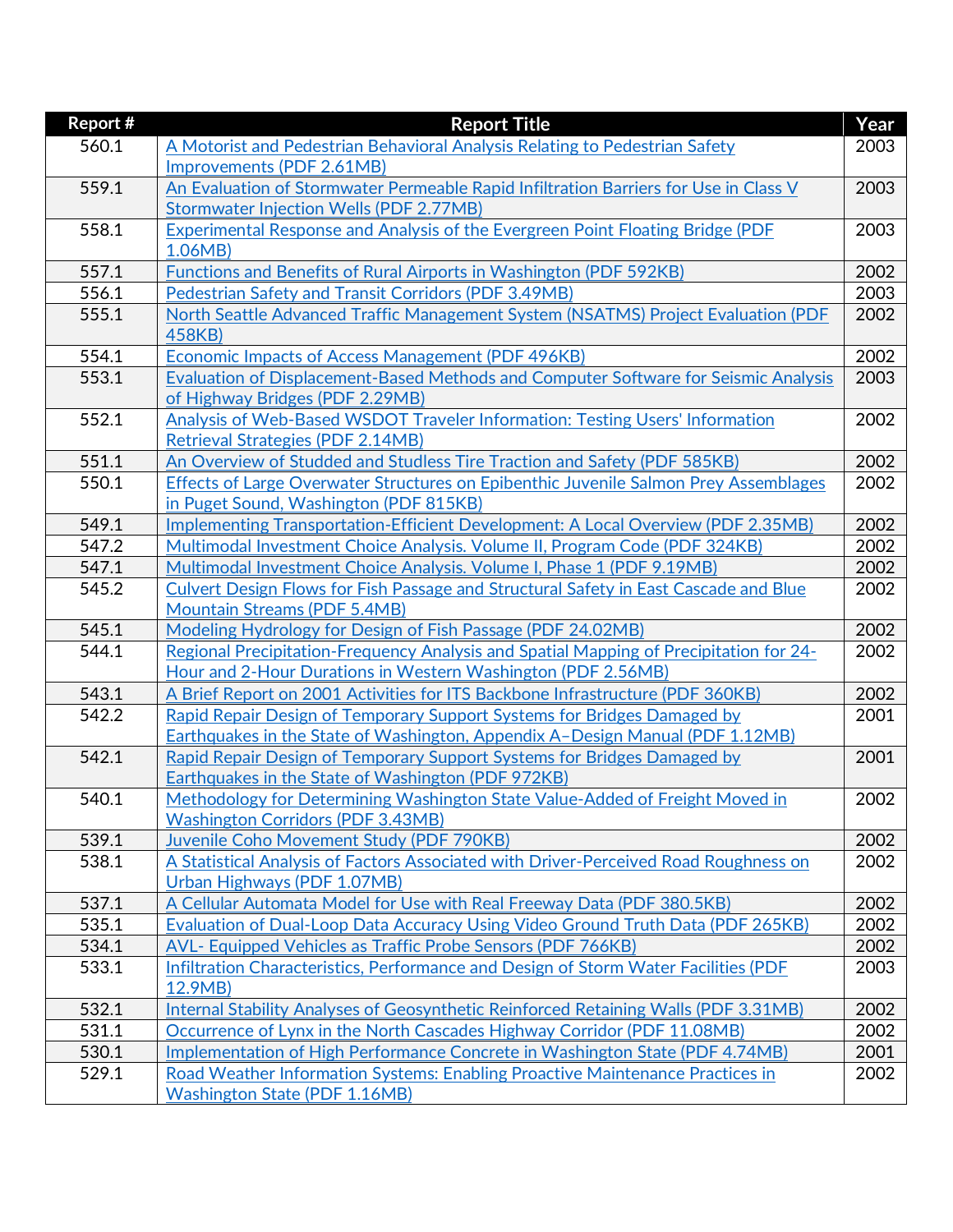| Report # | <b>Report Title</b>                                                                                 | Year |
|----------|-----------------------------------------------------------------------------------------------------|------|
| 528.1    | Application of the K sub 0-Stiffness Method to Reinforced Soil Wall Limit States Design             | 2001 |
|          | (PDF 637KB)                                                                                         |      |
| 527.1    | The Use of Uncalibrated Roadside CCTV Cameras to Estimate Mean Traffic Speed (PDF                   | 2001 |
|          | 357KB)                                                                                              |      |
| 526.1    | Effects of Turbidity and Suspended Solids on Salmonids (PDF 393KB)                                  | 2001 |
| 524.1    | Ecological Issues in Floodplains and Riparian Corridors (PDF 3.19MB)                                | 2001 |
| 523.1    | Mapping of Subtidal and Intertidal Habitat Resources: Hood Canal Floating Bridge,                   | 2002 |
|          | Washington (PDF 1.66MB)                                                                             |      |
| 522.2    | Prediction of Reinforcement Loads in Reinforced Soil Walls (PDF 3.75MB)                             | 2003 |
| 522.1    | Prediction of Soil Reinforcement Loads in Mechanically Stabilized Earth Walls (PDF                  | 2001 |
|          | 3.04MB                                                                                              |      |
| 521.3    | <b>Effects of Shoreline Hardening and Shoreline Protection Features on Fish Utilization and</b>     | 2002 |
|          | Behavior, Washaway Beach, Washington: Final Report (PDF 2.3MB)                                      |      |
| 521.2    | Effects of Shoreline Hardening and Shoreline Protection Features on Fish Utilization and            | 2002 |
|          | Behavior, Washaway Beach, Washington: Report 2 (PDF 1.13MB)                                         |      |
| 521.1    | Effects of Shoreline Hardening and Shoreline Protection Features on Fish Utilization and            | 2001 |
|          | Behavior, Washaway Beach, Washington (PDF 890KB)                                                    |      |
| 520.1    | Seismic Instrumentation for the Alaskan Way Viaduct (PDF 6.75MB)                                    | 2002 |
| 519.1    | Targeting Pedestrian Infrastructure Improvements: A Methodology to Assist Providers in              | 2001 |
|          | <b>Identifying Suburban Locations with Potential Increases in Pedestrian Travel (PDF</b><br>5.47MB) |      |
| 518.2    | Evaluation of the Instant Tow Dispatch Pilot Program in the Tacoma Area (A Supplement               | 2003 |
|          | to the Evaluation of the Service Patrol Program in the Puget Sound Region) (PDF 432KB)              |      |
| 518.1    | Evaluation of the Service Patrol Program in the Puget Sound Region (PDF 957KB)                      | 2001 |
| 517.2    | An Assessment of WSDOT's Hot Mix Asphalt Quality Control and Assurance                              | 2007 |
|          | <b>Requirements (PDF 844KB)</b>                                                                     |      |
| 517.1    | A Quantification and Evaluation of WSDOT's Hot-Mix Asphalt Concrete Statistical                     | 2001 |
|          | <b>Acceptance Specification (PDF 490KB)</b>                                                         |      |
| 516.1    | Median Treatment Study on Washington State Highways (PDF 592KB)                                     | 2002 |
| 515.1    | Weave Analysis and Performance: The Washington State Case Study (PDF 1MB)                           | 2001 |
| 514.1    | Dynamic Stiffness of Piles in Liquefiable Soils (PDF 5.89MB)                                        | 2002 |
| 513.1    | Development of the Simplified Method for Internal Stability Design of Mechanically                  | 2001 |
|          | <b>Stabilized Earth Walls (PDF 444KB)</b>                                                           |      |
| 512.3    | Ground-Water Quality and Levels, and Surface-Water, Meteorological and Other                        | 2002 |
|          | Environmental Data Collected at Two Storm-Water Retention Basins Near DuPont,                       |      |
|          | Washington, Water Years 1998-2000 (PDF 501KB)                                                       |      |
| 512.2    | Preliminary Assessment of Infiltration Rates and Effects on Water Quality of Selected               | 2001 |
|          | Infiltration Media for Use in Highway Runoff Retention Basins in Washington State (PDF              |      |
|          | 783KB)                                                                                              |      |
| 511.2    | Summary: TravelAid (PDF 254KB)                                                                      | 2002 |
| 511.1    | TravelAid (PDF 1.37MB)                                                                              | 2001 |
| 510.1    | Surveillance Options for Monitoring Arterial Traffic Conditions (PDF 1.24MB)                        | 2001 |
| 509.1    | Maintaining Freight Mobility Options in Washington State: Innovative Approaches to                  | 2001 |
|          | <b>Preserving Rail Freight Service (PDF 1.13MB)</b>                                                 |      |
| 508.2    | Overwater Structures: Marine Issues (Executive Summary) (PDF 237KB)                                 | 2001 |
| 508.1    | Overwater structures: Marine Issues (PDF 2.15MB)                                                    | 2001 |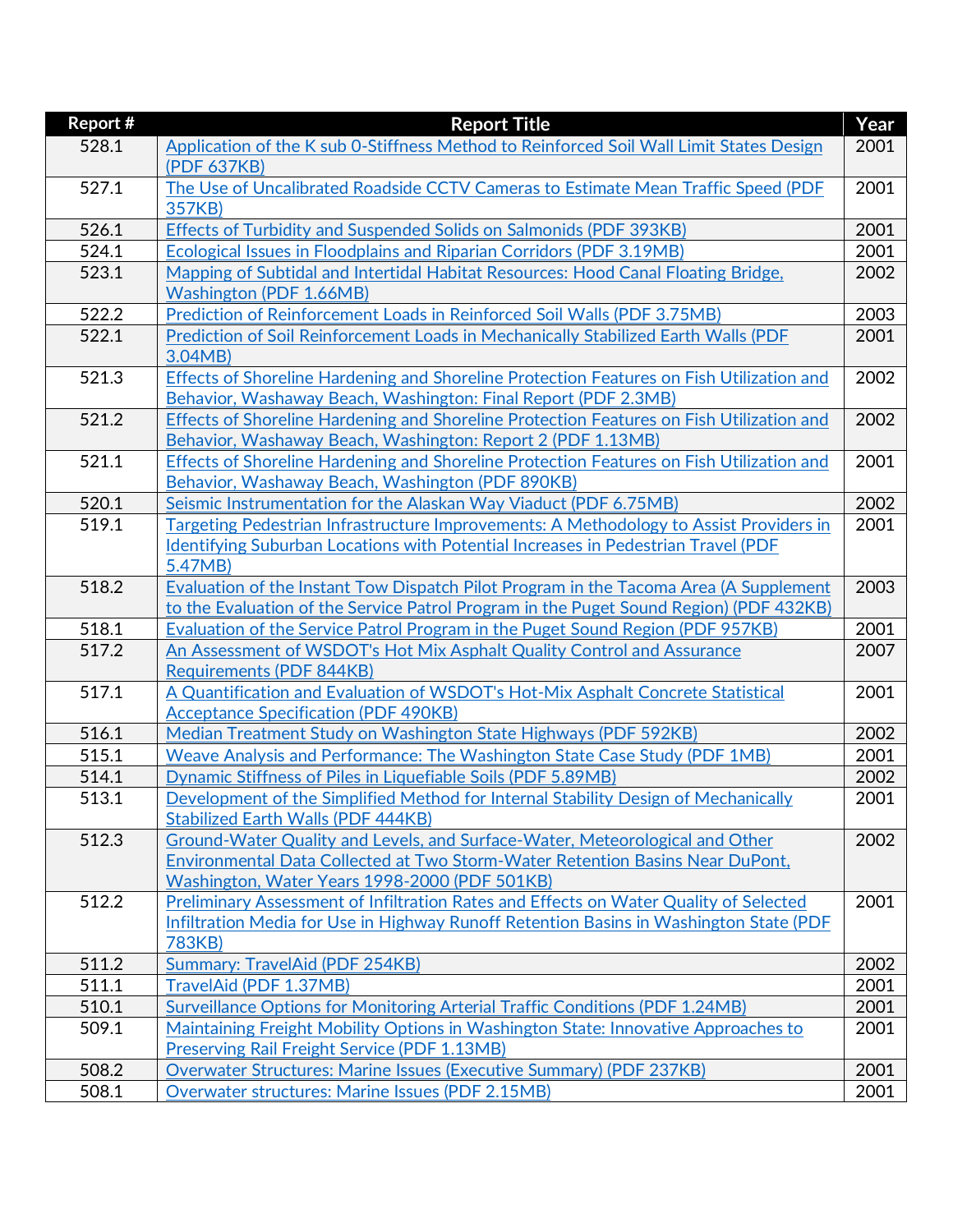| Report # | <b>Report Title</b>                                                                                                  | Year |
|----------|----------------------------------------------------------------------------------------------------------------------|------|
| 507.1A   | Executive Summary-Dredging Activities: Marine Issues (PDF 230KB)                                                     | 2001 |
| 507.1    | Dredging Activities: Marine Issues (PDF 2.95MB)                                                                      | 2001 |
| 506.2    | HOV Lane Performance Monitoring: 2000 Report (Executive Summary) (PDF 426KB)                                         | 2001 |
| 506.1    | HOV Lane Performance Monitoring: 2000 Report (PDF 6.8MB)                                                             | 2002 |
| 505.1    | Smart Trek: A Model Deployment Initiative (PDF 1.68MB)                                                               | 2001 |
| 504.1    | Stone Matrix Asphalt -- SR 524, 64th Avenue West to I-5 (PDF 1.94MB)                                                 | 2000 |
| 503.2    | PCCP Intersections Design and Construction in Washington State (PDF 59.11MB)                                         | 2003 |
| 503.1    | PCCP Intersections Design and Construction in Washington State (PDF 24.79MB)                                         | 2001 |
| 501.1    | Surveillance Options for Monitoring Arterial Traffic Conditions (PDF 1.81MB)                                         | 2001 |
| 500.1    | An Evaluation of the Impacts of Highway Deicers on Peshastin Creek (PDF 400KB)                                       | 2001 |
| 499.1    | Impacts of Heavy Axle Loads on Light Density Lines in the State of Washington (PDF                                   | 2001 |
|          | 2.72MB)                                                                                                              |      |
| 498.1    | <b>QA Specification Practices (PDF 1.08MB)</b>                                                                       | 2000 |
| 497.1    | Strategic Freight Transportation Analysis (SFTA) (PDF 565KB)                                                         | 2001 |
| 496.1    | Documentation of the Design and Construction of the New Tacoma Narrows Bridge                                        | 2000 |
|          | (PDF 732KB)                                                                                                          |      |
| 495.1    | <b>Vegetated Stormwater Facility Maintenance (PDF 1.52MB)</b>                                                        | 2000 |
| 494.1    | Fatigue Cracking of Riveted, Coped, Stringer-to-Floorbeam Connections (PDF 2.61MB)                                   | 2001 |
| 493.2    | Central Puget Sound Freeway Network Usage and Performance, 1999 Update, Volume                                       | 2000 |
|          | 2: Trends (PDF 1.2MB)                                                                                                |      |
| 493.1    | Central Puget Sound Freeway Network Usage and Performance, 1999 Update, Volume 1                                     | 2000 |
|          | (PDF 2.32MB)                                                                                                         |      |
| 492.1    | A Framework for WSDOT Pavement Research (PDF 308KB)                                                                  | 2000 |
| 491.1    | Soil Bioengineering for Upland Slope Stabilization (PDF 2.16MB)                                                      | 2001 |
| 490.1    | Polyacrylamide (PAM) Flocculent Dissolution Rate Testing for an Experimental Passive                                 | 2000 |
|          | Dosing System (PDF 3.06MB)                                                                                           |      |
| 489.1    | I-90 Snoqualmie Pass Wildlife Habitat Linkage Assessment (PDF 10.51MB)                                               | 2000 |
| 488.2    | Potential Use of Puget Sound HOV Lanes by General Purpose Vehicles in Off-Peak<br>Hours: A Summary Paper (PDF 323KB) | 2000 |
| 488.1    | Weekend Freeway Performance and the Use of HOV Lanes on Weekends (PDF 546KB)                                         | 2000 |
| 487.1    | Summary Report on the State Pavement Technology Consortium (PDF 239KB)                                               | 2000 |
| 486.1    | Superpave - Washington DOT's Assessment and Status (PDF 4.45MB)                                                      | 1999 |
| 485.1    | Perspectives on Successful Telework Initiatives (PDF 143KB)                                                          | 2000 |
| 484.1    | Traffic Data Acquisition and Distribution (TDAD) (PDF 645KB)                                                         | 2002 |
| 483.1    | Infiltration Characteristics, Performance, and Design of Storm Water Facilities: Interim                             | 2001 |
|          | Report (PDF 3.18MB)                                                                                                  |      |
| 482.2    | Retrofit of Split Bridge Columns. Appendices, Retrofit Design Calculations (PDF 2.57MB)                              | 2001 |
| 482.1    | Retrofit of Split Bridge Columns (PDF 7.06MB)                                                                        | 2000 |
| 481.3    | A Programmer's Guide to the Fuzzy Logic Ramp Metering Algorithm: Software Design,                                    | 2000 |
|          | <b>Integration, Testing, and Evaluation (PDF 229KB)</b>                                                              |      |
| 481.2    | Evaluation of a Fuzzy Logic Ramp Metering Algorithm: A Comparative Study Among                                       | 2000 |
|          | Three Ramp Metering Algorithms Used in the Greater Seattle Area (PDF 424KB)                                          |      |
| 481.1    | Algorithm Design, User Interface, and Optimization Procedure for a Fuzzy Logic Ramp                                  | 2000 |
|          | Metering Algorithm: A Training Manual for Freeway Operations Engineers (PDF 699KB)                                   |      |
| 480.1    | Impacts of Ferry Terminals on Juvenile Salmon Migrating Along Puget Sound Shorelines.                                | 1999 |
|          | Phase II: Field Studies at Port Townsend Ferry Terminal (PDF 2.68MB)                                                 |      |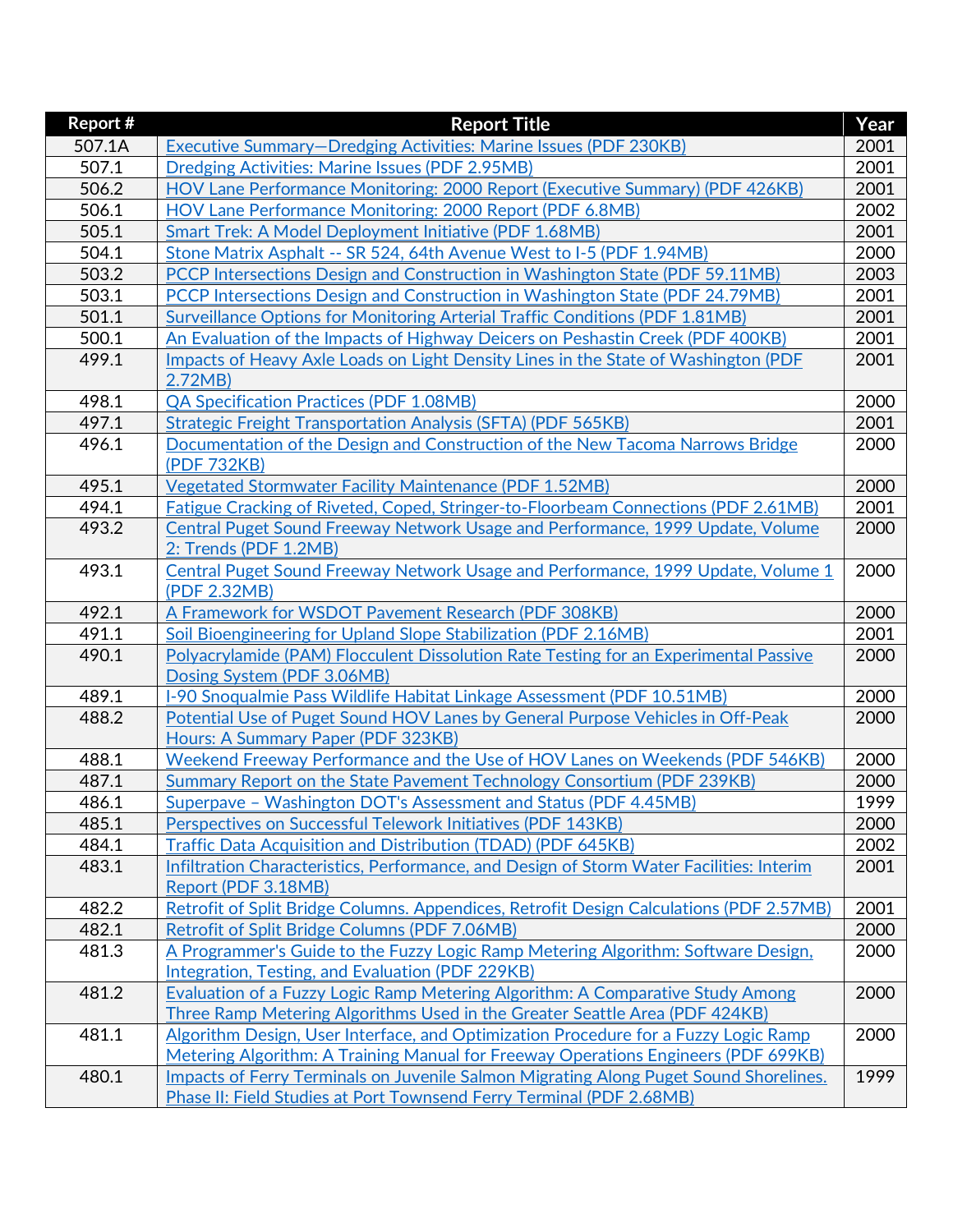| <b>Report #</b> | <b>Report Title</b>                                                                           | Year |
|-----------------|-----------------------------------------------------------------------------------------------|------|
| 479.1           | Equilibrium Geomorphologic Conditions for High Gradient Bed Streams (PDF 1.56MB)              | 2000 |
| 478.1           | Origin and Destination Studies Literature Search Results (PDF 901KB)                          | 1999 |
| 477.1           | High Performance Concrete in Washington State SR 18/SR 516 Overcrossing: Final                | 2000 |
|                 | <b>Report on Girder Monitoring (PDF 2.68MB)</b>                                               |      |
| 476.1           | <b>Construction-Related Asphalt Concrete Pavement Temperature Differentials and the</b>       | 2001 |
|                 | <b>Corresponding Density Differentials (PDF 1.55MB)</b>                                       |      |
| 475.1           | Analysis of Roadside Accident Frequency and Severity and Roadside Safety Management           | 1999 |
|                 | (PDF 412KB)                                                                                   |      |
| 474.1           | <b>Contaminant Detention in Highway Grass Filter Strips (PDF 474KB)</b>                       | 2000 |
| 473.2           | <b>Evaluation Tools for HOV Lane Performance Monitoring (PDF 1.13MB)</b>                      | 1999 |
| 473.1           | HOV Lane Performance Monitoring: 1998 Annual Report (PDF 763KB)                               | 1999 |
| 472.1           | Impacts of Ferry Terminals on Juvenile Salmon Migrating Along Puget Sound Shorelines.         | 1999 |
|                 | Phase I: Synthesis of State of Knowledge (PDF 1.31MB)                                         |      |
| 471.1           | A Synthesis on Studded Tires (PDF 1.59MB)                                                     | 1999 |
| 470.1           | <b>Demand Forecasting for Rural Transit (PDF 1.27MB)</b>                                      | 1999 |
| 469.1           | Irregularly Sampled Transit Vehicles Used as Probe Vehicle Traffic Sensors (PDF 671KB)        | 1999 |
| 468.1           | Benefits and Costs Associated with the WSDOT CTR Program (PDF 1.89MB)                         | 1999 |
| 467.1           | Busview: an APTS Precursor and a Deployed Applet (PDF 1.1MB)                                  | 2000 |
| 466.2           | Flow Evaluation Design: Technical Report (PDF 7.68MB)                                         | 1999 |
| 466.1           | Central Puget Sound Freeway Network: Usage and Performance (PDF 1.27MB)                       | 1999 |
| 465.1           | Video Imaging Processing to Create a Speed Sensor (PDF 806KB)                                 | 2000 |
| 464.1           | Mycoremediation of Aged Petroleum Hydrocarbon Contaminants in Soil (PDF 8.84MB)               | 1998 |
| 463.2           | A Self-Describing Data Transfer Methodology for ITS Applications: Executive Summary           | 2000 |
|                 | (PDF 690KB)                                                                                   |      |
| 463.1           | A Self-Describing Data Transfer Methodology for ITS Applications (PDF 1.91MB)                 | 2000 |
| 462.6           | SWIFT: Seattle Wide-area Information for Travelers, Evaluation Summary (PDF 2.1MB)            | 1999 |
| 462.5           | <b>SWIFT: Seattle Wide-area Information for Travelers, Communications Study (PDF</b>          | 1998 |
|                 | 6.8MB)                                                                                        |      |
| 462.4           | SWIFT: Seattle Wide-area Information for Travelers, Institutional Issues Study (PDF           | 1998 |
|                 | 2.9MB                                                                                         |      |
| 462.3           | SWIFT: Seattle Wide-area Information for Travelers, Deployment Cost Study (PDF                | 1998 |
|                 | 2.9MB                                                                                         |      |
| 462.2           | SWIFT: Seattle Wide-area Information for Travelers, Consumer Acceptance Study (PDF<br>2.79MB) | 1998 |
| 462.1           | SWIFT: Seattle Wide-area Information for Travelers, Architecture Study (PDF 5.09MB)           | 1998 |
| 461.1           | Washington State Department of Transportation Advanced Traveler Information                   | 1999 |
|                 | <b>Systems Business Plan (PDF 555KB)</b>                                                      |      |
| 460.2           | Technology and Safety on Urban Roadways: The Role of ITS for WSDOT (PDF 134KB)                | 2000 |
| 460.1           | The Contribution of ITS to Rural Safety: A Look at Crashes in Washington State (PDF)          | 1999 |
|                 | 165KB)                                                                                        |      |
| 459.3           | <b>Econometric Estimation of Peak Spreading in the Seattle Metropolitan Area (PDF</b>         | 1998 |
|                 | 1.52MB                                                                                        |      |
| 459.2           | Review of MicroBENCOST for WSDOT Mobility (PDF 751KB)                                         | 1998 |
| 459.1           | Peak Spreading Analysis: Review of Relevant Issues and Synthesis of Current Practice,         | 1998 |
|                 | Phase I (PDF 2.14MB)                                                                          |      |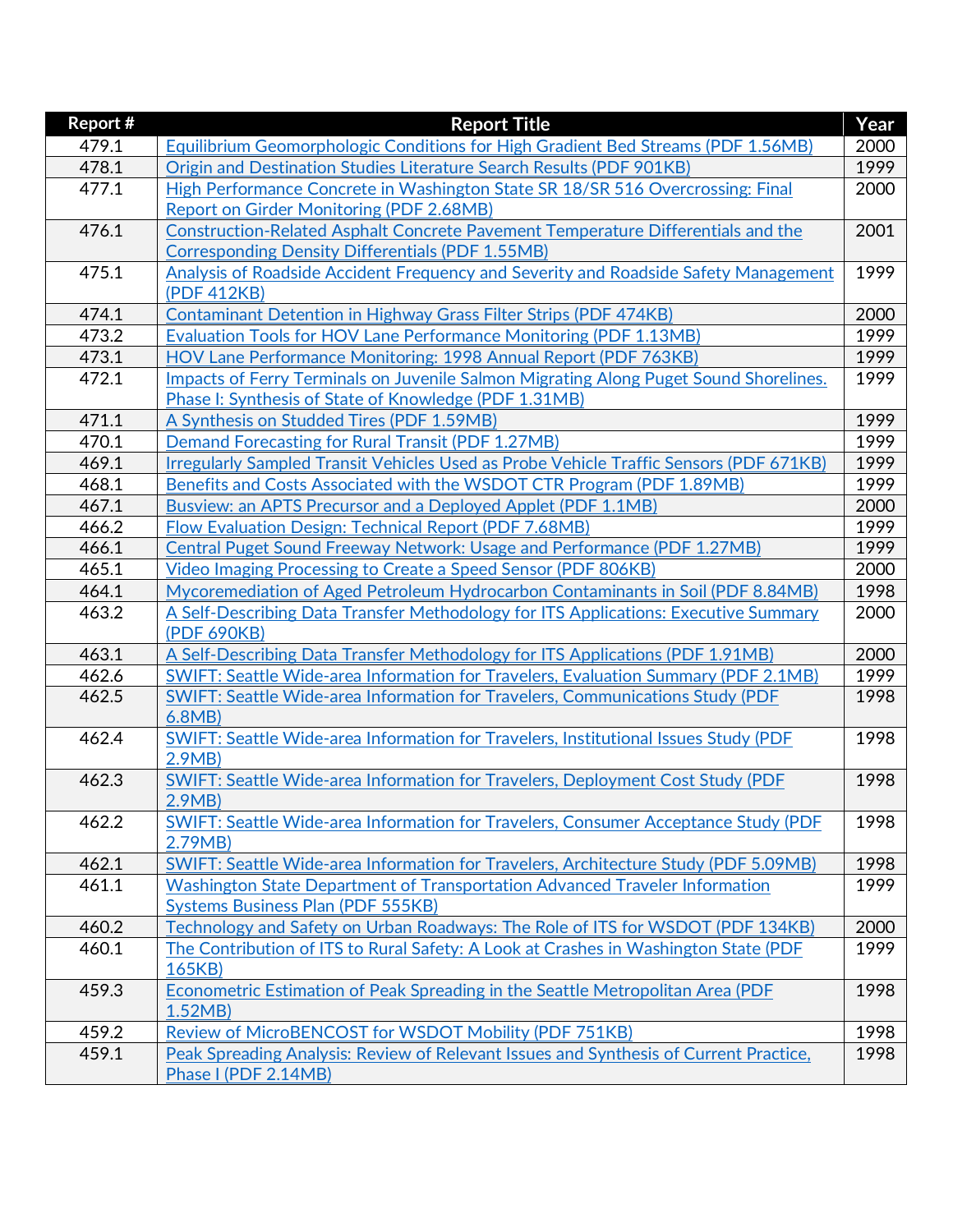| Report # | <b>Report Title</b>                                                                                    | Year |
|----------|--------------------------------------------------------------------------------------------------------|------|
| 458.1    | Evaluation of Travel Demand Management Strategies in the Trip Generation Phase of a                    | 1998 |
|          | Network-Based Modeling Approach (PDF 3.61MB)                                                           |      |
| 457.1    | Juvenile and Resident Salmonid Movement and Passage Through Culverts (PDF 93KB)                        | 1998 |
| 456.1    | <b>HOV Evaluation and Monitoring Phase IV (PDF 13.39MB)</b>                                            | 1998 |
| 455.1    | Modeling of Rigid Pavements: Joint Shear Transfer Mechanisms and Finite Element                        | 1998 |
|          | <b>Solutions Strategies (PDF 2.74MB)</b>                                                               |      |
| 454.1    | Evaluation of Full Weekend Closure Strategy for Highway Reconstruction Projects: I-405                 | 1998 |
|          | <b>Tukwila to Factoria (PDF 838KB)</b>                                                                 |      |
| 453.1    | Mobility Programming Criteria and Evaluation Procedures (PDF 3.99MB)                                   | 1998 |
| 452.2    | Geosynthetic Reinforced Wall Analysis Phase II: Use of In-Soil Geosynthetic Behavior to                | 1998 |
|          | Predict Deformations, Volume 2: Implementation–Computer Codes and Files (PDF                           |      |
|          | 875KB)                                                                                                 |      |
| 452.1    | Geosynthetic Reinforced Wall Analysis Phase II: Use of In-Soil Geosynthetic Behavior to                | 1998 |
|          | Predict Deformations, Volume 1: Research Program and Results (PDF 792KB)                               |      |
| 451.1    | WSDOT BMP's for Stormwater Runoff in Confined Spaces (PDF 2.61MB)                                      | 1999 |
| 450.1    | Ground Motions Due to Large Magnitude Subduction Zone Earthquakes (PDF 3.65MB)                         | 1998 |
| 449.1    | Seismic Performance and Retrofit of Multi-Column Bridge Bents (PDF 1.77MB)                             | 1998 |
| 447.1    | Fatigue Cracking of Riveted Steel Tied Arch and Truss Bridges (PDF 2.42MB)                             | 1998 |
| 446.2    | An Investigation into the Effectiveness of Ice Warning Sign Placement Practices: Volume                | 1997 |
|          | 2, Appendices (PDF 16.92MB)                                                                            |      |
| 446.1    | An Investigation into the Effectiveness of Ice Warning Sign Placement Practices: Volume                | 1997 |
|          | 1 (PDF 12.68MB)                                                                                        |      |
| 445.1    | Rubber-Asphalt Open-Graded Friction Course: I-5, Columbia River Bridge to 39th Street                  | 1997 |
|          | (PDF 160KB)                                                                                            |      |
| 444.1    | <b>Seattle Smart Traveler (PDF 1.86MB)</b>                                                             | 1997 |
| 443.1    | <b>Evaluation of the PuSHMe Regional Mayday System Operational Test (PDF 7.58MB)</b>                   | 1997 |
| 442.1    | On-Line Implementation of a Fuzzy Neural Ramp Metering Algorithm (PDF 1.79MB)                          | 1997 |
| 441.1    | <b>Treatment of Vactor Solids (PDF 1.31MB)</b>                                                         | 1998 |
| 440.1    | Performance of Geotextile Separators, Bucoda Test Site-Phase II (PDF 68.32MB)                          | 1997 |
| 437.1    | <u>Identification and Assessment of Washington State Pavements with Superior and Inferior</u>          | 2000 |
| 436.1    | Performance (PDF 28.32MB)<br>How Do You Implement Less Auto-Dependent Urban Form? (PDF 1.94MB)         | 1997 |
| 434.1    |                                                                                                        | 1997 |
| 432.1    | <b>Experimental Study of Automotive Brake System Temperatures (PDF 681KB)</b>                          | 1997 |
|          | Effects of Site Design on Pedestrian Travel in Mixed-Use, Medium-Density<br>Environments (PDF 15.22MB) |      |
| 431.1    | Learning from Truckers: Moving Goods in Compact, Livable Urban Areas (PDF 331KB)                       | 1997 |
| 429.1    | Effect of Road Shoulder Treatments on Highway Runoff Quality and Quantity (PDF                         | 1997 |
|          | 7.32MB)                                                                                                |      |
| 428.2    | A Sensitivity Analysis and Implementation Review of the Mobility Improvements                          | 1997 |
|          | <b>Prioritization Method (PDF 8.62MB)</b>                                                              |      |
| 428.1    | Analysis of the Initial Application of the State of Washington Highway Mobility Project                | 1997 |
|          | Ranking Procedure and Recommended Revisions for the Upcoming Biennium (PDF                             |      |
|          | 3.46MB                                                                                                 |      |
| 427.1    | Analytical Evaluation of Retrofit Strategies for Multi-Column Bridges (PDF 10.57MB)                    | 1997 |
| 426.2    | An Assessment of the Zero-Rise Ordinance in King County: Technical Report (PDF                         | 1998 |
|          | 5.87MB)                                                                                                |      |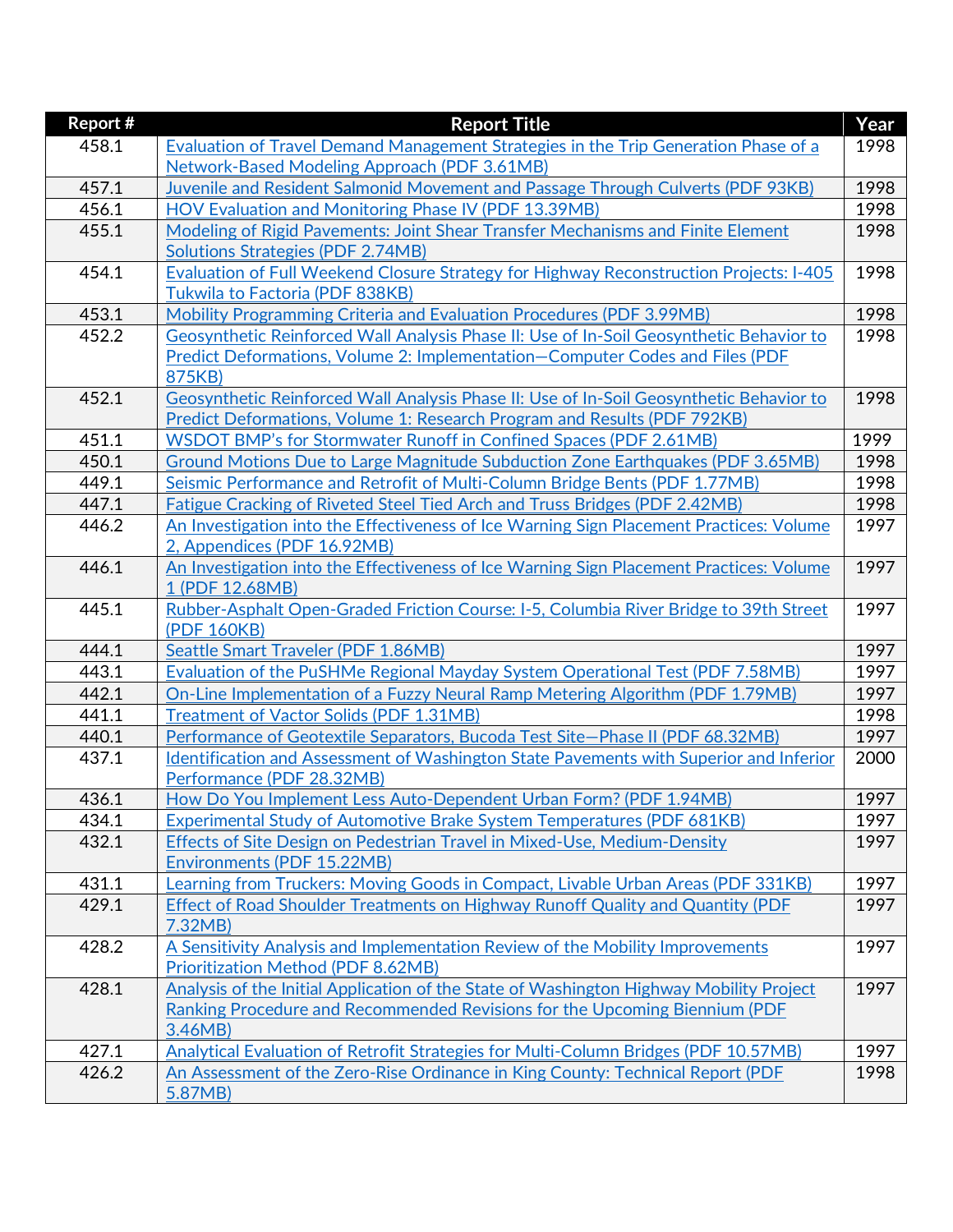| Report # | <b>Report Title</b>                                                                    | Year |
|----------|----------------------------------------------------------------------------------------|------|
| 426.1    | An Assessment of the Zero-Rise Ordinance in King County (PDF 3.71MB)                   | 1997 |
| 425.1    | Relationship between Side Slope Conditions and Collision Records in Washington State   | 1996 |
|          | (PDF 2.33MB)                                                                           |      |
| 424.1    | Methyl Methacrylate (MMA) Lane Lines, I-5, Nisqually River Bridge to Gravelly Lake I/C | 1996 |
|          | (PDF 221KB)                                                                            |      |
| 423.1    | Methyl Methacrylate (MMA) Lane Lines, I-90, Asahel Curtis I/C to Kachess River (PDF    | 1996 |
|          | 252KB)                                                                                 |      |
| 422.1    | Contech A-2000 PVC Sewer Pipe, SR-224 West Richland to SR-240 (PDF 170KB)              | 1996 |
| 421.2    | Mitigation Between Regional Transportation Needs and Preservation of Eelgrass Beds--   | 1997 |
|          | Appendices (Volume II) (PDF 5.75MB)                                                    |      |
| 421.1    | Mitigation Between Regional Transportation Needs and Preservation of Eelgrass Beds     | 1997 |
|          | (Volume I) (PDF 5.22MB)                                                                |      |
| 420.1    | An Evaluation of Motorist Aid Call Boxes in Washington State (PDF 4.71MB)              | 1996 |
| 419.1    | Catalyzed Peroxide Soil Pilot Study (PDF 4.35MB)                                       | 1997 |
| 418.1    | Stormwater Runoff Cost/Benefit Project Prioritizing Stormwater Outfalls (PDF 9MB)      | 1997 |
| 417.1    | Noncontact Lap Splices in Bridge Column-Shaft Connections (PDF 839KB)                  | 1997 |
| 416.1    | The Nexrad Radar System as a Tool in Highway Traffic Management (PDF 3.05MB)           | 1997 |
| 415.1    | The Potential for Freight Productivity Improvements Along Urban Corridors (PDF         | 1996 |
|          | 8.45MB)                                                                                |      |
| 414.2    | HOV Evaluation and Monitoring III (PDF 28.58MB)                                        | 1997 |
| 414.1    | HOV Evaluation and Monitoring Phase III (PDF 11.22MB)                                  | 1996 |
| 413.1    | Method for Prioritizing Intersection Improvements (PDF 166KB)                          | 1997 |
| 412.1    | <b>Dynamic Response of Peats (PDF 4.55MB)</b>                                          | 1996 |
| 411.1    | <b>ITS Backbone Design and Demonstration (PDF 2.51MB)</b>                              | 1996 |
| 410.1    | <b>ITS Data Fusion (PDF 4.59MB)</b>                                                    | 1996 |
| 409.1    | A Framework for the Constructability Review of Transportation Projects (PDF 3.39MB)    | 1996 |
| 408.1    | Hot In-Place Recycling: SR-97 West Wapato Road to Lateral A Road (SB) (PDF 6.96MB)     | 1996 |
| 407.1    | Rubber Modified and Performance Based Asphalt Binder Pavements, I-5 Nisqually River    | 1996 |
|          | to Gravelly Lake: Post Construction Report (PDF 2.7MB)                                 |      |
| 406.2    | Determination of Rheological Parameters of Pile Foundations for Bridges for Earthquake | 1997 |
|          | Analysis: Summary Report (PDF 2.26MB)                                                  |      |
| 406.1    | Determination of Rheological Parameters of Pile Foundations for Bridges for Earthquake | 1997 |
|          | Analysis: Technical Report (PDF 11.11MB)                                               |      |
| 404.1    | The Retardation of Heavy Metals in Stormwater Runoff by Highway Grass Strips (PDF      | 1996 |
|          | 5.02MB)                                                                                |      |
| 403.1    | The Relationship Between Highway Geometrics, Traffic Related Elements, and Motor       | 1996 |
|          | <b>Vehicle Accidents (PDF 3.4MB)</b>                                                   |      |
| 402.1    | Microzonation for Temperature and Wind for the State of Washington (PDF 2.91MB)        | 1996 |
| 400.1    | Proximate Commuting: A Demonstration Project of a Strategic Commute Reduction          | 1995 |
|          | Program (PDF 5.75MB)                                                                   |      |
| 399.1    | Automated Video-Based Survey of Travel Times in HOV vs. General Purpose Lanes (PDF     | 1995 |
|          | 2.34MB                                                                                 |      |
| 398.1    | Video Image Processing for Freeway Monitoring and Control: Evaluation of the Mobilizer | 1995 |
|          | (PDF 6.08MB)                                                                           |      |
| 397.1    | The Measurement of Roadway PM [subscript]10 Emission Rates Using Tracer                | 1996 |
|          | Techniques (PDF 2.52MB)                                                                |      |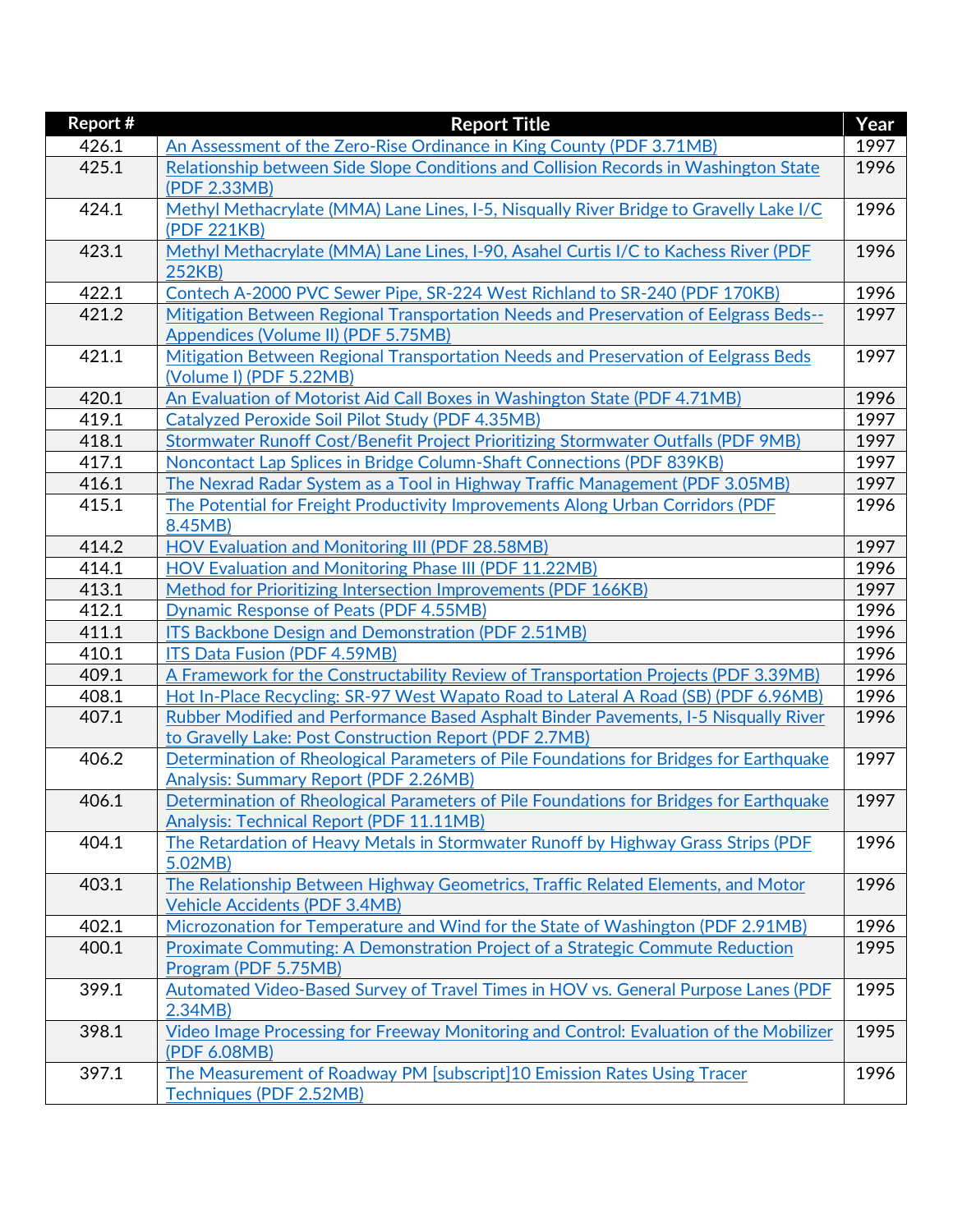| Report # | <b>Report Title</b>                                                                                                                | Year |
|----------|------------------------------------------------------------------------------------------------------------------------------------|------|
| 396.1    | Transit Implications of HOV Facility Design (PDF 6.37MB)                                                                           | 1995 |
| 395.1    | Simulation Testing of a Fuzzy Neural Ramp Metering Algorithm (PDF 3.28MB)                                                          | 1995 |
| 394.1    | <b>Automatic Transit Location System (PDF 2.7MB)</b>                                                                               | 1996 |
| 393.1    | HOV Evaluation and Monitoring: Phase II (PDF 11.84MB)                                                                              | 1995 |
| 392.1    | Maintenance Free Crash Cushion (PDF 1.73MB)                                                                                        | 1995 |
| 391.1    | <b>Catalytic Pavement Borders (PDF 1.65MB)</b>                                                                                     | 1996 |
| 390.1    | Measuring Level of Service and Performance in Public Transportation (PDF 2.36MB)                                                   | 1995 |
| 389.2    | The Assessment of Groundwater Pollution Potential Resulting from Stormwater                                                        | 1996 |
|          | Infiltration BMPs: Technical Report (PDF 1.4MB)                                                                                    |      |
| 389.1    | The Assessment of Groundwater Pollution Potential Resulting from Stormwater                                                        | 1996 |
|          | Infiltration BMPs (PDF 1.58MB)                                                                                                     |      |
| 388.2    | <b>Investigation of Culvert Hydraulics Related to Juvenile Fish Passage: Final Technical</b>                                       | 1996 |
|          | Report (PDF 6.17MB)                                                                                                                |      |
| 388.1    | Investigation of Culvert Hydraulics Related to Juvenile Fish Passage (PDF 4.92MB)                                                  | 1996 |
| 387.2    | Unseating of Simply Supported Spans During Earthquakes (PDF 1.44MB)                                                                | 1996 |
| 387.1    | Design of Seismic Restrainers for In-Span Hinges (PDF 3.99MB)                                                                      | 1996 |
| 386.1    | Improved Error Detection Using Prediction Techniques and Video Imaging (PDF 5.46MB)                                                | 1995 |
| 385.1    | A Real-Time Freeway Traveler Information System: Expansion, Implementation, and                                                    | 1996 |
|          | Evaluation (PDF 5.44MB)v                                                                                                           |      |
| 384.1    | Vehicle/Pavement Interaction at the PACCAR Test Site (PDF 8.58MB)                                                                  | 1995 |
| 383.1    | The Washington State Department of Transportation Memorandum of Agreement for                                                      | 1995 |
|          | Wetland Compensation Banking: County and Tribal Participation (PDF 3.53MB)                                                         |      |
| 382.1    | Seismic Evaluation and Retrofit of Bridge Substructures with Spread and Pile-Supported                                             | 1995 |
|          | <b>Foundations (PDF 1.82MB)</b>                                                                                                    |      |
| 381.1    | <b>Freeway Congestion Prediction (PDF 3.18MB)</b>                                                                                  | 1995 |
| 380.1    | Land Use Trends Affecting Auto Dependence in Washington's Metropolitan Areas (PDF                                                  | 1995 |
|          | 6.79MB)                                                                                                                            |      |
| 379.1    | A Review of Crumb-Rubber Modified Asphalt Concrete Technology (PDF 3.55MB)                                                         | 1995 |
| 378.4    | Special Noise Barrier Applications: Phase III: Technical Report (PDF 7.03MB)                                                       | 1996 |
| 378.3    | <b>Special Noise Barrier Applications: Phase III (PDF 902KB)</b>                                                                   | 1996 |
| 378.2    | Barrier Design Files: Supplement to Special Noise Barrier Applications: Phase II (PDF                                              | 1995 |
|          | 2.2MB                                                                                                                              |      |
| 378.1    | Special Noise Barrier Applications: Phase II (PDF 3.11MB)                                                                          | 1995 |
| 377.1    | An Evaluation of Public Opinion about Congestion Pricing and Tolls (PDF 2.99MB)                                                    | 1995 |
| 376.1    | Bellevue Smart Traveler: Design, Demonstration, and Assessment (PDF 9.82MB)                                                        | 1995 |
| 375.1    | <b>Wetland Evaluation Based on Current Structure and Function (PDF 7.71MB)</b>                                                     | 1994 |
| 374.1    | Thin Polymer Bridge Deck Overlays: WSDOT's Ten Year Evaluation (PDF 2.44MB)                                                        | 1995 |
| 373.1    | Urban Goods and Intercity Freight Movement (PDF 4.45MB)                                                                            | 1995 |
| 372.1    | A Roughness Model Describing Heavy Vehicle-Pavement Interaction (PDF 1.69MB)                                                       | 1995 |
| 371.3    | Evaluation of Design Methodologies for Soil-Nailed Walls, Volume 3: An Evaluation of                                               | 1998 |
| 371.2    | Soil-Nailing Analysis Packages (PDF 5.03MB)<br>Evaluation of Design Methodologies for Soil-Nailed Walls, Volume 2: Distribution of | 1998 |
|          | Axial Forces in Soil Nails Based on Interpretation of Measured Strains (PDF 3.6MB)                                                 |      |
| 371.1    | Evaluation of Design Methodologies for Soil-Nailed Walls, Volume 1 (PDF 7.32MB)                                                    | 1998 |
| 370.1    | Bicycle Facilities and Use (PDF 3.46MB)                                                                                            | 1995 |
|          |                                                                                                                                    |      |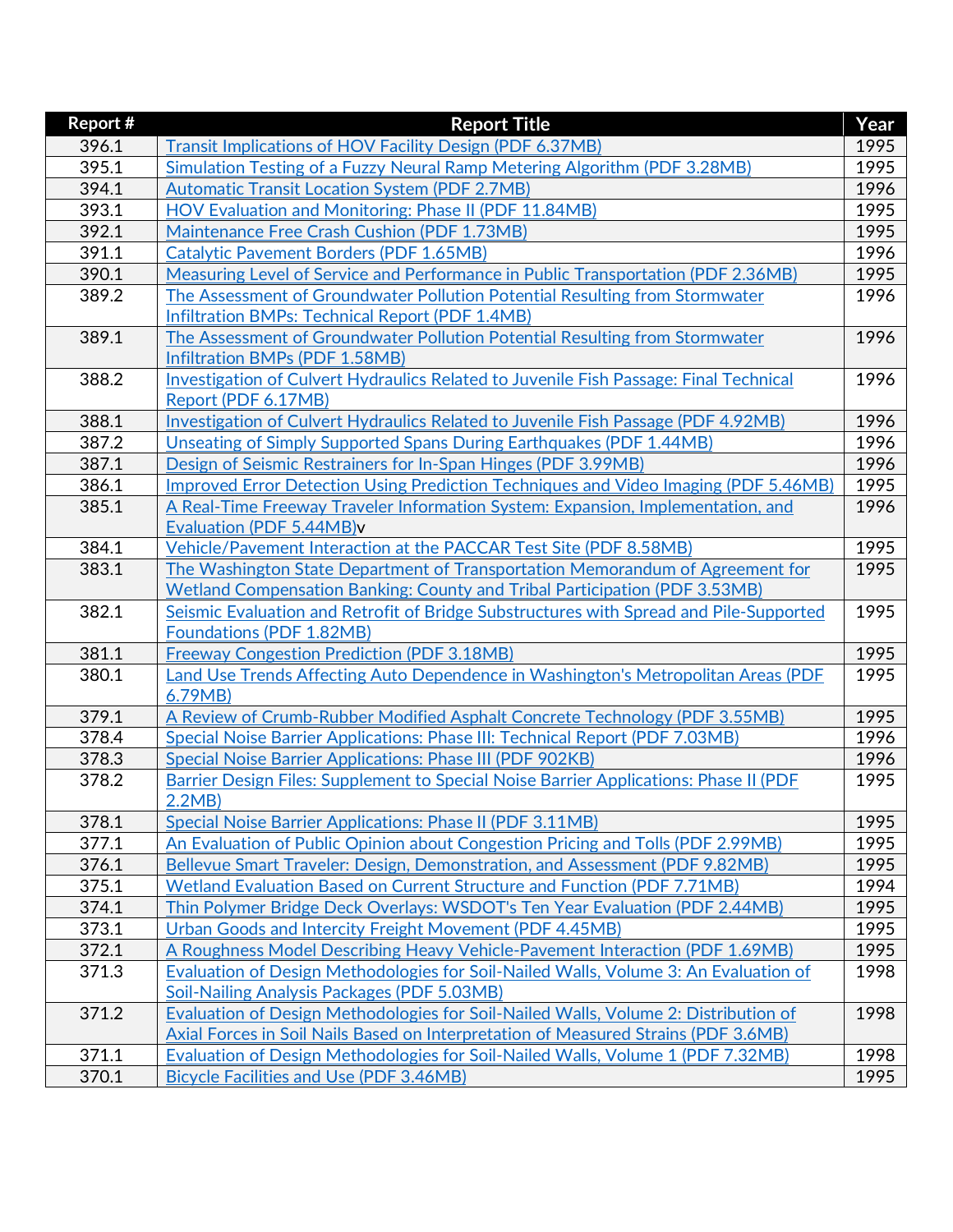| Report # | <b>Report Title</b>                                                                          | Year |
|----------|----------------------------------------------------------------------------------------------|------|
| 369.1    | Field Measurements of Dynamic Wheel Loads on Modular Expansion Joints (PDF                   | 1995 |
|          | 2.81MB                                                                                       |      |
| 368.1    | A Guidebook for Residential Traffic Management (PDF 10.9MB)                                  | 1994 |
| 367.2    | Accuracy and Precision in the Analysis and Design of Floating Bridges (PDF 768KB)            | 1997 |
| 367.1    | Wind on the Evergreen Point Bridge: January 27 to March 31, 1994 (PDF 1.88MB)                | 1996 |
| 366.1    | <b>Evaluation and Application of Washington State's Incident Response Guide (PDF</b>         | 1994 |
|          | 1.76MB)                                                                                      |      |
| 365.1    | Freeway Traffic Data Prediction Using Artificial Neural Networks and Development of a        | 1995 |
|          | <b>Fuzzy Logic Ramp Metering Algorithm (PDF 3.91MB)</b>                                      |      |
| 364.2    | Washington-Integrated Networked Geo-Based System (WINGS): Implementation Plan                | 1994 |
|          | (PDF 2.16MB)                                                                                 |      |
| 364.1    | Washington-Integrated Networked Geo-Based System (WINGS): User Requirements and              | 1994 |
|          | <b>Conceptual Design (PDF 3.08MB)</b>                                                        |      |
| 363.4    | Seismic Vulnerability of the Alaskan Way Viaduct: Summary Report (PDF 64KB)                  | 1995 |
| 363.3    | Seismic Vulnerability of the Alaskan Way Viaduct: SED Typical Unit (PDF 2.93MB)              | 1995 |
| 363.2    | Seismic Vulnerability of the Alaskan Way Viaduct: Geotechnical Engineering Aspects           | 1995 |
|          | (PDF 5.81MB)                                                                                 |      |
| 363.1    | Seismic Vulnerability of the Alaskan Way Viaduct: WSDOT Typical Unit (PDF 18.2MB)            | 1995 |
| 362.1    | I-90 Lane Conversion Evaluation (PDF 9.34MB)                                                 | 1995 |
| 361.1    | Seismic Vulnerability of Strutted-Column Bridge Bents (PDF 10.59MB)                          | 1995 |
| 360.2    | IVHS Data and Information Structure: Final Technical Report (PDF 11.15MB)                    | 1995 |
| 360.1    | IVHS Data and Information Structure: Final Summary Report (PDF 4.1MB)                        | 1995 |
| 359.1    | An Analysis of Factors Accounting for Successes and Failures in the Acceptance and           | 1995 |
|          | Utilization of Employer TDM Programs by Employers (PDF 11.85MB)                              |      |
| 358.1    | <b>Enhancing Contaminant Removal in Stormwater Detention Basins by Coagulation (PDF)</b>     | 1995 |
|          | 242KB)                                                                                       |      |
| 357.1    | Seismic Performance of Bridge Columns with Interlocking Spiral Reinforcement (PDF<br>37.3MB) | 1994 |
| 356.1    | Bridge No. 90/25: Lacey V. Murrow Bridge Replacement Expansion Joint Systems for the         | 1994 |
|          | <b>Transition Spans (PDF 40.18MB)</b>                                                        |      |
| 355.1    | An Assessment of Washington State Traveler Information Systems Based on a General            | 1995 |
|          | <b>ATIS Taxonomy (PDF 125.34MB)</b>                                                          |      |
| 354.1    | Development of a Transportation Data Center (PDF 1.2MB)                                      | 1994 |
| 353.4    | Evaluation of Violation and Capture of Overweight Trucks: A Case Study (PDF 2.25MB)          | 1996 |
| 353.3    | An Evaluation of County and City Road Weight Enforcement Efforts in the State of             | 1994 |
|          | <b>Washington (PDF 1.28MB)</b>                                                               |      |
| 353.2    | A Case Study of the Effectiveness of Washington's Fine System for Overweight                 | 1994 |
|          | <b>Violations (PDF 61.5MB)</b>                                                               |      |
| 353.1    | A Case Study of Motor Vehicles Violating Special Weight Permits in the State of              | 1994 |
|          | Washington (PDF 63.85MB)                                                                     |      |
| 352.1    | Development and Evaluation of an Incident Response Database for Washington State             | 1995 |
|          | (PDF 8.25MB)                                                                                 |      |
| 351.2    | An Analysis of Relationships Between Urban Form (Density, Mix, and Jobs: Housing             | 1994 |
|          | Balance) and Travel Behavior (Mode Choice, Trip Generation, Trip Length, and Travel          |      |
|          | Time) (PDF 24.44MB)                                                                          |      |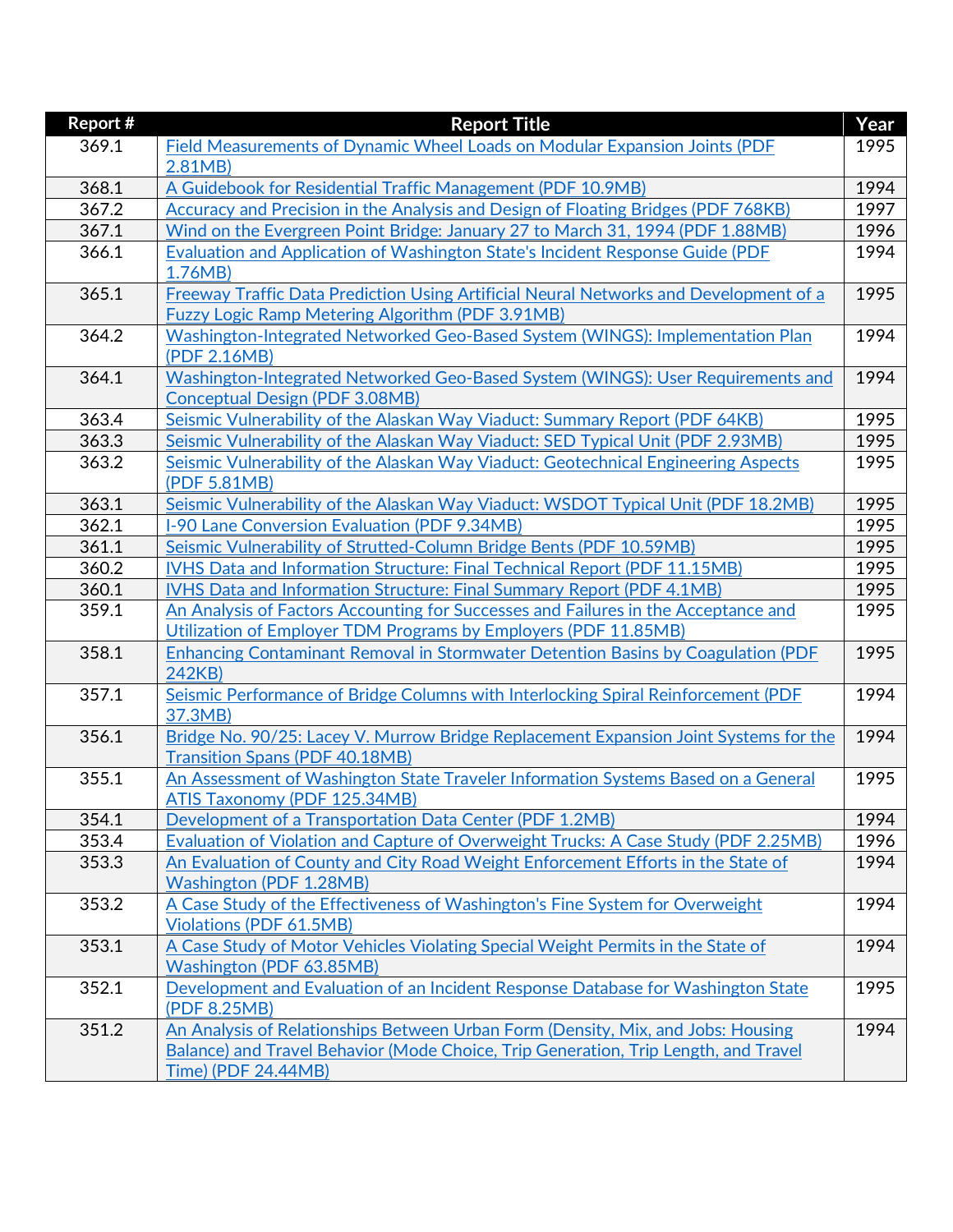| Report #       | <b>Report Title</b>                                                                        | Year         |
|----------------|--------------------------------------------------------------------------------------------|--------------|
| 351.1          | Relationships Between Land Use and Travel Behavior in the Puget Sound Region (PDF          | 1994         |
|                | 2.06MB                                                                                     |              |
| 350.1          | Finite Element Study of the Rehabilitation of Faulted Portland Cement Concrete             | 1994         |
|                | Pavements (PDF 1.62MB)                                                                     |              |
| 349.1          | Martin Way O'Xing Ceva-Crete Expansion Joint System, Bridge No. 5/337 E& W (PDF            | 1994         |
|                | 475KB)                                                                                     |              |
| 348.1          | Blast Densification for Mitigation of Dynamic Settlement and Liquefaction (PDF 3.5MB)      | 1994         |
| 347.1          | Rubber Modified and PBA-6 Asphalt Binder Pavements: SR-5, Lewis County Line to SR-         | 1994         |
|                | 12 (PDF 512KB)                                                                             |              |
| 346.1          | Dowel Bar Retrofit: I-90, Kachess River to Yakima River (PDF 2.85MB)                       | 1994         |
| 345.1          | Potential of Automatic Vehicle Identification in the Puget Sound Area (PDF 843KB)          | 1994         |
| 344.1          | ADS HDPE Sewer Pipe: I-90, Third Lake Washington Bridge Maintenance Facility (PDF          | 1994         |
|                | 163KB)                                                                                     |              |
| 343.1          | <b>HOV Evaluation and Monitoring (PDF 5.54MB)</b>                                          | 1994         |
| 342.1          | An Evaluation of the Lift Axle Regulation (WAC 468-38-280) in Washington (PDF              | 1994         |
|                | 4.62MB                                                                                     |              |
| 341.1          | Heavy Vehicles vs. Urban Pavements (PDF 1.43MB)                                            | 1993         |
| 340.2          | <b>Structural Response to Long-Duration Earthquakes: Final Technical Report (PDF</b>       | 1994         |
|                | 4.52MB)                                                                                    |              |
| 340.1          | Structural Response to Long-Duration Earthquakes: Final Report (PDF 1.09MB)                | 1994         |
| 339.1          | Local Background Levels of Carbon Monoxide in Urban Areas (PDF 3.18MB)                     | 1994         |
| 338.1          | On Site Treatment of Contaminated Soils Using Catalyzed Peroxide (PDF 1.2MB)               | 1994         |
| 337.1          | Process Conditions for the Total Oxidation of Hydrocarbons (PDF 1.11MB)                    | 1994<br>1993 |
| 336.1          | Sediment Basin Design Criteria (PDF 258KB)                                                 |              |
| 335.1<br>334.1 | WSDOT Pavement Guide (contact library@wsdot.wa.gov)<br>Road Rater Study (PDF 4.45MB)       | 1995<br>1993 |
| 333.1          | Seismic Response Spectra - Refinement (PDF 2.18MB)                                         | 1994         |
| 332.1          | Investigation of GPS and GIS for Traveler Information (PDF 1.39MB)                         | 1994         |
| 331.1          | Ferry Wake Study: Final Report (PDF 1.92MB)                                                | 1993         |
| 330.1          | Rubberized ACP Class "D": SR-520, Evergreen Point Bridge to SR-908 (PDF 383KB)             | 1994         |
| 329.1          | Roadside Tire Noise (PDF 1.09MB)                                                           | 1994         |
| 328.2          | <b>Analytical Modeling of Foundations for Seismic Analysis of Bridges: Final Technical</b> | 1994         |
|                | Report (PDF 7.6MB)                                                                         |              |
| 328.1          | Analytical Modeling of Foundations for Seismic Analysis of Bridges: Final Report (PDF      | 1994         |
|                | 1.44MB                                                                                     |              |
| 327.2          | Noise Mitigation Strategies: Final Technical Report (PDF 4.71MB)                           | 1993         |
| 327.1          | Noise Mitigation Strategies: Final Report (PDF 1.11MB)                                     | 1993         |
| 326.1          | An Initial Evaluation of the WSDOT Quality Assurance Specifications for Asphalt            | 1994         |
|                | Concrete (PDF 2.12MB)                                                                      |              |
| 325.1          | Crash Testing and Evaluation of a Low-Speed W-Beam Guardrail System (PDF 1.15MB)           | 1993         |
| 324.1          | Foundation-Soil Interaction Analysis of Bridges--Volumes I and II (PDF 22.58MB)            | 1993         |
| 323.1          | An Evaluation of Weather Information Technologies for Snow and Ice Control                 | 1993         |
|                | <b>Operations (PDF 263KB)</b>                                                              |              |
| 322.1          | Toxicity of Additives Used to Control Odors in Recreational Vehicle Wastewater (PDF        | 1994         |
|                | 3.16MB)                                                                                    |              |
| 321.2          | Performance of Geotextile Separators (PDF 1.53MB)                                          | 1996         |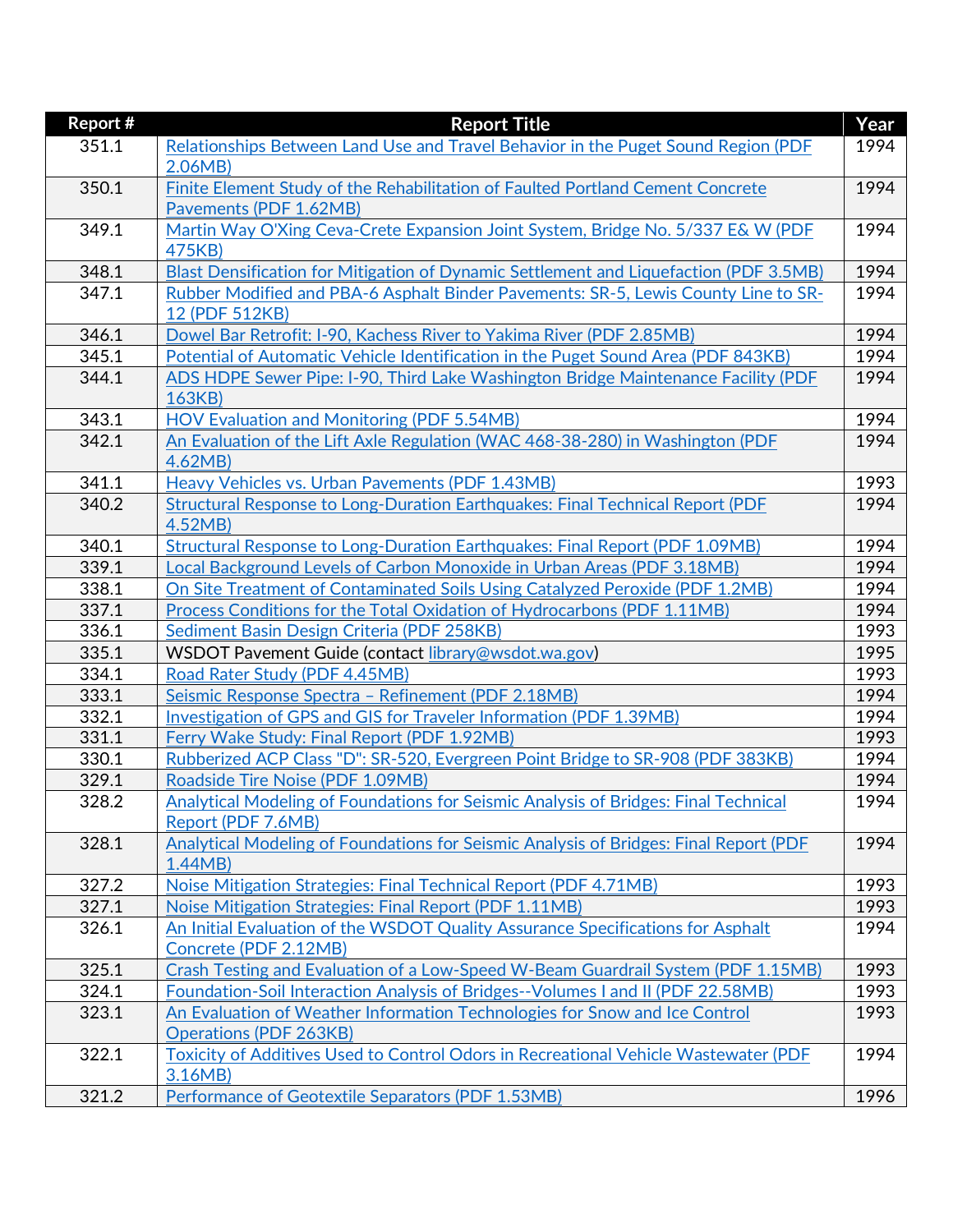| Report # | <b>Report Title</b>                                                                                                         | Year |
|----------|-----------------------------------------------------------------------------------------------------------------------------|------|
| 321.1    | Performance of Geotextile Separators in Western Washington (PDF 98.59MB)                                                    | 1994 |
| 320.3    | Final Technical Report for Task A: Truck Loads and Flows (PDF 2.97MB)                                                       | 1993 |
| 320.2    | Truck Loads and Flows (PDF 777KB)                                                                                           | 1993 |
| 320.1    | Truck Flows and Loads for Pavement Management (PDF 1.25MB)                                                                  | 1993 |
| 319.1    | <b>Concrete Paving Blocks: An Overview (PDF 2.27MB)</b>                                                                     | 1993 |
| 318.1    | <b>HOV Monitoring and Evaluation Tool (PDF 2.9MB)</b>                                                                       | 1994 |
| 317.2    | Recommended Congestion Monitoring Options for WSDOT: Final Report (PDF 1.5MB)                                               | 1994 |
| 317.1    | Recommended Congestion Monitoring Options for WSDOT: Final Phase I Summary                                                  | 1994 |
|          | Report (PDF 646KB)                                                                                                          |      |
| 316.2    | Precipitation Identification for Hazard Reduction (PDF 1.04MB)                                                              | 1994 |
| 315.2    | The WSDOT Pavement Management System: Operational Enhancements (PDF 1.7MB)                                                  | 1995 |
| 315.1    | Statistical Methods for WSDOT Pavement and Material Applications (PDF 1.9MB)                                                | 1994 |
| 314.1    | Summary of Truck Loading Patterns in Washington State (PDF 816KB)                                                           | 1993 |
| 313.2    | Appendices: Concrete Pumping Effects on Entrained Air-Voids (PDF 1.9MB)                                                     | 1994 |
| 313.1    | <b>Concrete Pumping Effects on Entrained Air-Voids (PDF 3.2MB)</b>                                                          | 1994 |
| 312.1    | <b>Evaluation of Surface Friction Guidelines for Washington State Highways (PDF 1.82MB)</b>                                 | 1993 |
| 311.2    | Incident Management System Demonstration (PDF 769KB)                                                                        | 1993 |
| 310.1    | <b>Refertilization of Roadsides (PDF 4.85MB)</b>                                                                            | 1994 |
| 309.3    | Western States Transparent Borders Project: Final Report: Implementing Transparent                                          | 1994 |
|          | Borders-Recommended Actions (PDF 1.01MB)                                                                                    |      |
| 309.2    | Western States Transparent Borders Project: Institutional Barriers and Recommended                                          | 1993 |
|          | Actions-Washington (PDF 3.43MB)                                                                                             |      |
| 309.1    | Western States Transparent Borders Project: Description of Current State Practices-                                         | 1993 |
|          | <b>Washington (PDF 2.24MB)</b>                                                                                              |      |
| 308.1    | Development of Maintenance-Free Highway Safety Appurtenances (PDF 1.46MB)                                                   | 1992 |
| 307.1    | Truck Restriction Evaluation: The Puget Sound Experience (PDF 2.02MB)                                                       | 1993 |
| 306.1    | <b>Fatigue Cracking in Modular Expansion Joints (PDF 1.48MB)</b>                                                            | 1993 |
| 305.3    | Lateral-Load Response of Two Reinforced Concrete Piers (PDF 15.98MB)                                                        | 1994 |
| 305.2    | Lateral Load Response of a Reinforced Concrete Bridge (PDF 3.61MB)                                                          | 1993 |
| 304.1    | <b>Special Noise Barrier Applications (PDF 2.57MB)</b>                                                                      | 1993 |
| 303.1    | Measurement and Source Apportionment of PM10 Roadway Emissions (PDF 1.81MB)                                                 | 1994 |
| 302.1    | Chemical Sealers as Corrosion Inhibitors: Naselle River Bridge 101/24 (PDF 374KB)                                           | 1993 |
| 301.4    | HOV Improvements on Signalized Arterials in the Seattle Area. Volume IV, Simulation<br>Planning and Evaluation (PDF 4.18MB) | 1993 |
| 301.3    | HOV Improvements on Signalized Arterials in the Seattle Area. Volume III, N.E. 85th                                         | 1993 |
|          | HOV Study (PDF 2.67MB)                                                                                                      |      |
| 301.2    | HOV Improvements on Signalized Arterials in the Seattle Area. Volume II, State of the                                       | 1993 |
|          | Art Review (PDF 1.42MB)                                                                                                     |      |
| 301.1    | HOV Improvements on Signalized Arterials in the Seattle Area. Volume I, 2 Case Studies                                      | 1993 |
|          | (PDF 1.25MB)                                                                                                                |      |
| 300.1    | Improved Error Detection for Inductive Loop Sensors (PDF 389KB)                                                             | 1993 |
| 299.1    | Seismic Analysis of the Westbound Lanes of the I-90 Bridges Crossing Mercer Slough                                          | 1994 |
|          | (PDF 2.44MB)                                                                                                                |      |
| 298.1    | <b>Vehicle Occupancy Forecasting (PDF 3.45MB)</b>                                                                           | 1994 |
| 297.1    | Pilot Study of an Unstable Slope Management System (PDF 1.23MB)                                                             | 1994 |
| 296.3    | Automated Vessel Logs. Volume III, User's Guide for the Log Prototype (PDF 651KB)                                           | 1993 |
|          |                                                                                                                             |      |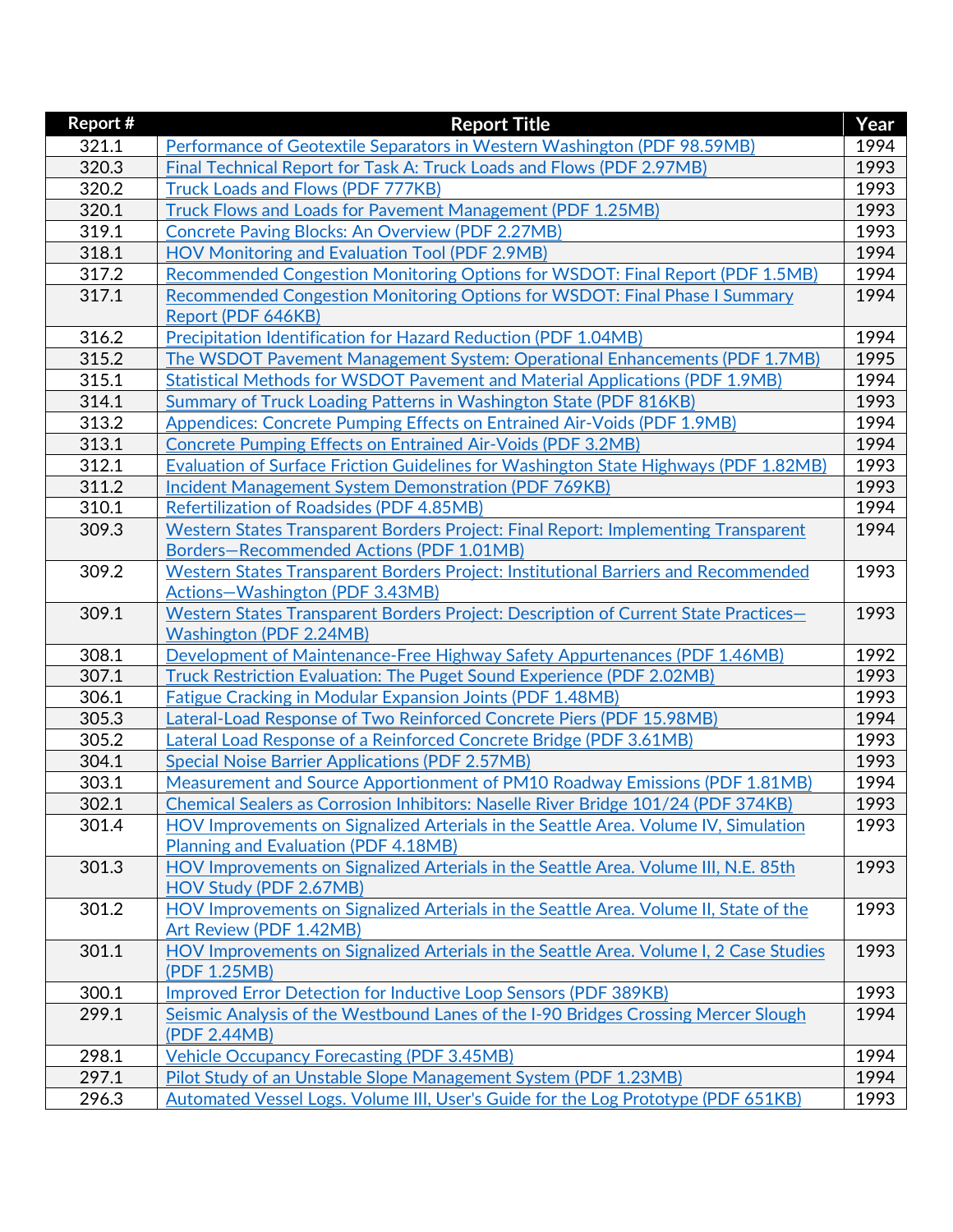| Report # | <b>Report Title</b>                                                                                                      | Year |
|----------|--------------------------------------------------------------------------------------------------------------------------|------|
| 296.2    | Automated Vessel Logs. Volume II, Technical Aspects of the Log Prototype (PDF                                            | 1993 |
|          | 3.44MB                                                                                                                   |      |
| 296.1    | <b>Automated Vessel Logs. Volume I (PDF 1.43MB)</b>                                                                      | 1993 |
| 295.1    | Prioritization of Capacity Improvements (PDF 4.43MB)                                                                     | 1995 |
| 294.1    | An Economic Evaluation of a Multimodal Transportation System: Grain Transportation in                                    | 1993 |
|          | <b>Eastern Washington (PDF 3.08MB)</b>                                                                                   |      |
| 293.2    | Freeway and Arterial Integrated Control System: Final Report (PDF 866KB)                                                 | 1993 |
| 293.1    | Freeway and Arterial Integrated Control System: Final Technical Report (PDF 3.08MB)                                      | 1993 |
| 292.1    | Improved Estimates of Travel Time from Real Time Inductance Loop Sensors (PDF                                            | 1993 |
|          | 831KB)                                                                                                                   |      |
| 291.1    | Maturity Value Determination for Fast Track Paving (PDF 309KB)                                                           | 1992 |
| 290.1    | Development of an Emergency Response Guide for Washington State Department of                                            | 1993 |
|          | <b>Transportation Highway Maintenance Managers (PDF 2.19MB)</b>                                                          |      |
| 289.1    | An Emergency Response Plan for Bridge Management (PDF 1.93MB)                                                            | 1993 |
| 288.5    | Freeway and Ramp Real Time Forecasting. Volume V, Short-Term Forecasts of Freeway                                        | 1993 |
|          | Traffic Volumes and Lane Occupancies: Phase 2 (PDF 1.44MB)                                                               |      |
| 288.4    | Freeway and Ramp Real Time Forecasting. Volume IV, Short-Term Forecasts of Freeway                                       | 1993 |
|          | Traffic Volumes and Lane Occupancies: Phase 1 (PDF 2.03MB)                                                               |      |
| 288.3    | Freeway and Ramp Real Time Forecasting. Volume III, Evaluation of a Predicting                                           | 1993 |
|          | Algorithm for a Real-Time Ramp Control System (PDF 2.16MB)                                                               |      |
| 288.2    | Freeway and Ramp Real Time Forecasting. Volume II, Application of Pattern Recognition                                    | 1993 |
|          | to Forecast Congested Conditions on the Freeway for Use in Ramp Metering (PDF                                            |      |
|          | 2.12MB                                                                                                                   |      |
| 288.1    | Freeway and Ramp Real Time Forecasting. Volume I, Forecasting Freeway and Ramp                                           | 1993 |
|          | Data for Improved Real-Time Control and Data Analysis: Summary Report (PDF 845KB)                                        |      |
| 287.1    | <b>Turner Truck Impact on Washington State Bridges (PDF 900KB)</b>                                                       | 1992 |
| 286.1    | Management of Hazardous Waste from Highway Maintenance Operations (PDF                                                   | 1993 |
|          | 2.28MB                                                                                                                   |      |
| 285.2    | A GIS Prototype Application for Monitoring Washington State Transportation Planning                                      | 1992 |
|          | Studies (PDF 786KB)                                                                                                      | 1992 |
| 285.1    | Using Geographic Information Systems for Regional Transportation Planning in a Growth<br>Management Context (PDF 1.32MB) |      |
| 284.1    | <b>Incident Management Using Total Stations (PDF 1.04MB)</b>                                                             | 1992 |
| 283.1    | Visual Perception of the Roadway and Roadside Elements by the Observer in Motion                                         | 1992 |
|          | (PDF 720KB)                                                                                                              |      |
| 282.1    | Evaluation of the TRAF Family of Models: Testing of the CORFLO and FRESIM Models                                         | 1992 |
|          | (PDF 367KB)                                                                                                              |      |
| 281.1    | <b>HOV Lane Enforcement Evaluation (PDF 1.34MB)</b>                                                                      | 1993 |
| 280.1    | Performance of Geotextile Separators--Phase I (PDF 4.29MB)                                                               | 1991 |
| 279.1    | Darex Corrosion Inhibitor: Niawiakum River Bridge 101/42 and Palix River Bridge                                          | 1992 |
|          | 101/40 Replacement (PDF 455KB)                                                                                           |      |
| 278.1    | Linking Land Use and Transportation: Design Strategies to Serve HOVs and Pedestrians                                     | 1991 |
|          | (PDF 4.97MB)                                                                                                             |      |
| 277.1    | Fare-Free Policy: Costs, Impacts on Transit Service, and Attainment of Transit System                                    | 1994 |
|          | Goals (PDF 2.67MB)                                                                                                       |      |
| 276.1    | The Effect of Roadway Wear on Tire Noise (PDF 1.93MB)                                                                    | 1992 |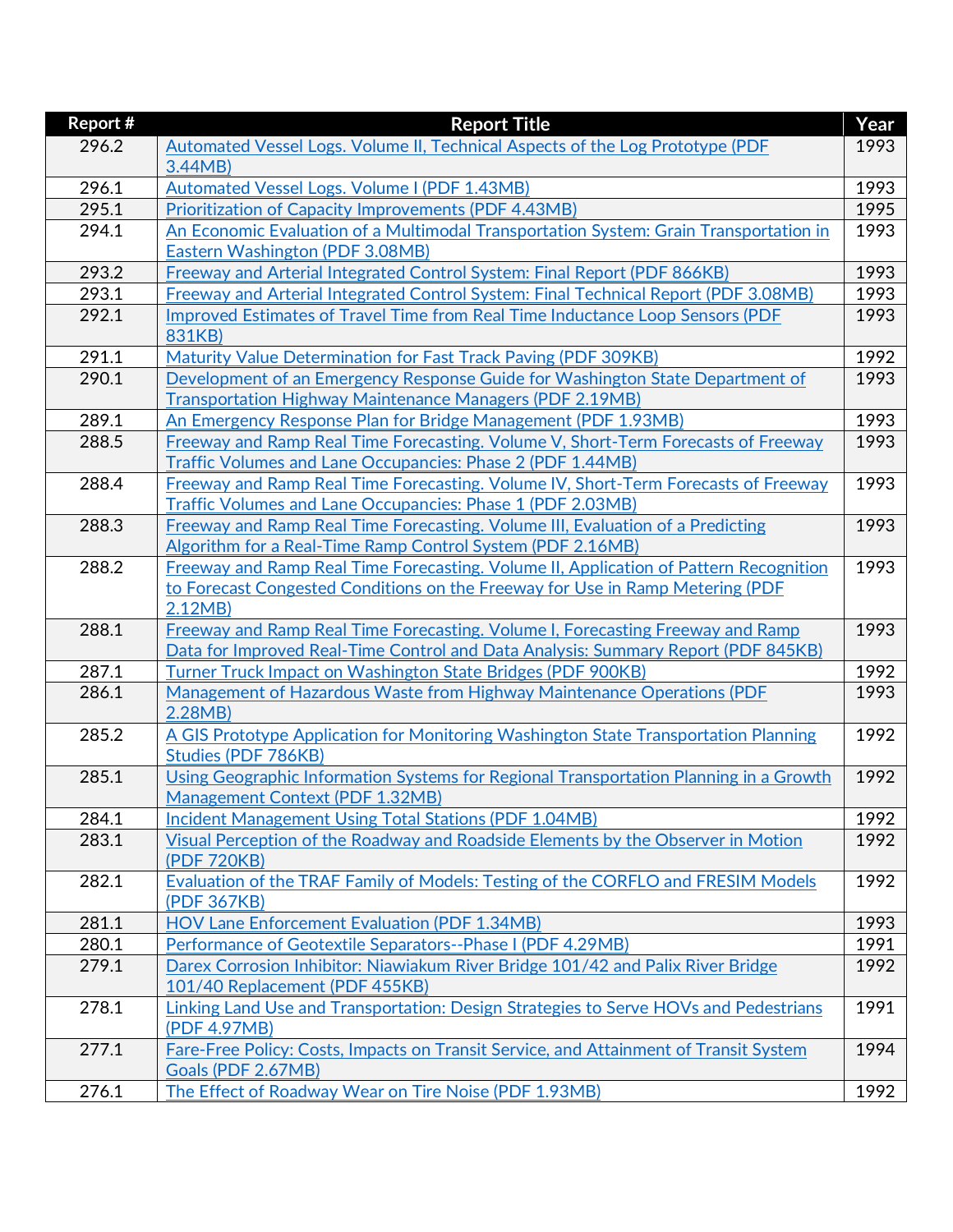| Report# | <b>Report Title</b>                                                                     | Year |
|---------|-----------------------------------------------------------------------------------------|------|
| 275.1   | <b>Overweight Container Study (PDF 4.94MB)</b>                                          | 1992 |
| 274.1   | The WSDOT Pavement Management System-A 1993 Update (PDF 4.45MB)                         | 1993 |
| 273.1   | Use of Automatic Vehicle Identification Techniques for Measuring Traffic Performance    | 1992 |
|         | and Performing Incident Detection (PDF 2.68MB)                                          |      |
| 272.1   | CONTECH A-2000 PVC Sewer Pipe: SR-2, Sunnyslope Vicinity (PDF 129KB)                    | 1992 |
| 271.1   | Lateral Capacity of WSDOT Bearing Anchor Bolt Details (PDF 1.08MB)                      | 1992 |
| 270.2   | Development of an Unstable Slope Management System. Appendix A (PDF 3.83MB)             | 1991 |
| 270.1   | Development of an Unstable Slope Management System (PDF 608KB)                          | 1991 |
| 269.2   | Evaluation of Tieback Performance. Appendix A, Summary of Tieback Observations (PDF     | 1993 |
|         | 5.18MB)                                                                                 |      |
| 269.1   | <b>Evaluation of Tieback Performance (PDF 1.76MB)</b>                                   | 1993 |
| 268.1   | Rubber-Asphalt Pavements in the State of Washington (PDF 399KB)                         | 1992 |
| 267.3   | Design Criteria for Outer Structures at Ferry Landings (PDF 834KB)                      | 1994 |
| 267.2   | Ferry Landing Design Criteria II: Vessel Characteristics and How They Influence Ferry   | 1993 |
|         | Landing Design (PDF 52.58MB)                                                            |      |
| 267.1   | Ferry Landing Design Criteria II: Vessel Tracking Methods for Ferry Landing Design (PDF | 1993 |
|         | 5.26MB)                                                                                 |      |
| 266.1   | Multi-Level Roadway Noise Abatement (PDF 757KB)                                         | 1992 |
| 265.1   | Preliminary Investigation of the Seismic Vulnerability of the Alaskan Way Viaduct (PDF) | 1992 |
|         | 2.27MB                                                                                  |      |
| 264.1   | Seismic Response-Foundations in Soft Soil (PDF 3.33MB)                                  | 1993 |
| 263.1   | Evaluation of Transportation Demand Management Programs at Residential                  | 1991 |
|         | Developments (PDF 4.8MB)                                                                |      |
| 262.2   | Analysis of Particulate Matter Dispersion Near Urban Roadways: A Summary (PDF<br>387KB) | 1992 |
| 262.1   | Analysis of Particulate Matter Dispersion Near Urban Roadways: Final Technical Report   | 1992 |
|         | (PDF 1.52MB)                                                                            |      |
| 261.3   | A Summary of Guidelines for Coordinated Urban Design, Transportation and Land Use       | 1992 |
|         | Planning, With an Emphasis on Encouraging Alternatives to Driving Alone (PDF 575KB)     |      |
| 261.1   | A Strategic Plan for Researching Urban Form Impacts on Travel Behavior (PDF 927KB)      | 1992 |
| 259.2   | 1993 Tour of Modified Binder Pavements (PDF 982KB)                                      | 1994 |
| 259.1   | 1991 Tour of Modified Binder Pavements (PDF 333KB)                                      | 1992 |
| 258.2   | Automated Vehicle Delay Estimation and Motorist Information at The U.S./Canadian        | 1992 |
|         | Border: A Summary (PDF 934KB)                                                           |      |
| 258.1   | Automated Vehicle Delay Estimation and Motorist Information at The U.S./Canadian        | 1992 |
|         | Border (PDF 3.14MB)                                                                     |      |
| 257.1   | Performance of a 41-Foot-High Geotextile Wall (PDF 1.37MB)                              | 1992 |
| 256.1   | <b>Crack Sealing: Effectiveness (PDF 338KB)</b>                                         | 1992 |
| 255.1   | Seismic Retrofitting of Rectangular Bridge Column for Shear (PDF 972KB)                 | 1992 |
| 254.1   | Performance Monitoring: A Framework for Further Research (PDF 994KB)                    | 1992 |
| 253.2   | Ferry Landing Design, Phase I: Final Technical Report (PDF 67.65MB)                     | 1993 |
| 253.1   | Ferry Landing Design, Phase I: Final Report (PDF 904KB)                                 | 1993 |
| 252.3   | Use of Recycled Materials in Highway Construction. Appendix I, Database of Recycled     | 1992 |
|         | <b>Materials Suppliers and Vendors (PDF 1.32MB)</b>                                     |      |
| 252.2   | Use of Recycled Materials in Highway Construction. Appendix G, Specifications for       | 1992 |
|         | <b>Recycled Materials (PDF 5.36MB)</b>                                                  |      |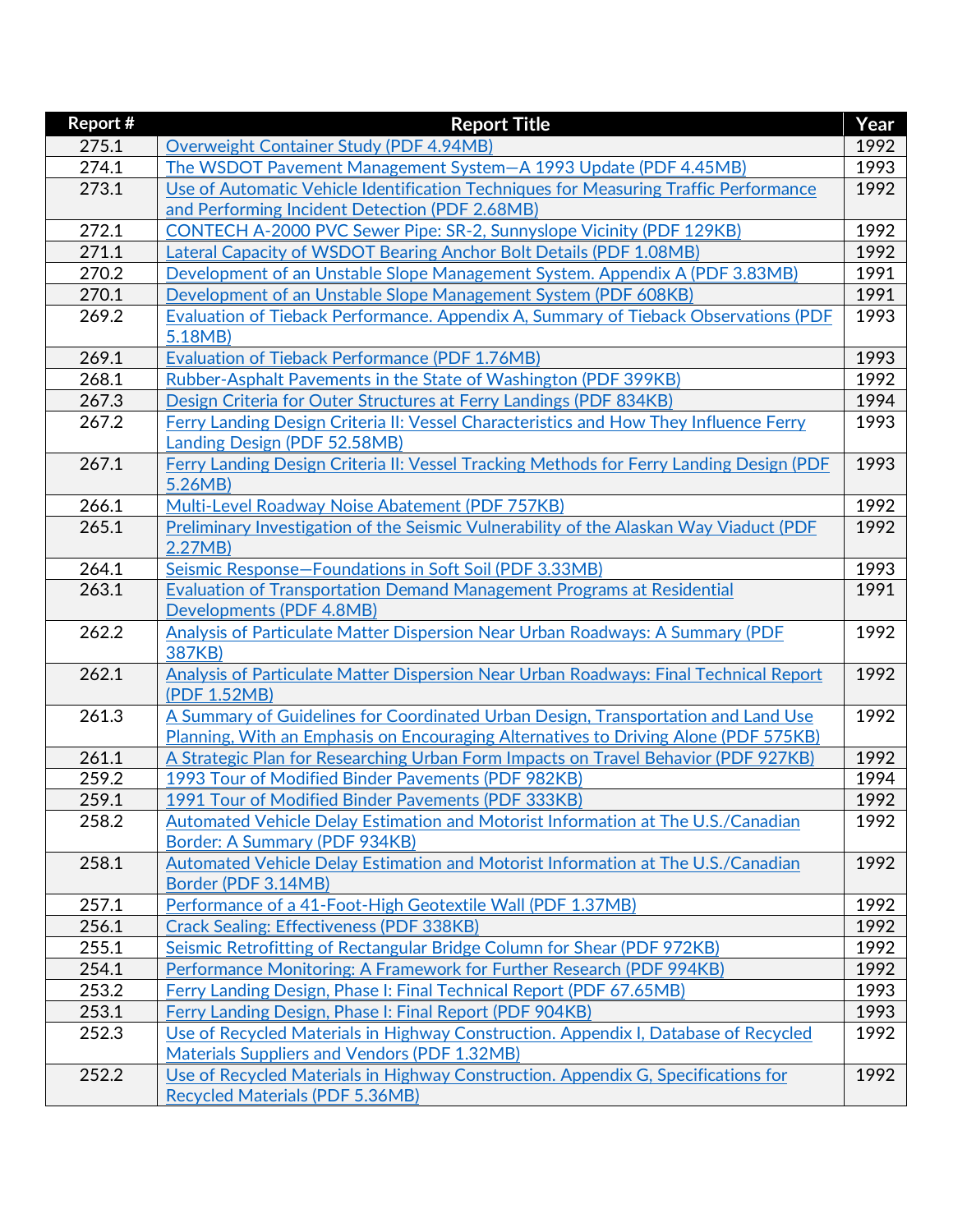| <b>Report #</b> | <b>Report Title</b>                                                                                      | Year |
|-----------------|----------------------------------------------------------------------------------------------------------|------|
| 252.1           | Use of Recycled Materials in Highway Construction (PDF 1.05MB)                                           | 1992 |
| 251.1           | <b>Local Option Commercial Parking Tax Analysis (PDF 4.35MB)</b>                                         | 1992 |
| 250.1           | A Method to Identify, Inventory, and Map Wetlands Using Aerial Photography and                           | 1991 |
|                 | <b>Geographic Information Systems (PDF 1.05MB)</b>                                                       |      |
| 249.1           | Localized Scour at Bridge Piers on Graded Particle Streambeds (PDF 1.17MB)                               | 1991 |
| 248.1           | Bridge No. 513/32, SR 5 Overcrossing NE 145th Street, High Early Strength Latex                          | 1991 |
|                 | <b>Modified Concrete Overlay (PDF 580KB)</b>                                                             |      |
| 247.2           | Comprehensive System-Level Noise Reduction Strategies: Final Technical Report (PDF                       | 1991 |
|                 | 16.28MB)                                                                                                 |      |
| 247.1           | Comprehensive System-Level Noise Reduction Strategies: Final Report (PDF 1.43MB)                         | 1991 |
| 246.1           | Constructability Improvement of Highway Projects in Washington (PDF 2.01MB)                              | 1991 |
| 245.1           | Bridge No. 5/725 Alger Road Undercrossing, Bridge No. 5/803 Samish Inn                                   | 1991 |
|                 | Undercrossing, Bridge No. 5/807 South Bellingham Undercrossing: Microsilica Modified                     |      |
|                 | <b>Concrete Overlay (PDF 1.01MB)</b>                                                                     |      |
| 244.1           | Thin Overlay, Custer Way Undercrossing 5/316 (PDF 639KB)                                                 | 1991 |
| 243.1           | Thin Overlay South 154th Street Overcrossing 5/523 E (PDF 491KB)                                         | 1991 |
| 242.2           | 1991 State Fee and Fine Regulations for Overweight Vehicles: A National Survey (PDF                      | 1991 |
|                 | 1.68MB                                                                                                   |      |
| 242.1           | A Preliminary Evaluation of the Equity of the Truck Fee and Fine System in Washington                    | 1991 |
|                 | (PDF 3.08MB)                                                                                             |      |
| 241.1           | Ferry Watch Scheduling Prototype and Recommended Future Work (PDF 2.73MB)                                | 1992 |
| 240.2           | Real-Time Motorist Information for Reducing Urban Freeway Congestion: Commuter                           | 1992 |
|                 | Behavior, Data Conversion and Display, and Transportation Policy: Final Report (PDF                      |      |
|                 | 1.04MB                                                                                                   |      |
| 240.1           | Real-Time Motorist Information for Reducing Urban Freeway Congestion: Commuter                           | 1992 |
|                 | Behavior, Data Conversion and Display, and Transportation Policy: Final Technical<br>Report (PDF 4.55MB) |      |
| 239.1           | Long-Term Performance Evaluation of Wood Fibre Fills (PDF 1.63MB)                                        | 1992 |
| 238.1           | Operational Analysis of the I-405 HOV System (PDF 5.8MB)                                                 | 1992 |
| 237.1           | San Juan Ferries Reservation Program Feasibility Study (PDF 2.76MB)                                      | 1991 |
| 236.1           | Analysis of Employer-Based High Occupancy Vehicle (HOV) Policies in the Interstate 5                     | 1992 |
|                 | <b>Corridor Between Seattle and Everett (PDF 2.11MB)</b>                                                 |      |
| 235.1           | Monitoring the Performance of the Washington State Transportation Policy Plan (PDF)                      | 1991 |
|                 | 2.31MB                                                                                                   |      |
| 234.1           | Thin Overlay: SR 5 OC Bridge 900/12W, SR 5 OC Bridge 900/13W (PDF 1.06MB)                                | 1991 |
| 233.1           | Design Response Spectra for Washington State Bridges (PDF 630KB)                                         | 1989 |
| 232.1           | <b>Traffic Impacts During the Goodwill Games (PDF 2.03MB)</b>                                            | 1991 |
| 231.1           | Prediction of Precipitation in Western Washington State (PDF 1.37MB)                                     | 1991 |
| 230.1           | <b>Compaction Control of Granular Soils (PDF 729KB)</b>                                                  | 1991 |
| 229.1           | 1989 Westside Chip Seal Study (PDF 734KB)                                                                | 1994 |
| 228.1           | Seismic Durability of Retrofitted R.C. Columns (PDF 1.55MB)                                              | 1991 |
| 227.1           | Bridge Approach Slab Effectiveness (PDF 5.85MB)                                                          | 1991 |
| 226.2           | An Evaluation of Granular Overlays in Washington State--A Summary (PDF 1.42MB)                           | 1991 |
| 226.1           | An Evaluation of Granular Overlays in Washington State: Final Technical Report (PDF                      | 1991 |
|                 | 3.44MB)                                                                                                  |      |
| 225.1           | Incident Response Guide: Office Reference (PDF 814KB)                                                    | 1991 |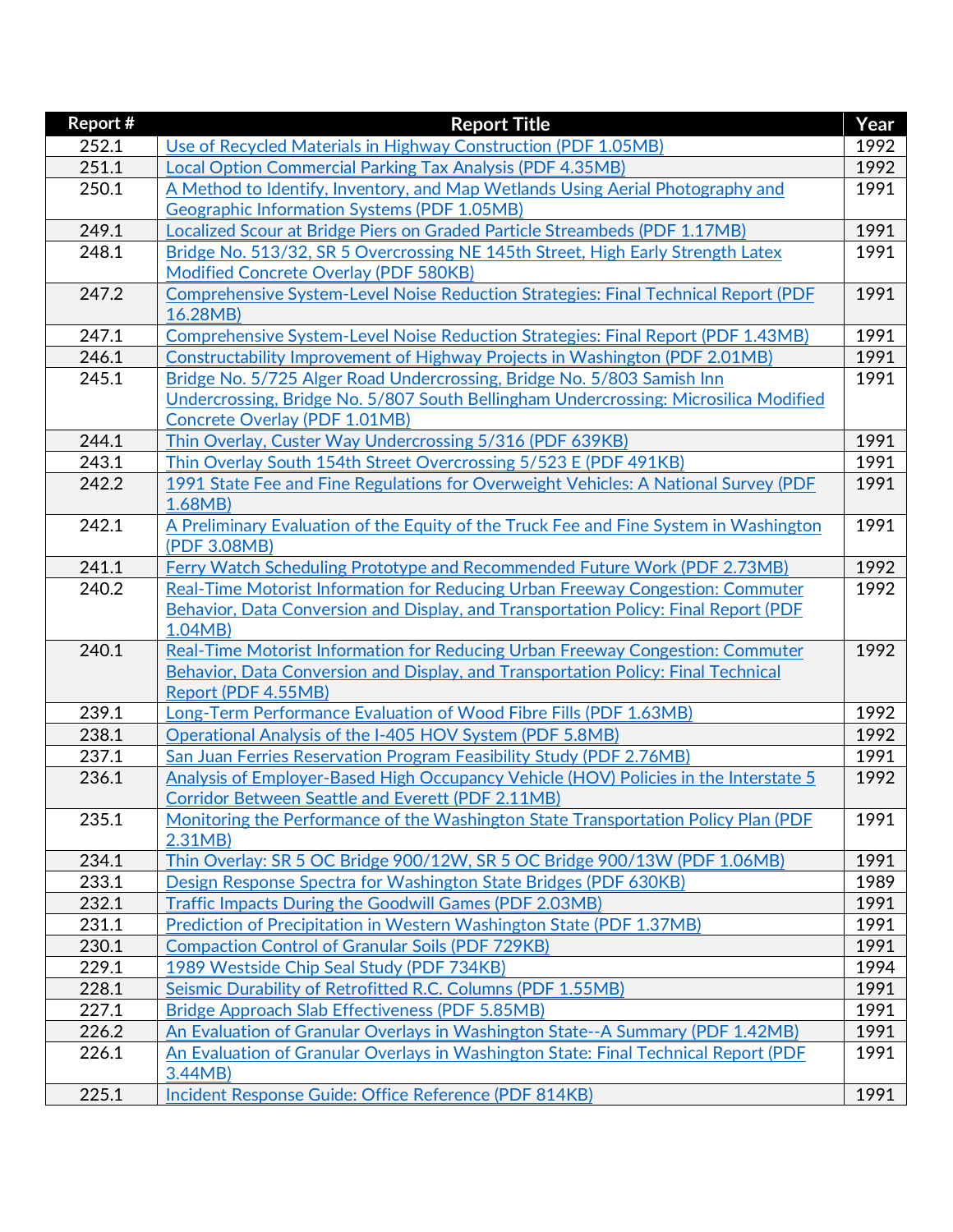| Report # | <b>Report Title</b>                                                                        | Year |
|----------|--------------------------------------------------------------------------------------------|------|
| 224.2    | A Framework for Developing Incident Management Systems: A Summary (PDF 832KB)              | 1991 |
| 224.1    | Framework for Developing Incident Management Systems (PDF 11.39MB)                         | 1991 |
| 223.1    | <b>Freeway Incident Management for Medium-Sized Urban Areas (Phase II) (PDF 1.67MB)</b>    | 1991 |
| 222.1    | Martin Way O'Xing Ceva-Crete Expansion Joint System: Bridge No. 5/337 E & W (PDF           | 1990 |
|          | 519KB)                                                                                     |      |
| 221.2    | Development of Incident Management Systems: The Seattle Case History (PDF 6.93MB)          | 1991 |
| 221.1    | Incident Management Systems Framework: Impacts of Service Patrols (PDF 1.08MB)             | 1991 |
| 220.1    | Moment-Reducing Hinge Details for the Bases of Bridge Columns (PDF 803KB)                  | 1990 |
| 219.2    | WSDOT Traffic Forecasting Guide. Volume 2 - Forecasting Instructions (PDF 2.99MB)          | 1991 |
| 219.1    | WSDOT Traffic Forecasting Guide. Volume 1- Introduction to the Forecasting Process         | 1991 |
|          | (PDF 2.99MB)                                                                               |      |
| 218.1    | Analysis of WSDOT Construction Cost Overruns (PDF 1.5MB)                                   | 1991 |
| 217.1    | Bridge Seismic Retrofit Planning Program (PDF 1.98MB)                                      | 1991 |
| 216.1    | Development of Standard Specifications for Bending/Straightening Concrete Reinforcing      | 1991 |
|          | Steel (PDF 1.08MB)                                                                         |      |
| 215.1    | Behavior of Piles in Full-Scale, Field Lateral Loading Tests (PDF 5.91MB)                  | 1991 |
| 214.1    | <b>Pavement Rehabilitation Research (PDF 4.31MB)</b>                                       | 1990 |
| 213.1    | Predictive Algorithm Improvements for a Real-Time Ramp Control System (PDF 1.17MB)         | 1991 |
| 212.1    | Weather Forecasting Strategies for City and County Road Maintenance Operations (PDF        | 1990 |
|          | 1.66MB                                                                                     |      |
| 210.1    | HOV Improvements on Signalized Arterials: State of the Art Review (PDF 1.4MB)              | 1990 |
| 209.1    | <b>State Level Transportation Applications Using TIGER (PDF 819KB)</b>                     | 1990 |
| 208.1    | <b>Detector Data Validity (PDF 1.95MB)</b>                                                 | 1990 |
| 207.2    | Boulder Creek Flood Potential: Technical Report (PDF 2.01MB)                               | 1989 |
| 207.1    | Boulder Creek Flood Potential: Final Report (PDF 992KB)                                    | 1989 |
| 206.1    | Procedure for Predicting and Estimating the Impact of Rail Line Abandonments on            | 1989 |
|          | <b>Washington Roads (PDF 980KB)</b>                                                        |      |
| 205.2    | <b>HOV Compliance Monitoring and the Evaluation of the Hero Hotline Program: Final</b>     | 1990 |
|          | <b>Technical Report (PDF 4.19MB)</b>                                                       |      |
| 205.1    | HOV Compliance Monitoring and the Evaluation of the Hero Hotline Program: Final            | 1990 |
|          | <b>Summary Report (PDF 1.29MB)</b>                                                         |      |
| 204.5    | Generation and Assessment of Incident Management Strategies. Volume IV: Seattle-Area       | 1990 |
|          | Incident Management--Assessment and Recommendations (PDF 562KB)                            |      |
| 204.4    | Generation and Assessment of Incident Management Strategies. Volume III: Seattle-Area      | 1990 |
|          | Incident Impact Analysis--Microcomputer Traffic Simulation Results (PDF 3.17MB)            |      |
| 204.3    | Generation and Assessment of Incident Management Strategies. Volume II: Analysis of        | 1990 |
|          | <b>Freeway Incidents in the Seattle Area (PDF 2.24MB)</b>                                  |      |
| 204.2    | Generation and Assessment of Incident Management Strategies. Volume I: Management,         | 1990 |
|          | Surveillance, Control, and Evaluation of Freeway Incidents (PDF 1.11MB)                    |      |
| 204.1    | Generation and Assessment of Incident Management Strategies: Summary Report (PDF<br>460KB) | 1990 |
| 203.2    | Prediction of Snow Avalanches in Maritime Climates: Technical Report (PDF 4.09MB)          | 1989 |
| 203.1    | Prediction of Snow Avalanches in Maritime Climates: Final Report (PDF 1.75MB)              | 1989 |
|          |                                                                                            |      |
| 202.1    | Urban Interstate Portland Cement Concrete Rehabilitation Alternatives for Washington       | 1991 |
|          | State (PDF 7.3MB)                                                                          |      |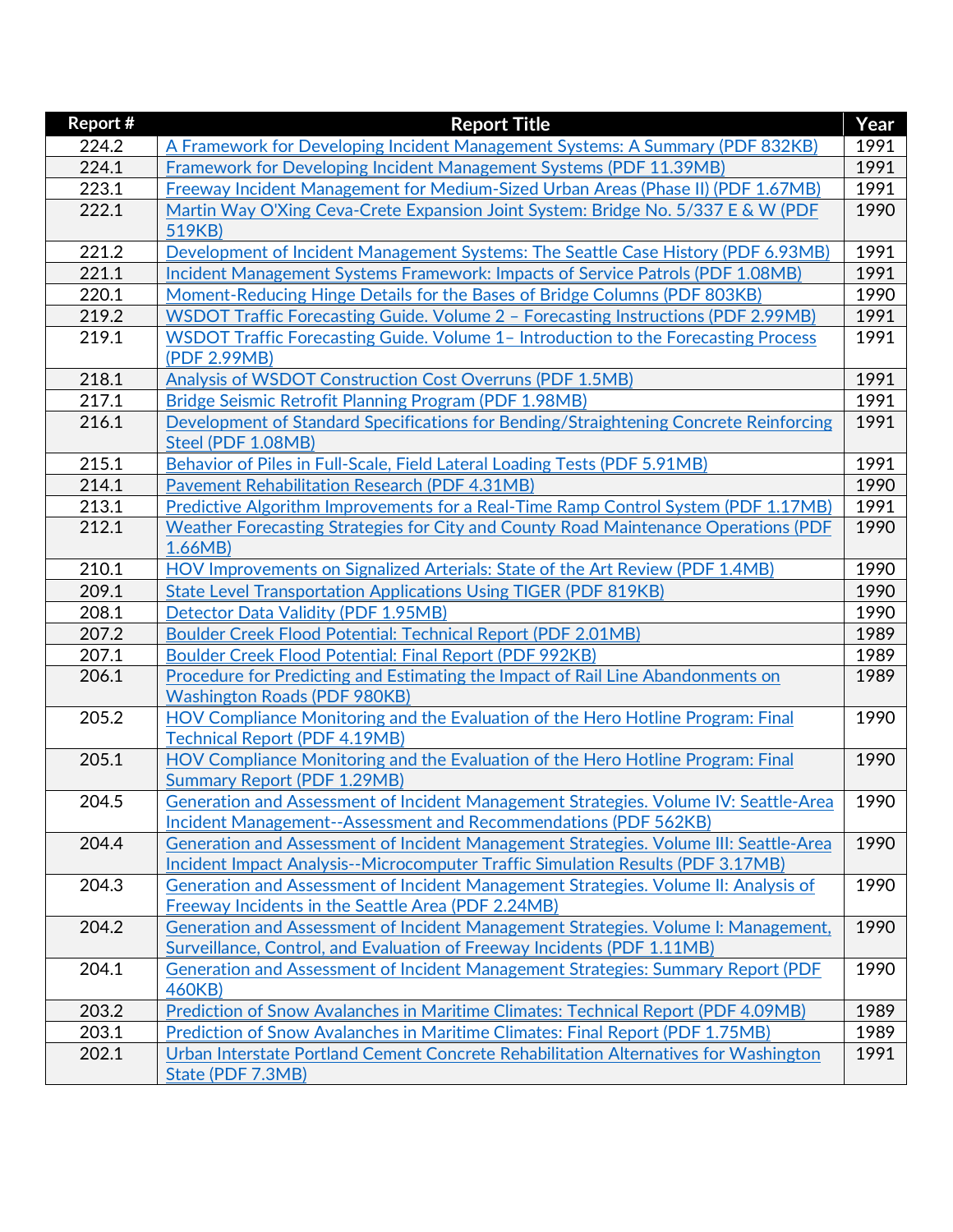| Report # | <b>Report Title</b>                                                                      | Year |
|----------|------------------------------------------------------------------------------------------|------|
| 201.1    | Evaluation of the Performance of Cold-Mix Recycled Asphalt Concrete Pavement in          | 1989 |
|          | <b>Washington (PDF 1.26MB)</b>                                                           |      |
| 200.2    | Highway Construction Site Erosion and Pollution Control Manual: Implementation           | 1989 |
|          | Manual (PDF 802KB)                                                                       |      |
| 200.1    | Improving the Cost Effectiveness of Highway Construction Site Erosion and Pollution      | 1990 |
|          | Control (PDF 12.39MB)                                                                    |      |
| 199.1    | 68th Annual TRB Meeting: Annual Report (PDF 2.8MB)                                       | 1988 |
| 198.1    | Carbon Black Additive in Asphalt: SR-290, Spokane Vicinity, Flora Road to Idaho State    | 1989 |
|          | Line (PDF 492KB)                                                                         |      |
| 197.1    | <b>Freeway Incident Management in the Spokane Area (PDF 968KB)</b>                       | 1989 |
| 195.1    | <b>Guide for Wetland Mitigation Project Monitoring (PDF 5.98MB)</b>                      | 1989 |
| 194.1    | <b>Clear Zones for Local Agencies (PDF 1.22MB)</b>                                       | 1989 |
| 193.1    | <b>Ferry Pricing Strategies Analysis (PDF 2.08MB)</b>                                    | 1989 |
| 192.1    | Estimating Statewide Vehicle-Miles of Travel: State of the Art Review (PDF 1.87MB)       | 1987 |
| 189.1    | Psychological Aspects of Mode Choice (PDF 4.18MB)                                        | 1989 |
| 188.2    | Arterial Control and Integration (PDF 1.22MB)                                            | 1990 |
| 188.1    | Evaluation of the Bellevue UTCS 1.5 Signal Control System (PDF 1.32MB)                   | 1990 |
| 187.2    | <b>Improving Motorist Information Systems: Towards a User-Based Motorist Information</b> | 1990 |
|          | System for the Puget Sound Area (PDF 1.27MB)                                             |      |
| 187.1    | Improving Motorist Information Systems: Towards a User-Based Motorist Information        | 1990 |
|          | System for the Puget Sound Area (PDF 5.16MB)                                             |      |
| 186.1    | <b>Application of Fiber Reinforced Plastic Rods as Prestressing Tendons in Concrete</b>  | 1989 |
|          | <b>Structures (PDF 1.3MB)</b>                                                            |      |
| 185.1    | Rubber Asphalt Binder "Stress Absorbing Membrane Interlayer" (PDF 479KB)                 | 1989 |
| 184.1    | Inlaid Traffic Lane Lines: I-90, Edgewick Road to Hyak (PDF 1.17MB)                      | 1989 |
| 183.1    | A Forecasting Model for Grain Transportation Planning in Washington State (PDF           | 1987 |
|          | 1.57MB                                                                                   |      |
| 182.1    | Washington State Department of Transportation Weigh-In-Motion Needs and Potential        | 1989 |
|          | Data Collection Plans (PDF 865KB)                                                        |      |
| 181.1    | Development of Durable Anchorage Systems for Bridge Expansion Joints (PDF 1.63MB)        | 1989 |
| 180.1    | <b>Automated Collision Diagram Production (PDF 1.86MB)</b>                               | 1989 |
| 179.1    | New Transportation Revenue Sources for Washington State (PDF 2.36MB)                     | 1989 |
| 178.1    | Scour at Bridge Piers (PDF 414KB)                                                        | 1988 |
| 177.1    | Extending Applications of Value Engineering Within WSDOT (851KB)                         | 1988 |
| 176.1    | PCC Mix Design (PDF 1.71MB)                                                              | 1989 |
| 175.1    | Fabric Reinforcement to Prevent Reflection Cracking (PDF 76KB)                           | 1989 |
| 174.1    | Weather Forecasting Strategies for Highway Snow-and-Ice Control Maintenance              | 1989 |
|          | <b>Operations (PDF 602KB)</b>                                                            |      |
| 173.1    | Rest Area Usage Design Criteria Update (1.32MB)                                          | 1989 |
| 172.1    | Seismic Zonation for Highway Bridge Design (PDF 3.63MB)                                  | 1988 |
| 171.1    | Freeway and Arterial Management Effort (FAME) Research Plan (PDF 999KB)                  | 1988 |
| 170.2    | An Overview of Recent WSDOT Pavement Design Research and Implementation Efforts          | 1992 |
|          | (PDF 282KB)                                                                              |      |
| 170.1    | Mechanistic-Based Overlay Design Procedure for Washington State Flexible Pavements       | 1989 |
|          | (PDF 1.11MB)                                                                             |      |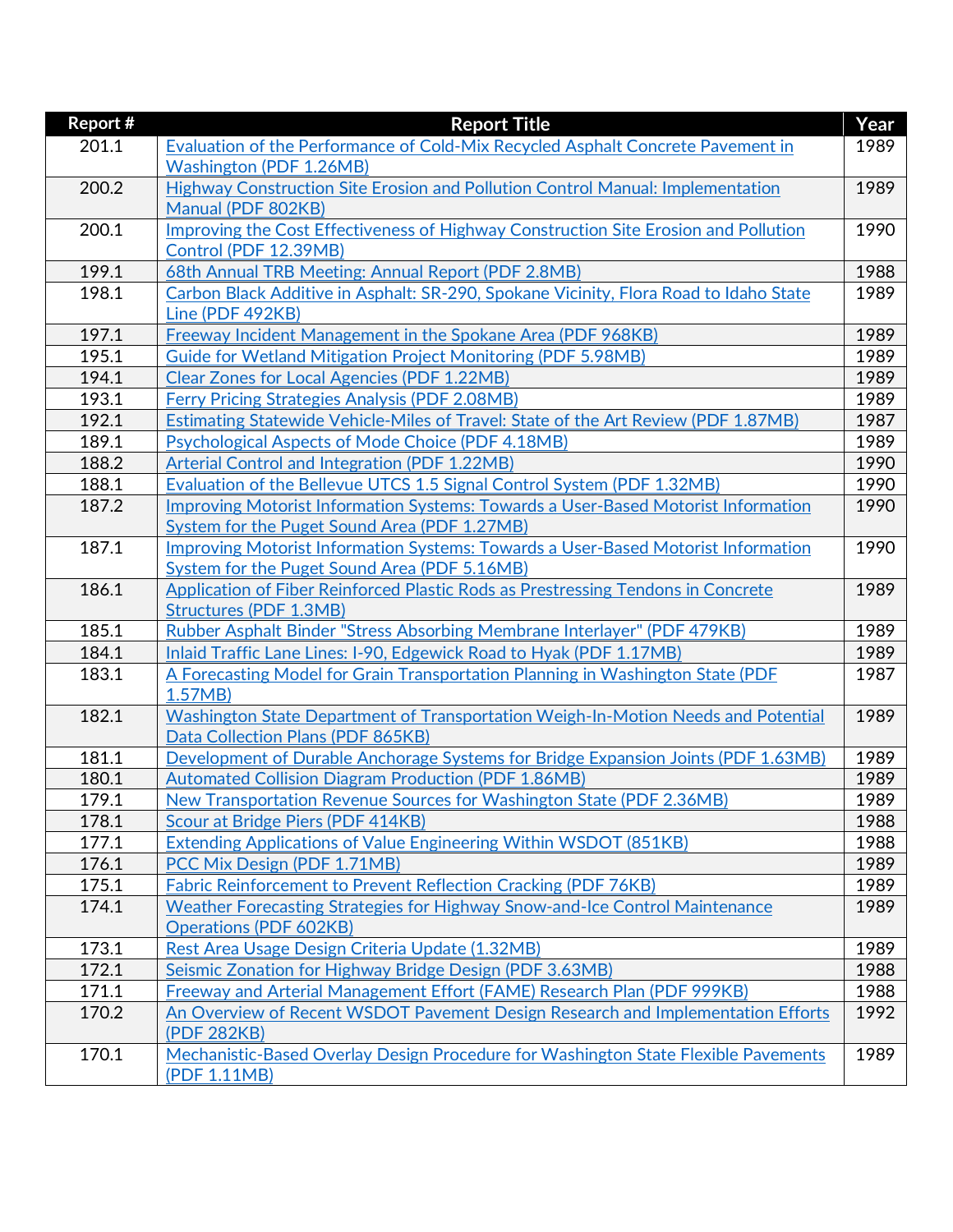| <b>Report #</b> | <b>Report Title</b>                                                                               | Year |
|-----------------|---------------------------------------------------------------------------------------------------|------|
| 169.1           | The Evaluation of the Expert System for Pavement Evaluation and Rehabilitation                    | 1989 |
|                 | (EXPEAR) in Washington State (PDF 15.14MB)                                                        |      |
| 168.3           | Grouting Concrete Reinforcing Steel: Review of WSDOT's Specifications and Proposed                | 1988 |
|                 | <b>Modifications (PDF 73KB)</b>                                                                   |      |
| 168.2           | Bending/Straightening Concrete Reinforcing Steel: Review of WSDOT's Specifications                | 1988 |
|                 | and Proposed Modifications (PDF 120KB)                                                            |      |
| 168.1           | Bending/Straightening and Grouting Concrete Reinforcing Steel: Review of WSDOT's                  | 1988 |
|                 | Specifications and Proposed Modifications (PDF 2.31MB)                                            |      |
| 166.1           | Bridge Standards--Local Governments (PDF 1.09MB)                                                  | 1988 |
| 165.1           | <b>Asphalt Extraction Study (PDF 889KB)</b>                                                       | 1988 |
| 164.1           | Burlington Northern Railroad Overcrossing Bridge, Microsilica Modified Concrete                   | 1989 |
|                 | Overlay Bridge No. 5/718W (PDF 2.75MB)                                                            |      |
| 163.1           | <b>Comparison of Methods for Estimating Pile Capacity (PDF 1.44MB)</b>                            | 1988 |
| 162.1           | Regional Computer Assisted Cartography Conferences: Summary (PDF 7.36MB)                          | 1988 |
| 161.2           | A Personnel Scheduling Management System for Washington State Department of                       | 1988 |
|                 | Transportation Construction Field Offices: An Investigation of Current Practices, Needs           |      |
|                 | and Design Specifications (PDF 909KB)                                                             |      |
| 161.1           | A Personnel Scheduling Management System for Washington State Department of                       | 1988 |
|                 | Transportation Construction Field Offices: An Investigation of Current Practices, Needs           |      |
|                 | and Design Specifications (PDF 4.49MB)                                                            |      |
| 160.1           | An Evaluation of Flagging Techniques and Devices on Two-Lane Highway Construction                 | 1988 |
|                 | Zones (PDF 2.04MB)                                                                                |      |
| 159.1           | Driver Information Services: The Feasibility of Using Local Access Cable TV (PDF                  | 1988 |
|                 | 1.88MB)                                                                                           |      |
| 158.1           | <b>Shaking Table Tests on Piles (PDF 1.75MB)</b>                                                  | 1988 |
| 157.1           | <b>Auto Occupancy Monitoring Study (PDF 1.89MB)</b>                                               | 1988 |
| 156.2           | <b>Traffic and Safety Analysis Procedures: Final Report (PDF 787KB)</b>                           | 1988 |
| 156.1           | Traffic and Safety Procedure: Project Report on the Safety and Accident Procedures<br>(PDF 2.5MB) | 1988 |
| 155.1           | Design of Continuous Bridges Using Precast, Prestressed Concrete Girders Without End              | 1987 |
|                 | Blocks (PDF 14.93MB)                                                                              |      |
| 154.1           | Highway Research Design Guide (PDF 2.39MB)                                                        | 1988 |
| 153.1           | Development of P-Y Curves for Analysis of Laterally Loaded Piles in Western                       | 1988 |
|                 | <b>Washington (PDF 2.76MB)</b>                                                                    |      |
| 152.1           | Development of a Bridge Deck Management System for the Washington State                           | 1988 |
|                 | <b>Department of Transportation (PDF 1.45MB)</b>                                                  |      |
| 151.1           | Gabion Wall Soil Interaction Study: I-90, Snoqualmie Pass Vicinity (PDF 1.07MB)                   | 1988 |
| 150.1           | Closed Circuit Television System for Incident Identification and Verification: I-5, Seattle       | 1988 |
|                 | Freeway System (PDF 216KB)                                                                        |      |
| 149.1           | Pacific Avenue O'Xing Evazote 50 Expansion Joint Seal, Bridge No. 5/332 (PDF 811KB)               | 1990 |
| 148.1           | Thin Overlay: Naches River Bridge 82/115S, Yakima River Bridge 82/114S (PDF                       | 1988 |
|                 | 1.06MB)                                                                                           |      |
| 147.1           | PlusRide and Bonifibers Pavement Evaluation: SR-530, Stanwood Vicinity (PDF 854KB)                | 1987 |
| 146.1           | Stress Wave Inspection of Bridge Timbers and Decking (PDF 2.59MB)                                 | 1987 |
| 145.2           | Design Guide for Cut Slopes in Loess of Southeastern Washington (PDF 1.93MB)                      | 1987 |
| 145.1           | Engineering Design in Loess Soils of Southeastern Washington (PDF 1.95MB)                         | 1987 |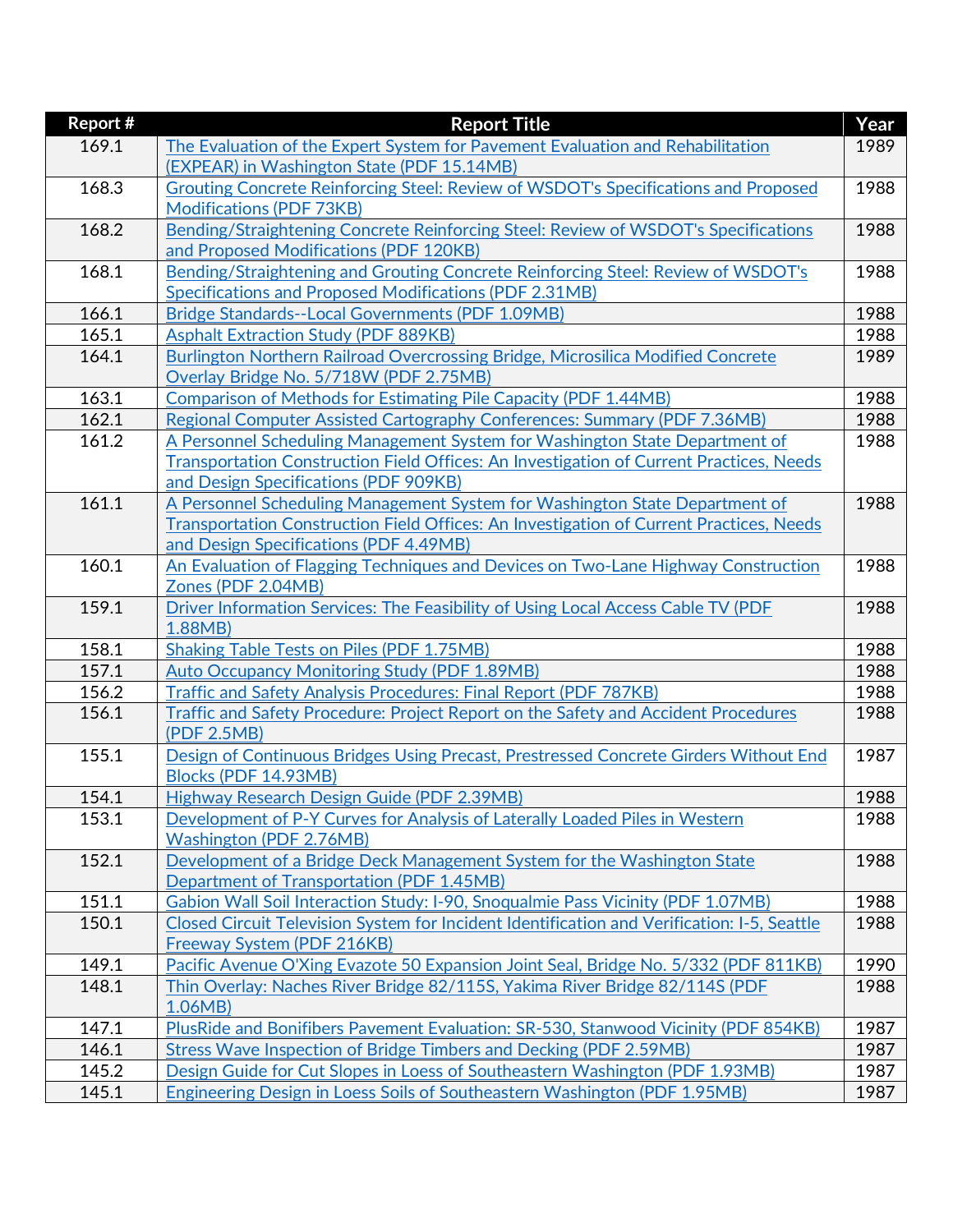| Report # | <b>Report Title</b>                                                                                            | Year |
|----------|----------------------------------------------------------------------------------------------------------------|------|
| 144.1    | Maintenance of Aggregate and Earth Roads (PDF 4.24MB)                                                          | 1987 |
| 143.2    | Regression Analysis for WSDOT Material Applications (PDF 1.9MB)                                                | 1988 |
| 143.1    | <b>Pavement Performance Equations (PDF 1.9MB)</b>                                                              | 1988 |
| 141.1    | Testing of the French Piezo-Electric Cable Weigh-In-Motion (WIM) Truck Scale (PDF                              | 1987 |
|          | 3.94MB)                                                                                                        |      |
| 140.1    | Traffic Sign Retroreflectivity Measurement Using Human Observers (PDF 8.56MB)                                  | 1987 |
| 139.1    | Investigation of Job Attitudes for Journey-Level Engineering Technicians and                                   | 1987 |
|          | <b>Transportation Engineers (PDF 3.58MB)</b>                                                                   |      |
| 138.1    | Seismic Response of Tieback Retaining Walls (Phase I) (PDF 1.28MB)                                             | 1987 |
| 137.1    | Evaluation of Concrete Overlays for Bridge Applications (PDF 1.75MB)                                           | 1987 |
| 136.1    | Asphalt Seal Coats: Factors Affecting and Techniques for Obtaining Consistently Good                           | 1987 |
|          | Seal Coats (PDF 844KB)                                                                                         |      |
| 135.1    | A Review of Impacts on Washington County Roads of Grain Transportation Changes                                 | 1987 |
|          | (PDF 858KB)                                                                                                    |      |
| 134.1    | Double Bottom Truck Accidents on Interstate 90: Project Report (PDF 229KB)                                     | 1987 |
| 133.1    | Fiber Reinforced Asphalt Concrete Pavements - City of Tacoma (PDF 562KB)                                       | 1987 |
| 132.1    | <b>Internally Sealed Concrete Using Wax Beads (PDF 696KB)</b>                                                  | 1987 |
| 131.1    | Asphalt-Rubber Open-Graded Friction Course, I-5, Vancouver Vicinity (PDF 274KB)                                | 1987 |
| 130.2    | PlusRide Asphalt Concrete Pavement - SR 405, Contract 2768, S Curve/Cedar River                                | 1990 |
|          | Bridge and RR Bridge (PDF 94KB)                                                                                |      |
| 130.1    | PlusRide Asphalt Pavement - SR 405, Contract 2768, S Curve/Cedar River Bridge and RR                           | 1987 |
|          | Bridge (PDF 914KB)                                                                                             |      |
| 129.1    | Acoustic Characteristics of Roadway Surfaces (PDF 8.02MB)                                                      | 1987 |
| 128.1    | Asphalt-Rubber Binder Stress Absorbing Membrane Interlayer: Wheeler I/C to Adams<br>Co. Line, I-90 (PDF 253KB) | 1987 |
| 127.1    | PlusRide Asphalt Pavement, SR-82, Contract 2318, Bridge No. 82/205 et al. (PDF                                 | 1987 |
|          | 326KB)                                                                                                         |      |
| 126.1    | Changes in Intermodal Transportation in Washington and Impacts on Road Infrastructure                          | 1987 |
|          | (PDF 1.4MB)                                                                                                    |      |
| 125.1    | <b>Inexpensive Travel Demand Techniques (PDF 1.25MB)</b>                                                       | 1987 |
| 124.1    | Bridge Deck Moisture Measurement: Final Report (PDF 546KB)                                                     | 1987 |
| 123.1    | Bridge - Standard Systems (PDF 940KB)                                                                          | 1987 |
| 121.2    | An Evaluation of the Cost Effectiveness of HOV Lanes: Technical Report (PDF 3.02MB)                            | 1988 |
| 121.1    | An Evaluation of the Cost Effectiveness of HOV Lanes: Final Report (PDF 902KB)                                 | 1987 |
| 120.1    | The Washington State Transport-Oriented Input-Output Study for 1982 (PDF 1.83MB)                               | 1987 |
| 119.1    | Concrete Barrier End Treatment-Low Speed (PDF 859KB)                                                           | 1987 |
| 118.1    | Riverbed Scour at Bridge Piers: Final Report (PDF 1.38MB)                                                      | 1987 |
| 117.1    | Asphalt Concrete Class D, Bridge Deck Overlays: Data and Comment (PDF 7.6MB)                                   | 1984 |
| 116.1    | Asphalt Pavement Distress Investigation: Final Report (PDF 1.82MB)                                             | 1979 |
| 115.2    | Evaluation of Delineation Systems for Temporary Traffic Barriers in Work Zones:                                | 1987 |
|          | <b>Executive Summary (PDF 493KB)</b>                                                                           |      |
| 115.1    | <b>Evaluation of Delineation Systems for Temporary Traffic Barriers in Work Zones: Final</b>                   | 1987 |
|          | Report (PDF 2.58MB)                                                                                            |      |
| 114.1    | Grays River Bridge at Rosburg, Thin Overlay: Bridge No. 403/7, Post Construction                               | 1986 |
|          | Report (PDF 1.11MB)                                                                                            |      |
| 113.1    | CMA Research in Washington State (PDF 11.51MB)                                                                 | 1984 |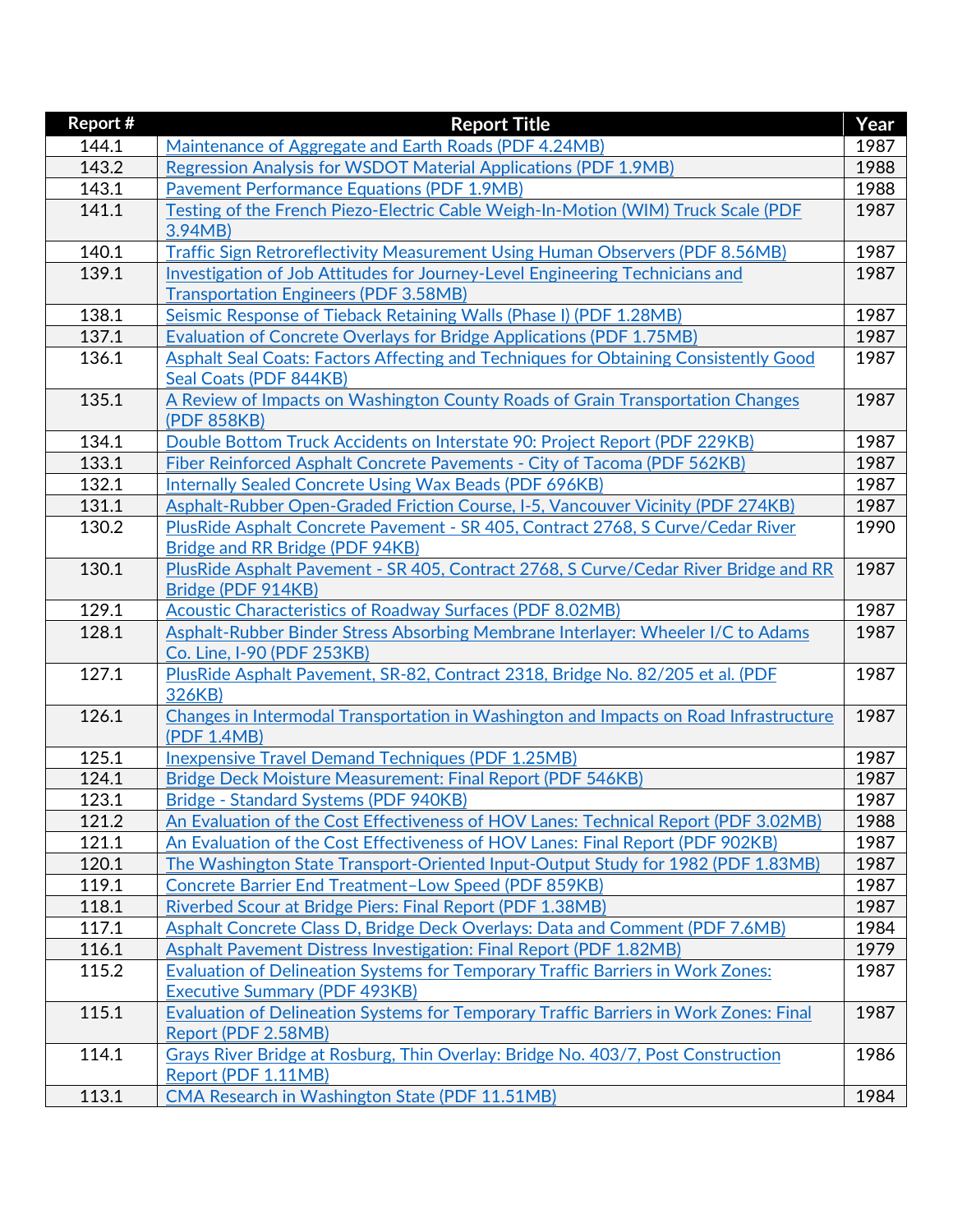| <b>Report #</b> | <b>Report Title</b>                                                                                           | Year |
|-----------------|---------------------------------------------------------------------------------------------------------------|------|
| 112.3           | Ferry Systems Data, Scheduling and Billing: Final Report on Automated Vehicle Toll                            | 1988 |
|                 | <b>Collection (PDF 942KB)</b>                                                                                 |      |
| 112.2           | Ferry Systems Data, Scheduling and Billing. Scheduling Systems Analysis: Final Report,                        | 1987 |
|                 | Research Project Y-3399, Task 11 (PDF 1.42MB)                                                                 |      |
| 112.1           | Ferry Systems Data, Scheduling and Billing. Data Analysis: Final Report, Research Project                     | 1987 |
|                 | Y-3399-11 (PDF 1.12MB)                                                                                        |      |
| 111.1           | National Experimental and Evaluation Program, Washington State's Experience (PDF                              | 1987 |
|                 | 438KB)                                                                                                        |      |
| 110.1           | Improved Joint Sealant Materials for Concrete Pavements: I-90, Snoqualmie Pass: Post                          | 1987 |
|                 | Construction Report, FHWA Experimental Project No. 8 (PDF 438KB)                                              |      |
| 109.1           | Telecommunications Link Implementation: Final Report (PDF 986KB)                                              | 1987 |
| 108.1           | Microcomputer Conversion of Washington State Pavement Management System for                                   | 1987 |
|                 | <b>Cities and Counties: Final Report (PDF 1.32MB)</b>                                                         |      |
| 107.1           | Flexolith Overlay: Experimental Feature WA 84-02, Post Construction Report (PDF                               | 1987 |
|                 | 1.85MB                                                                                                        |      |
| 106.2           | Traffic Barrier Systems Service Level 1 (SL-1) Bridge Rail: Final Report, FHWA                                | 1988 |
|                 | Demonstration Project No. 64 (PDF 167KB)                                                                      |      |
| 106.1           | Traffic Barrier Systems Service Level 1 (SL-1) Bridge Rail: Initial Report, FHWA                              | 1987 |
|                 | Demonstration Project No. 64 (PDF 432KB)                                                                      |      |
| 105.1           | Chemical Sealers as Corrosion Inhibitors: Naselle River Bridge 101/24 (PDF 432KB)                             | 1987 |
| 104.1           | Effectiveness of Darex Corrosion Inhibitor in Preventing Concrete Deterioration: Final                        | 1987 |
|                 | Report, Experimental Feature WA 81-01 (PDF 927KB)                                                             |      |
| 103.1           | Highway Advisory Radio, I-90, Snoqualmie Pass: Final Report, Experimental Feature WA                          | 1987 |
|                 | 77-03 (PDF 213KB)                                                                                             |      |
| 102.1           | Changeable Message Sign, I-5, Vancouver Freeway: Final Report, Experimental Feature                           | 1987 |
|                 | <b>WA75-02 (PDF 257KB)</b>                                                                                    |      |
| 101.1           | Snake River Bridge Thin Overlay, Bridge No. 12/915: Post Construction Report,                                 | 1987 |
| 100.1           | Experimental Project WA 86-02 (PDF 892KB)<br>Pricing policy for the Washington State Ferry System (PDF 2.4MB) | 1987 |
| 99.1            | Eastbound SR 520: Impacts of Freeway Surveillance and Control (PDF 1.61MB)                                    | 1987 |
| 98.2            | Hot Mix Recycling Evaluation in Washington: Appendix, Project Evaluations (PDF                                |      |
|                 | 1.75MB                                                                                                        | 1986 |
| 98.1            | Hot Mix Recycling Evaluation in Washington (PDF 576KB)                                                        | 1986 |
| 97.1            | Technology Transfer: A Strategy for Innovation Adoption at the Washington State                               | 1986 |
|                 | <b>Department of Transportation (PDF 2.45MB)</b>                                                              |      |
| 96.1            | <b>Assessment of Median Barriers (PDF 1.2MB)</b>                                                              | 1986 |
| 95.1            | Evaluation of Half-Cell Corrosion Detection Test for Concrete Bridge Decks (PDF                               | 1986 |
|                 | 1.79MB)                                                                                                       |      |
| 94.1            | Cost Effectiveness of Park-and-Ride Lots in the Puget Sound Area (PDF 5.56MB)                                 | 1986 |
| 93.1            | <b>Concrete Overlays for Bridges (PDF 1.17MB)</b>                                                             | 1986 |
| 92.1            | Truck Weight Using the FHWA Bridge Weigh-In-Motion (WIM) System (PDF 2.41MB)                                  | 1987 |
| 91.1            | Diagnosis and Prediction of Precipitation in Regions of Complex Terrain (PDF 2.88MB)                          | 1986 |
| 90.1            | Growth Characteristics of Hoarfrost with Respect to Avalanche Occurrence (PDF                                 | 1986 |
|                 | 986KB)                                                                                                        |      |
| 89.1            | Database Management System (PDF 696KB)                                                                        | 1986 |
| 88.1            | Evaluation of the Effects of Closing Interstate 5 Lanes and Ramps (PDF 1.25MB)                                | 1986 |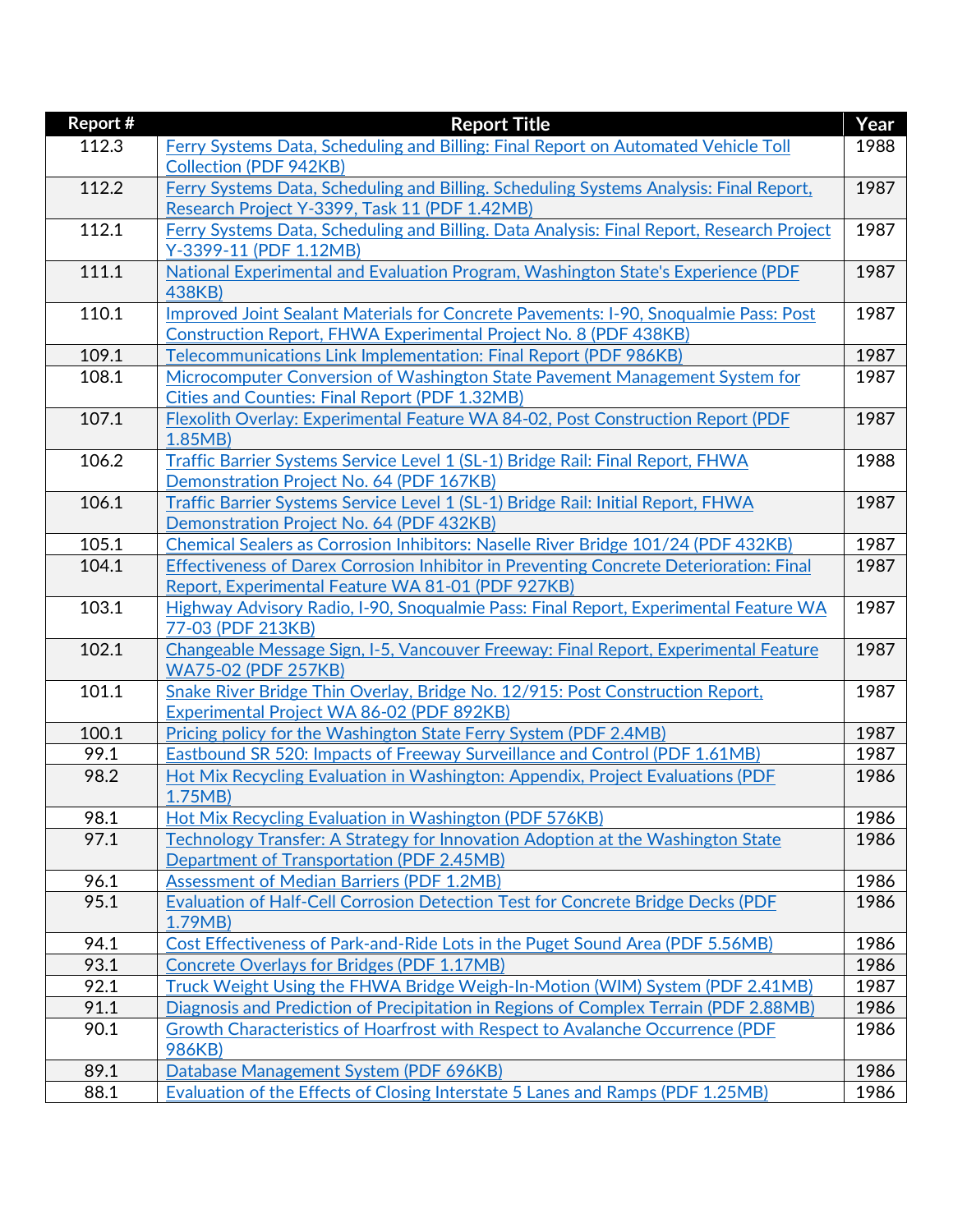| Report # | <b>Report Title</b>                                                                        | Year |
|----------|--------------------------------------------------------------------------------------------|------|
| 87.2.2   | Demonstration Project No. 34, Cathodic Protection for Reinforced Concrete Bridge           | 1988 |
|          | Decks, Yakima River Bridge No. 24/5 (PDF 210KB)                                            |      |
| 87.2.1   | Cathodic Protection Check-Out: SR 24, Yakima River Bridge (PDF 1.6MB)                      | 1986 |
| 87.2     | Demonstration Project No. 34: Cathodic Protection for Reinforced Concrete Bridge           | 1986 |
|          | Decks: Yakima River Bridge No. 24/5 (PDF 1.85MB)                                           |      |
| 87.1.1   | Cathodic Protection and Corrosion Monitoring Check - Out: I-405 - SR 522 Interchange,      | 1986 |
|          | <b>Woodinville, Washington (PDF 1.57MB)</b>                                                |      |
| 87.1     | Demonstration Project No. 34, Cathodic Protection for Reinforced Concrete Bridge           | 1986 |
|          | Decks, Woodinville Interchange Bridge No. 522/30 ES (PDF 1.23MB)                           |      |
| 86.1     | Use of Video Data Acquisition for Structural Inspection (PDF 2.01MB)                       | 1986 |
| 85.1     | Evaluating the Effectiveness of Liquid Anti-Strip Additives in Asphalt Cement (PDF         | 1985 |
|          | 1.3MB                                                                                      |      |
| 84.1     | Determination of the Capability of a Side Bearing Block Foundation as a Fixed Support to   | 1986 |
|          | <b>Resist Overturning (PDF 2.86MB)</b>                                                     |      |
| 83.1     | <b>Statewide Highway Data Rationalization Study (PDF 3.28MB)</b>                           | 1986 |
| 82.1     | Impact on Washington Highways of Grain Transportation Changes (PDF 1.85MB)                 | 1986 |
| 81.1     | Design of Prestressed Concrete Girders Without End Blocks (PDF 12.67MB)                    | 1986 |
| 80.2     | A Research Summary Report -- Guidelines for Spring Highway Use Restrictions (PDF           | 1986 |
|          | 851KB)                                                                                     |      |
| 80.1     | <b>Guidelines for Spring Highway Use Restrictions (PDF 73.34MB)</b>                        | 1985 |
| 79.1     | Pavement Management System: Demonstration for Washington Counties (PDF 1.6MB)              | 1986 |
| 78.2     | <b>Operations and Maintenance Manual: Pavement Test Track Instrumentation System</b>       | 1985 |
|          | (PDF 3MB)                                                                                  |      |
| 78.1     | Pavement Test Track Instrumentation System Documentation (PDF 840KB)                       | 1985 |
| 77.2     | Operations and Maintenance Manual, Computerized Pavement Condition Survey Unit             | 1985 |
|          | (PDF 7.91MB)                                                                               |      |
| 77.1     | <b>Computerized Pavement Condition Survey Unit (PDF 1.04MB)</b>                            | 1985 |
| 76.1     | Evaluation of Induction Loop Installation Procedures in Flexible Pavements (PDF            | 1985 |
| 75.1     | 1.91MB)<br>Effectiveness of Concrete Bridge Deck Asphalt-Membrane Protection (PDF 14.28MB) | 1986 |
| 74.1     | Preliminary Investigation of Sewage Sludge Utilization in Roadside Development (PDF        |      |
|          | 2.13MB                                                                                     | 1985 |
| 73.1     | Bridge Deck Program Development (PDF 3.67MB)                                               | 1985 |
| 72.3     | Suggested Revisions to WSDOT Manuals for Implementing Washington State Highway             | 1985 |
|          | <b>Runoff Water Quality Research Results (PDF 221KB)</b>                                   |      |
| 72.2     | Washington State Highway Runoff Water Quality Research Implementation Manual. Vol.         | 1985 |
|          | 2, Basis of Water Quality Criteria (PDF 1.94MB)                                            |      |
| 72.1     | Washington State Highway Runoff Water Quality Research Implementation Manual. Vol.         | 1985 |
|          | 1, Water Quality Criteria (PDF 877KB)                                                      |      |
| 70.1     | Ferry Wake Study (PDF 1.59MB)                                                              | 1985 |
| 69.1     | Development of Guidelines for Cuts in Loess Soils (Phase I) (PDF 14.63MB)                  | 1985 |
| 68.1     | Development of Guidelines for Construction Control of Pile Driving and Estimation of       | 1985 |
|          | Pile Capacity (Phase I) (PDF 2.86MB)                                                       |      |
| 67.2     | A Research Summary Report: The Evaluation of Frost Related Effects on Pavements            | 1985 |
|          | (PDF 566KB)                                                                                |      |
| 67.1     | Evaluation of Frost Related Effects on Pavements (PDF 16.67MB)                             | 1985 |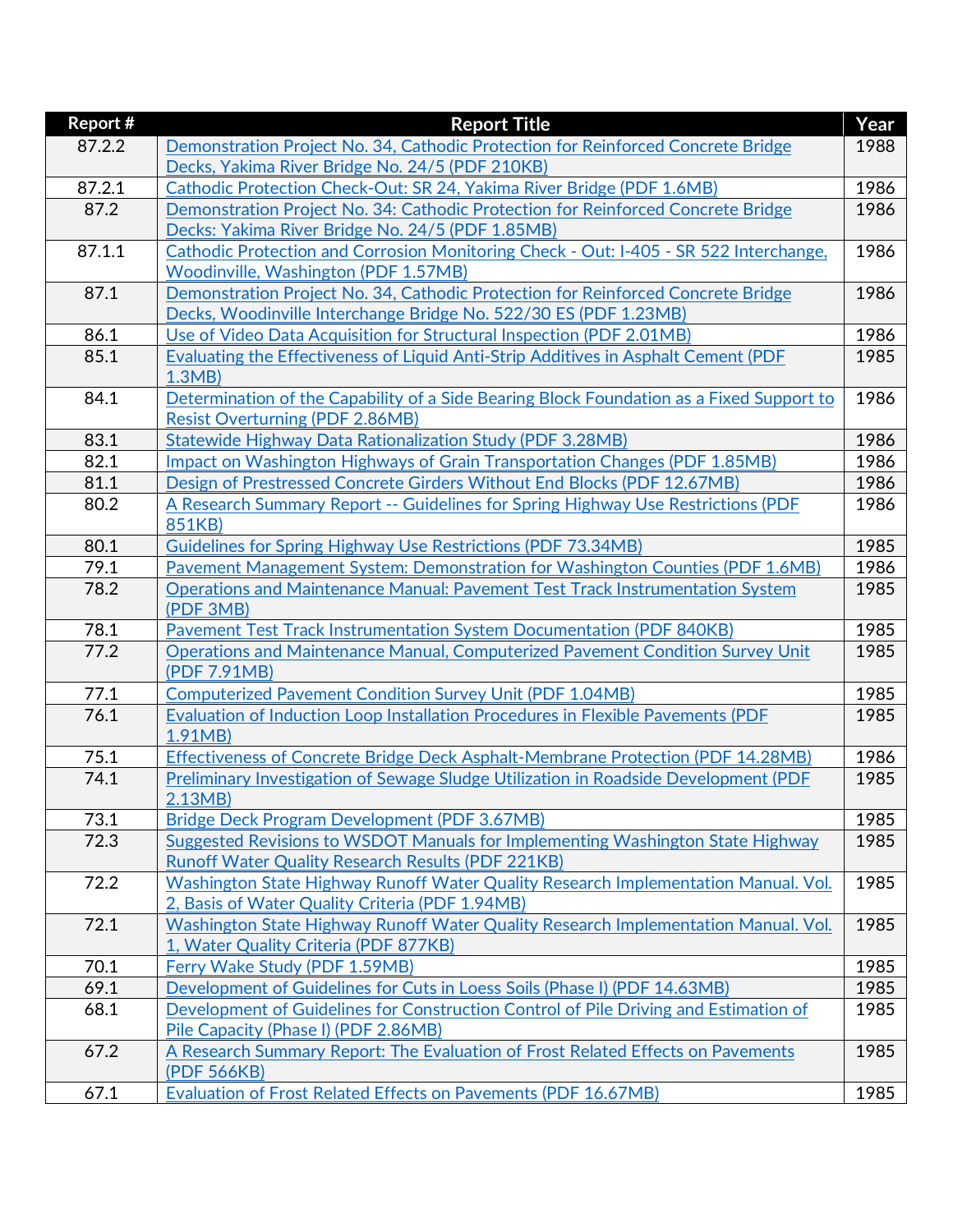| Report # | <b>Report Title</b>                                                                                          | Year |
|----------|--------------------------------------------------------------------------------------------------------------|------|
| 66.1     | The Feasibility of Light Rail Transit for Spokane (PDF 1.75MB)                                               | 1985 |
| 65.3     | Development and Implementation of Overlay Design Procedure, Interim Report No. 2:                            | 1985 |
|          | Asphalt Concrete Stiffness Temperature Relationships and Pavement Distress Modeling                          |      |
|          | (PDF 4.5MB)                                                                                                  |      |
| 65.2     | State of the Art on Pavement Overlay Design Procedures. Vol. II, Annotated Bibliography                      | 1983 |
|          | (PDF 4.76MB)                                                                                                 |      |
| 65.1     | State of the Art on Pavement Overlay Design Procedures. Vol. I, State-of-the-Art Review                      | 1983 |
|          | and Research Plan (PDF 3.33MB)                                                                               |      |
| 64.1     | Effectiveness of Wildlife Warning Reflectors in Reducing Deer-Vehicle Accidents in                           | 1984 |
|          | <b>Washington State (PDF 782KB)</b>                                                                          |      |
| 63.1     | Telecommunications Link: Traffic Systems Management Center and University of                                 | 1984 |
|          | <b>Washington (PDF 1.05MB)</b>                                                                               |      |
| 62.1     | Feasibility Study of a Pavement Management System for Washington Counties (PDF                               | 1984 |
|          | 2.46MB                                                                                                       |      |
| 61.1     | Performance Evaluation of Waterproofing Membrane Protective Systems for Concrete                             | 1983 |
|          | Bridge Decks (PDF 7.24MB)                                                                                    |      |
| 60.1     | Recreational Vehicle Waste Disposal Stations at Highway Rest Areas (PDF 5.47MB)                              | 1983 |
| 59.2     | Evaluation of Present Legislation and Regulations on Tire Sizes, Configurations and Load                     | 1983 |
|          | <b>Limits: Executive Summary (PDF 662KB)</b>                                                                 |      |
| 59.1     | Evaluation of Present Legislation and Regulations on Tire Sizes, Configurations and Load<br>Limits (PDF 4MB) | 1983 |
| 58.1     |                                                                                                              | 1983 |
|          | An Investigation of Thermal and Live Load Stresses in Denny Creek Viaduct (PDF<br>5.52MB)                    |      |
| 57.2     | Transit System Performance Evaluation Methodology for Washington State (PDF                                  | 1983 |
|          | 310KB)                                                                                                       |      |
| 57.1     | Transit System Performance Evaluation Methodology for Washington State: Final Report                         | 1983 |
|          | (PDF 9.46MB)                                                                                                 |      |
| 56.3     | Sulfur Extended Asphalt Pavement Evaluation in the State of Washington: SR 270                               | 1982 |
|          | Highway Pavement Performance Report (PDF 3.89MB)                                                             |      |
| 56.2     | Sulfur Extended Asphalt Pavement Evaluation in the State of Washington: Test Track                           | 1982 |
|          | <b>Pavement Performance Report (PDF 1.19MB)</b>                                                              |      |
| 56.1     | Sulfur Extended Asphalt Pavement Evaluation in the State of Washington: Design and                           | 1981 |
|          | <b>Construction Report (PDF 3.14MB)</b>                                                                      |      |
| 55.1     | Deterioration of Concrete Bridge Decks and Review of the WSDOT Bridge Deck                                   | 1982 |
|          | Program (PDF 3.18MB)                                                                                         |      |
| 54.1     | Impacts of Land Use Changes on Major Highway Facilities: Alternative Approaches to                           | 1982 |
|          | Their Mitigation (PDF 2.75MB)                                                                                |      |
| 53.3     | Sulfur Extended Asphalt Pavement Evaluation (PDF 276KB)                                                      | 1982 |
| 53.2     | Sulfur Extended Asphalt Laboratory Investigation--Mixture Characterization (PDF                              | 1982 |
|          | 11.96MB)                                                                                                     |      |
| 53.1     | Sulfur Extended Asphalt Availability of Sulfur (PDF 1.7MB)                                                   | 1982 |
| 52.1     | Public Information Dissemination in the State of Washington (PDF 2.55MB)                                     | 1982 |
| 51.1     | Transit System Performance Evaluation Methodology: An Interim Draft Report (PDF                              | 1982 |
|          | 2.53MB                                                                                                       |      |
| 50.3     | Development and Implementation of Washington State's Pavement Management                                     | 1983 |
|          | <b>System: Executive Summary (PDF 399KB)</b>                                                                 |      |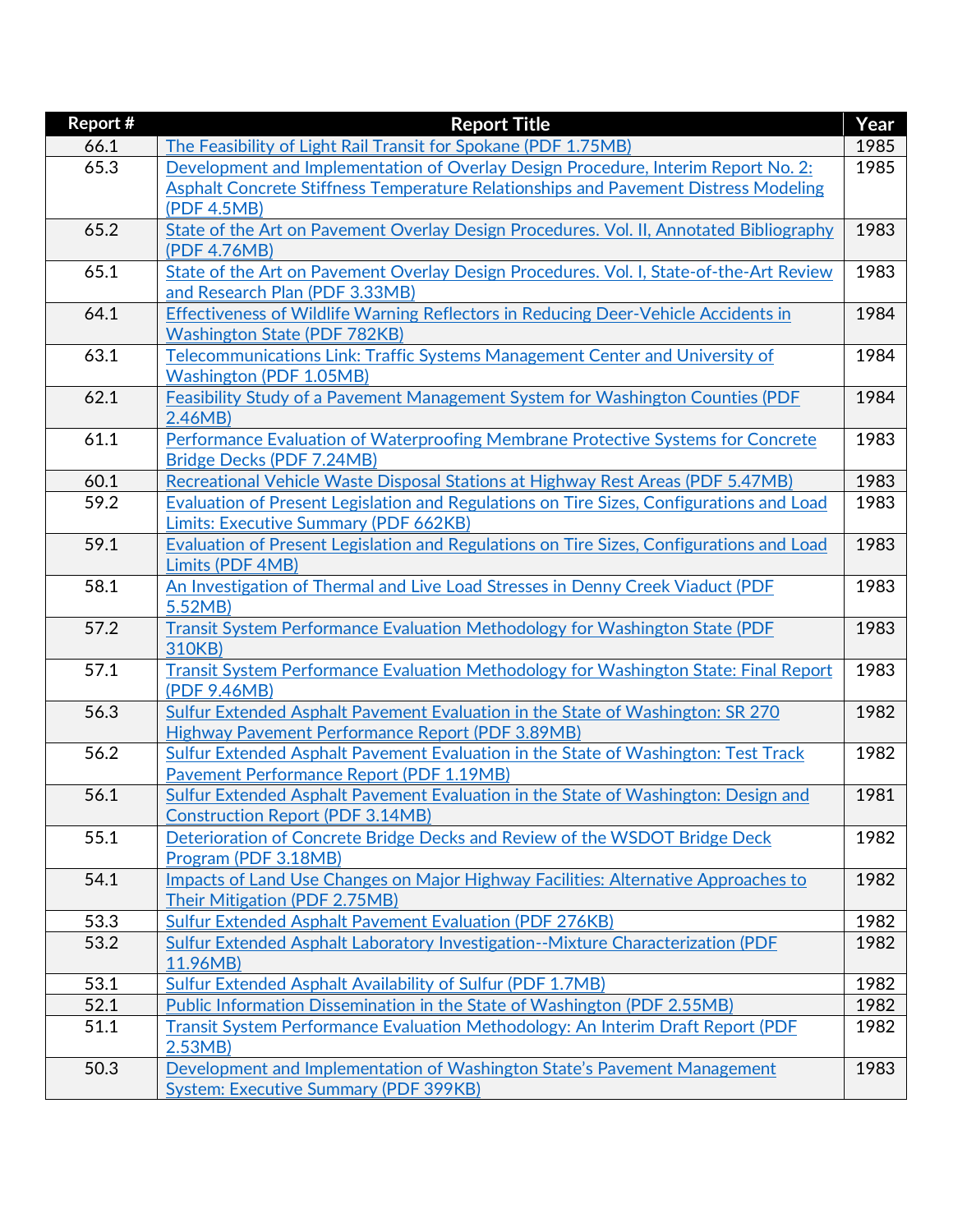| Report # | <b>Report Title</b>                                                                                                                              | Year |
|----------|--------------------------------------------------------------------------------------------------------------------------------------------------|------|
| 50.2     | Development and Implementation of Washington State's Pavement Management System                                                                  | 1982 |
|          | - Summary (PDF 1.25MB)                                                                                                                           |      |
| 50.1     | Development and Implementation of Washington State's Pavement Management System                                                                  | 1982 |
|          | (PDF 6.41MB)                                                                                                                                     |      |
| 49.1     | Changes in Recreational Travel in Washington State (PDF 1.6MB)                                                                                   | 1982 |
| 48.1     | Small Car Accident Experience in Washington State (PDF 891KB)                                                                                    | 1982 |
| 47.1A    | Transportation Problems Associated with Uneven Growth Rates in Separate                                                                          | 1982 |
|          | Jurisdictions: A Case Study in Portland and Vancouver (PDF 8.75MB)                                                                               |      |
| 47.1     | Transportation Problems Associated with Uneven Growth Rates: A Case Study in                                                                     | 1982 |
|          | Portland and Vancouver (PDF 9.06MB)                                                                                                              |      |
| 46.1     | Permanent Lane Marking (Recessed Lane Edge Stripe) (PDF 1.07MB)                                                                                  | 1981 |
| 45.2     | Impacts of Truck and Railroad Deregulation on Transportation Operations and Economic                                                             | 1982 |
|          | Activity in the State of Washington - Final Report (PDF 1.62MB)                                                                                  |      |
| 45.1     | Impacts of Truck and Railroad Deregulation on Transportation Operations and Economic                                                             | 1981 |
|          | Activity in the State of Washington - Phase I, Report (PDF 1.97MB)                                                                               |      |
| 44.5     | Evergreen Point Bridge Maintenance Problems, (Fourth Annual Report) (PDF 1.76MB)                                                                 | 1978 |
| 44.4     | Evergreen Point Bridge Maintenance Problems, (Third Annual Report) (PDF 731KB)                                                                   | 1977 |
| 44.3     | Evergreen Point Bridge Maintenance Problems, (Second Annual Report) (PDF 2.68MB)                                                                 | 1976 |
| 44.2     | Evergreen Point Bridge Maintenance Problems, (First Annual Report) (PDF 1.14MB)                                                                  | 1975 |
| 44.1     | Evergreen Point Bridge Maintenance Problems (PDF 691KB)                                                                                          | 1980 |
| 43.2     | An Analysis of the Socio-Economic Characteristics of the Study Area for a Study of the                                                           | 1982 |
| 43.1     | <b>Allocation of Transportation Resources (PDF 1.7MB)</b><br>A Study of the Allocation of Transportation Resources Through the Evaluation of the | 1982 |
|          | <b>Effectiveness of Transportation Services (PDF 1.52MB)</b>                                                                                     |      |
| 42.3     | Response of Washington State Residents to Changing Transportation Conditions (PDF                                                                | 1984 |
|          | 2.96MB)                                                                                                                                          |      |
| 42.2     | Response of Washington State Residents to Higher Transportation Costs and Energy                                                                 | 1981 |
|          | Shortages (PDF 2.45MB)                                                                                                                           |      |
| 41.1     | Biodegradable Containers for Use in Revegetation of Highway Right-of-Way (PDF                                                                    | 1981 |
|          | 507KB)                                                                                                                                           |      |
| 40.1     | Load Restriction Determination Study (PDF 717KB)                                                                                                 | 1980 |
| 39.16    | Summary -- Highway Runoff Water Quality Study, 1977-1982 (PDF 5.77MB)                                                                            | 1982 |
| 39.15    | Impacts of Channel Reconstruction in the Pilchuck River (PDF 630KB)                                                                              | 1982 |
| 39.14    | Guide for Water Quality Impact Assessment of Highway Operations and Maintenance                                                                  | 1982 |
|          | (PDF 2.75MB)                                                                                                                                     |      |
| 39.13    | Year 4, Runoff Water Quality, August 1980-August 1981 (PDF 499KB)                                                                                | 1981 |
| 39.12.1  | Assessment of Pollutant Loadings and Concentrations in Highway Stormwater Runoff                                                                 | 1983 |
|          | (PDF 956KB)                                                                                                                                      |      |
| 39.12    | Highway Runoff in Washington State: Model Validation and Statistical Analysis (PDF                                                               | 1982 |
|          | 1.2MB                                                                                                                                            |      |
| 39.11    | Effects of Seattle Area Highway Stormwater Runoff on Aquatic Biota (PDF 1.12MB)                                                                  | 1982 |
| 39.10    | Transport Deposition and Control of Heavy Metals in Highway Runoff (PDF 776KB)                                                                   | 1979 |
| 39.9     | A Survey of Trace Organics in Highway Runoff in Seattle, Washington (PDF 834KB)                                                                  | 1980 |
| 39.8     | Views of Risk and Highway Transportation of Hazardous Materials - A Case Study in                                                                | 1981 |
|          | Gasoline (PDF 1.18MB)                                                                                                                            |      |
| 39.7     | Year 3 - Runoff Water Quality, August 1979 - August 1980 (PDF 423KB)                                                                             | 1981 |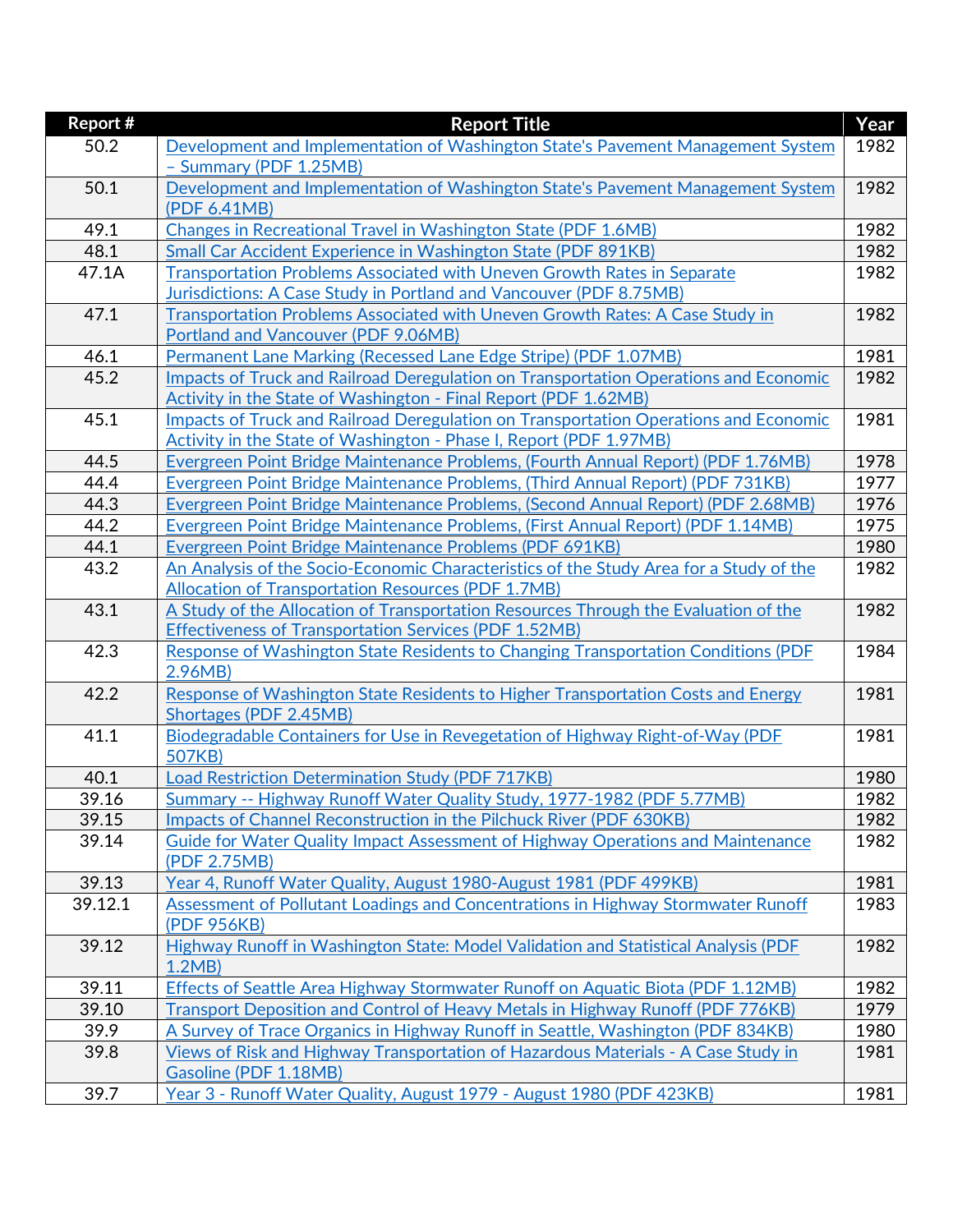| <b>Report #</b> | <b>Report Title</b>                                                                     | Year |
|-----------------|-----------------------------------------------------------------------------------------|------|
| 39.6            | Characterization of Highway Runoff in Washington State (PDF 857KB)                      | 1980 |
| 39.5            | Criteria and Requirements for Statewide Highway Runoff Monitoring Sites (PDF 793KB)     | 1979 |
| 39.4            | Composite Sampling of Highway Runoff: Year 2 (PDF 475KB)                                | 1979 |
| 39.3            | <b>Highway Runoff Monitoring: The Initial Year (PDF 1.59MB)</b>                         | 1978 |
| 39.2            | Effects of Velocity and Nutrient Alterations on Stream Primary Producers and Associated | 1978 |
|                 | Organisms (PDF 1.58MB)                                                                  |      |
| 39.1            | Water Quality Impacts Associated with Leachates from Highway Woodwastes                 | 1980 |
|                 | Embankments (PDF 761KB)                                                                 |      |
| 38.1            | Monitoring by Aerial and Terrestrial Photogrammetry (PDF 1.93MB)                        | 1979 |
| 37.1            | Impact of Highway Improvements on Property Values in Washington (PDF 5.24MB)            | 1980 |
| 36.1            | Pavement Testing and Analysis of Heavy Hauls for SR 12 (PDF 1.75MB)                     | 1979 |
| 35.1            | Use of Volume Data to Reproduce Ramp-to-Ramp Freeway Trip Patterns - A Pilot Study      | 1979 |
|                 | (PDF 389KB)                                                                             |      |
| 34.1            | Chemical Weed Control in Roadside Vegetation on Highway Right-of-Way (PDF               | 1977 |
|                 | 3.11MB)                                                                                 |      |
| 33.1            | Ground Plane Wind Shear Interaction on Acoustic Transmission (PDF 1.87MB)               | 1978 |
| 32.1            | "Subsurface Infiltration System" for Tree Irrigation (PDF 940KB)                        | 1977 |
| 31.1            | Photogrammetric Monitoring of a Gabion Wall (PDF 1.59MB)                                | 1977 |
| 29.1            | Native Vegetation Development, Final Report (1972-1977) (PDF 578KB)                     | 1977 |
| 28.1            | Evaluation of Origin-Destination Data for an External Cordon Line Survey (PDF 1.03MB)   | 1975 |
| 27.1            | A Study of Wastewater Handling, Holding, and Disposal from Washington State Ferries     | 1977 |
|                 | (PDF 2.32MB)                                                                            |      |
| 26.1            | Tire Traction Testing of Highway, Snow & Studded Tires on Wet & Dry Pavement            | 1973 |
|                 | Surfaces (PDF 3.17MB)                                                                   |      |
| 25.6            | Guidelines for Identification and Analysis of Social Factors in Transportation Planning | 1976 |
|                 | (PDF 5MB)                                                                               |      |
| 25.5            | <b>Guidelines for Team Scheduling and Management (PDF 985KB)</b>                        | 1975 |
| 25.4            | Guidelines for the Operation of Interdisciplinary Teams (PDF 2.03MB)                    | 1975 |
| 25.3            | <b>Guidelines for Conducting Surveys Concerning Transportation (PDF 1.83MB)</b>         | 1975 |
| 25.2            | Guidelines for the Identification and Measurement of Social Factors in Transportation   | 1975 |
|                 | Planning (PDF 972KB)                                                                    |      |
| 25.1            | Guidelines for the Development and Implementation of Community Involvement              | 1975 |
|                 | Programs (PDF 1.87MB)                                                                   |      |
| 25.0            | Social Factors in Transportation Planning: Executive Summary (PDF 238KB)                | 1976 |
| 24.5            | <b>Field Evaluation of Single Barriers (PDF 4MB)</b>                                    | 1978 |
| 24.4            | Vehicle Noise Radiation, Effective Height and Frequency Measurements (PDF 928KB)        | 1976 |
| 24.3            | Noise Barrier Screen Measurements, Double Barriers (PDF 3.3MB)                          | 1976 |
| 24.2            | <b>Attenuation of Sound as a Function of Barrier Angle (PDF 533KB)</b>                  | 1976 |
| 24.1            | Noise Barrier Screen Measurements, Single Barriers (PDF 1.85MB)                         | 1975 |
| 23.4            | Central Avalanche Hazard Forecasting: Summary of Scientific Investigations (PDF         | 1978 |
|                 | 5.38MB)                                                                                 |      |
| 23.3            | <b>Central Avalanche Hazard Forecasting: Final Report (PDF 3.44MB)</b>                  | 1977 |
| 23.2            | <b>Central Avalanche Hazard Forecasting: Interim Report (PDF 2.28MB)</b>                | 1976 |
| 23.1A           | Central Avalanche Hazard Forecasting: Operating Manual: Methods and Equipment           | 1978 |
|                 | Developed During the Project (PDF 12.67MB)                                              |      |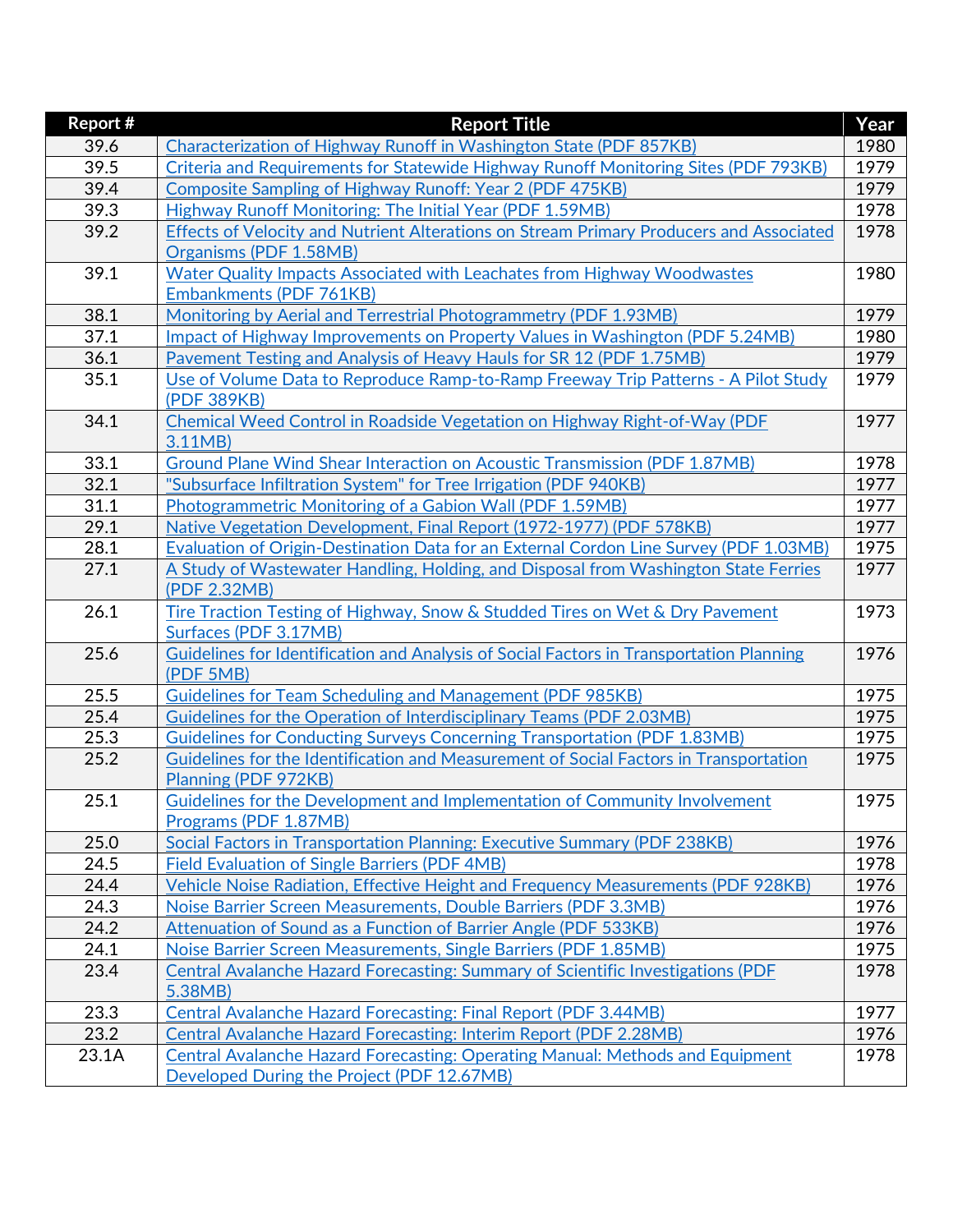| <b>Report#</b> | <b>Report Title</b>                                                                                                | Year |
|----------------|--------------------------------------------------------------------------------------------------------------------|------|
| 23.1           | Central Avalanche Hazard Forecasting, Phase I: A Feasibility Study (Fiscal Year 1975):                             | 1975 |
|                | Final Report (PDF 1.66MB)                                                                                          |      |
| 22.1           | Test Track Evaluation of Patching Materials - Final Report (PDF 2.76MB)                                            | 1975 |
| 20.1           | Investigation of Bridge Deck Deterioration Caused by De-Icing Chemicals (PDF 774KB)                                | 1975 |
| 19.3           | Alternate Methods of Avalanche Control - Final Report (PDF 1.23MB)                                                 | 1978 |
| 19.2           | Alternate Methods of Avalanche Control - Interim Report (PDF 2.43MB)                                               | 1976 |
| 19.1           | Alternate Methods of Avalanche Control - Interim Report (PDF 4.1MB)                                                | 1975 |
| 17.2           | Mechanistic Behavior of Pavement Systems (PDF 4.93MB)                                                              | 1976 |
| 17.1           | Pavement Response and Equivalencies for Various Truck Axle-Tire Configurations (PDF<br>3.22MB)                     | 1974 |
| 16.1           | Cooperative Photogrammetric Study (PDF 3.1MB)                                                                      | 1974 |
| 15.6           | Pavement Research at the Washington State University Test Track. Volume 6, The                                     | 1973 |
|                | Application of the WSU Test Track Data to Flexible Pavement Design (PDF 2.13MB)                                    |      |
| 15.5           | Pavement Research at the Washington State University Test Track. Volume 5, Evaluation                              | 1971 |
|                | and Analysis of Results from Experimental Rings No. 1-4 (PDF 2.96MB)                                               |      |
| 15.4           | Pavement Research at the Washington State University Test Track. Volume 4,                                         | 1970 |
|                | Experimental Ring No. 4: A Study of Untreated, Sand Asphalt, and Asphalt Concrete                                  |      |
|                | Bases (PDF 5.71MB)                                                                                                 |      |
| 15.3           | Pavement Research at the Washington State University Test Track. Volume Three,                                     | 1969 |
|                | Experimental Ring No. 3: A Study of Untreated, Emulsion Treated, and Asphaltic-Cement                              |      |
|                | <b>Treated Bases (PDF 15.1MB)</b>                                                                                  |      |
| 15.2           | Pavement Research at the Washington State University Test Track. Volume Two,                                       | 1968 |
|                | <b>Experimental Ring No. 2: A Study of Untreated, Emulsion Treated, and Asphaltic-Cement</b>                       |      |
| 15.1           | <b>Treated Bases (PDF 16.34MB)</b><br>Pavement Research at the Washington State University Test Track. Volume One, | 1967 |
|                | Experimental Ring No. 1: A Study of Cement Treated and Asphaltic Treated Bases (PDF                                |      |
|                | 4.33MB)                                                                                                            |      |
| 14.2           | Vegetative Cover for Highway Rights-Of-Way: Final Report (1970-1976) (PDF 1.47MB)                                  | 1976 |
| 13.1A          | Attenuation of Random Deep Water Waves by a Porous Walled Breakwater: Appendices                                   | 1973 |
|                | (PDF 1.27MB)                                                                                                       |      |
| 13.1           | Attenuation of Random Deep Water Waves by a Porous Walled Breakwater (PDF                                          | 1973 |
|                | 8.48MB)                                                                                                            |      |
| 12.3           | The Acoustic Radar and its Applicability to Air Pollution Studies (PDF 2.71MB)                                     | 1977 |
| 12.2           | The Selection and Calibration of Air Quality Diffusion Models for Washington State                                 | 1976 |
|                | Highway Line Sources: A Study (PDF 2.06MB)                                                                         |      |
| 12.1           | A Critical Review of Mathematical Diffusion Modeling Techniques for Air Quality with                               | 1973 |
|                | Relation to Motor Vehicle Transportation: A Study (PDF 1.96MB)                                                     |      |
| 11.2           | Recreational Trip Characteristics and Travel Patterns: Second Phase of the Washington                              | 1973 |
|                | <b>State Recreational Travel Study (PDF 1.56MB)</b>                                                                |      |
| 11.1           | <b>Weekend Recreational Travel: Development of a Concept (PDF 4.33MB)</b>                                          | 1971 |
| 10.1           | Adaptation of Analytical and Semi-Analytical Numerical Photogrammetry Methods into                                 | 1973 |
|                | <b>Production Routines in Highway Photogrammetry (PDF 6.97MB)</b>                                                  |      |
| 9.4            | Rest Area Wastewater Disposal (PDF 3.87MB)                                                                         | 1971 |
| 9.3A           | The Effect of Studded Tires on Traffic Striping Paints: Phase II, Interim Report (PDF)                             | 1973 |
| 9.3            | 235KB)<br>Studded Tire Pavement Wear Reduction and Repair: Phase III (PDF 5.78MB)                                  | 1973 |
|                |                                                                                                                    |      |